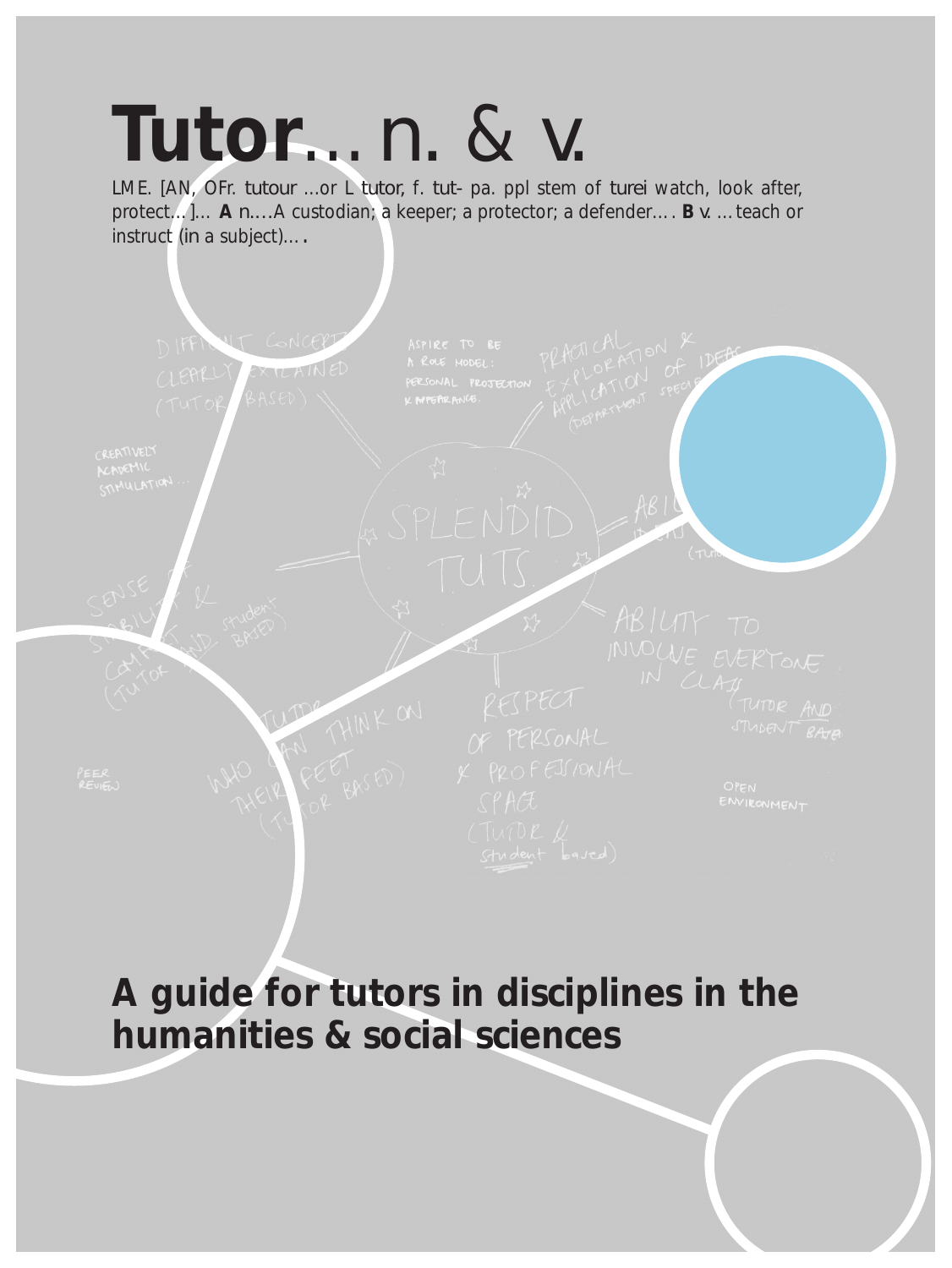# **Tutor**…*n.* & *v.*

**A guide for tutors in disciplines in the humanities & social sciences**

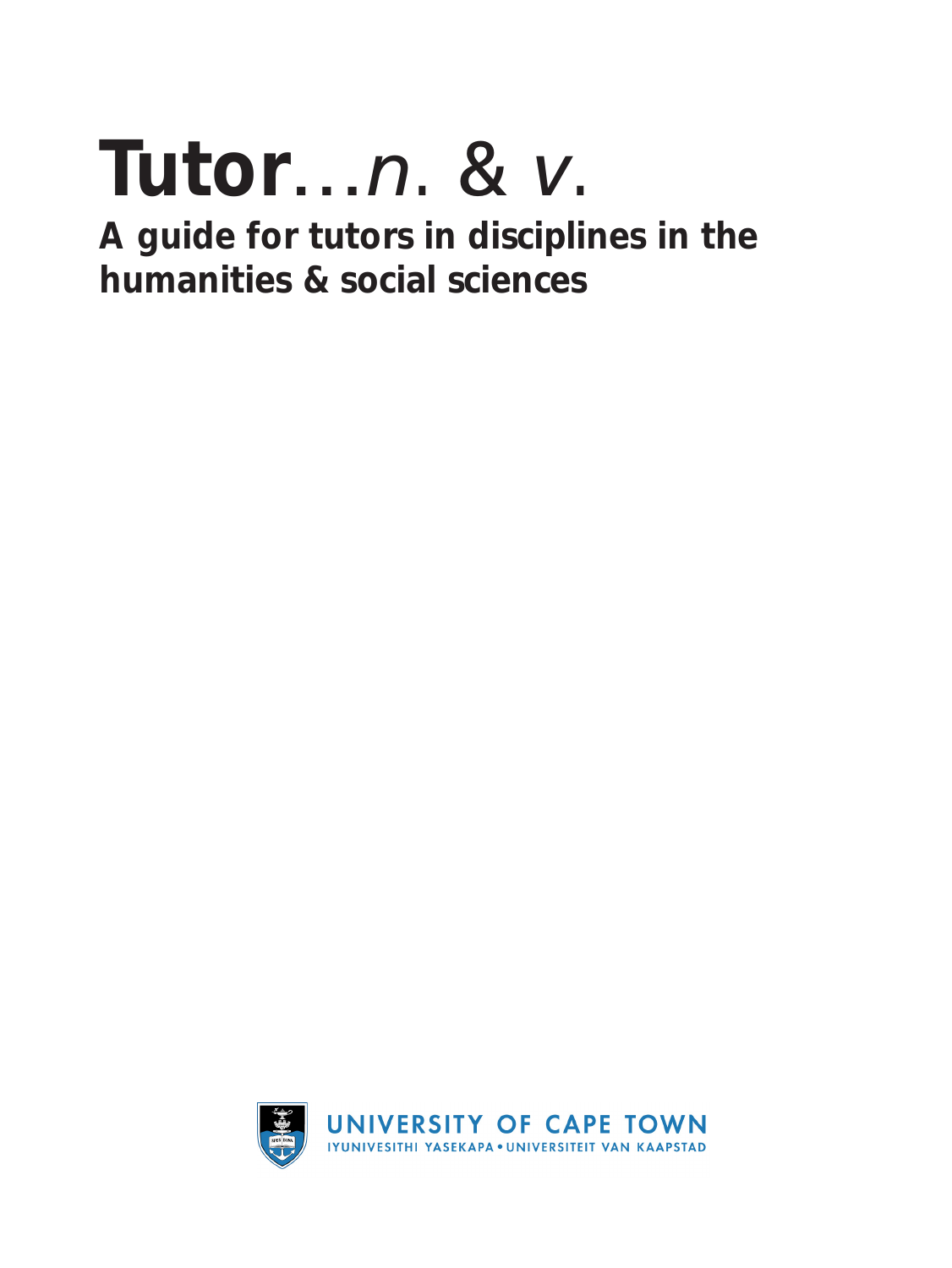Developed by the Centre for Higher Education Development University of Cape Town In cooperation with The Humanities Faculty Tutor Working Group University of Cape Town ISBN: 978-0-620-40902-5

#### **Creative Commons Attributive Licence 2008** This publication is part of the  $\overline{\text{cc}}$  CREATIVE COMMONS

You are free: to Share – to copy, distribute and transmit the work to Remix – to adapt the work

Under the following conditions:



**Attribution**. You must attribute the work in the manner specified by the author or licensor (but not in any way that suggests that they endorse you or your use of the work)



**Non-commercial**. You may not use this work for commercial purposes.

**(3)** Share Alike. If you alter, transform, or build upon this work, you may distribute the resulting work **but only under the same or similar license to this one**.

- For any reuse or distribution, you must make clear to others the license terms of this work. One way to do this is with a link to the license web page: http://creativecommons.org/licenses/by-nc-sa/2.5/za/
- Any of the above conditions can be waived if you get permission from the copyright holder.
- Nothing in this license impairs or restricts the authors' moral rights.
- • Nothing in this license impairs or restricts the rights of authors whose work is referenced in this document
- Cited works used in this document must be cited following usual academic conventions
- Citation of this work must follow normal academic conventions

http://za.creativecommons.org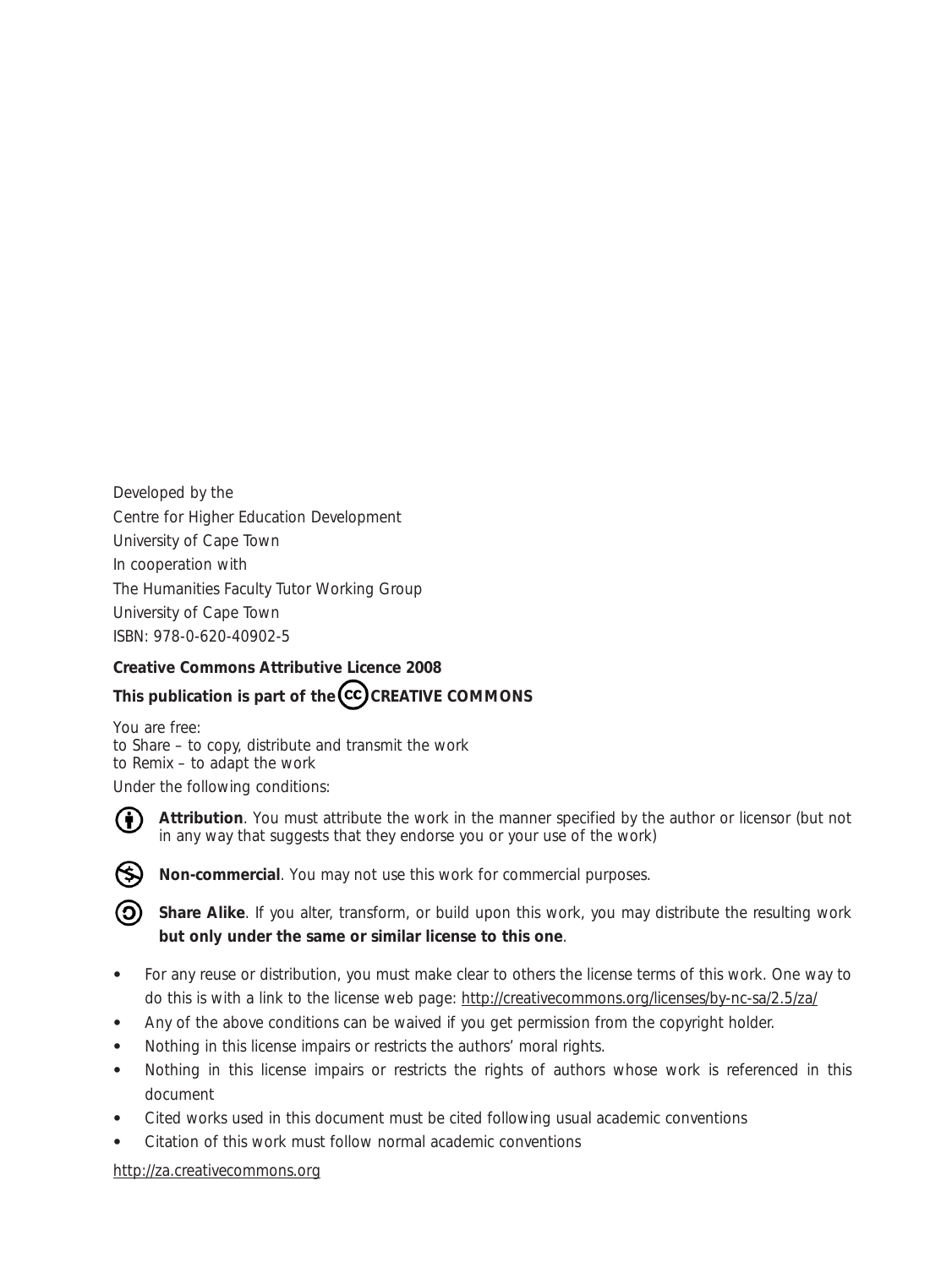# **Contents**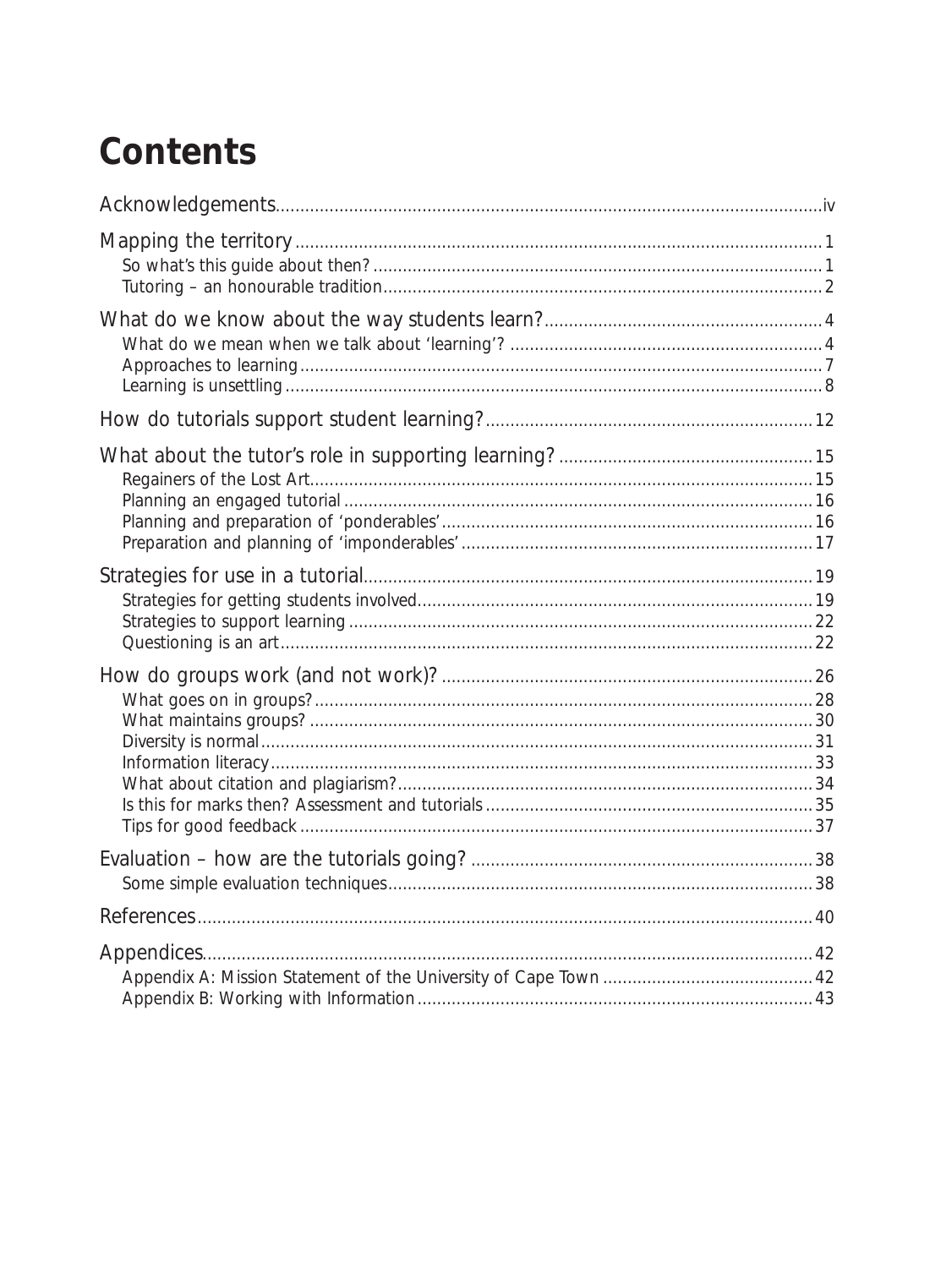# **Acknowledgements**

The editor wishes to thank, and acknowledge the contributions of, the following staff and affiliates of the University of Cape Town:

Prof Nigel Worden (Department of Historical Studies) A/Prof Karin de Jager (Centre for Information Literacy, CHED) A/Prof Suellen Shay (Higher & Adult Education Studies & Development Unit, CHED) Members of the Humanities Faculty Tutor Working Group Dr Jenni Case (Chemical Engineering, Faculty of Engineering and the Built Environment) Dr Cheryl Hodgkinson-Williams (Centre for Education Technology, CHED) Dr Sofie Geschier (Department of Historical Studies) Ms Michelle Willmers (Editorial advice and support) The tutors from the Humanities Faculty Development Workshops (2008)

*Kevin F Williams Higher & Adult Education Studies & Development Unit, CHED Editor*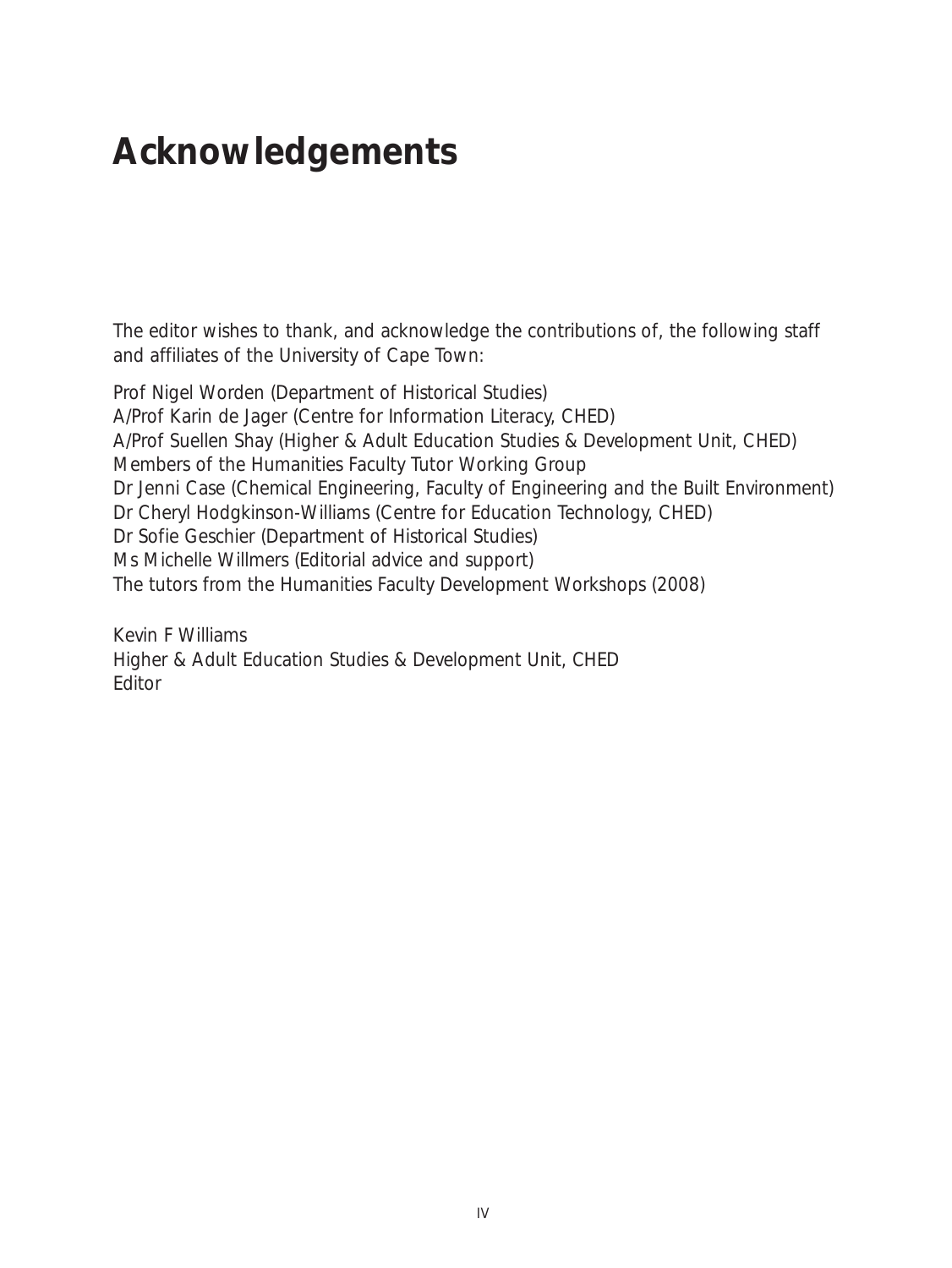# **Mapping the Territory**

Since you are reading this, you are, or are about to become, a *tutor* **(n.)**. Congratulations. This is an achievement, and one which you can use to extend yourself as well as to make a real difference to the lives of fellow students. To *tutor* **(v.)** gives you an opportunity to really get to grips with your own understanding of your discipline, and to help others discover their understanding. Experience and understanding gained in tutoring can help you in your post-university career as you lead teams or support development opportunities in the workplace.

Think about it: tutorials are a part of every student's experience. Think back on the ones you have attended.

No, seriously – think back.

What was the worst tutorial you ever attended? What was the best? What made them so? How did they (and others like them or others that were just 'okay') affect your experience of being a student?

Tutorials can make a difference. Not all of that is the tutor's responsibility – the students, the lecturer, the administration staff, the maintenance and technical staff, they all play a role; but as tutor *you can create the opportunities and the space for students to engage with ideas, concepts and information in such a way that they (and you) will come to know things differently*.

This guide won't make the difference – you will.

### **So what's this guide about then?**

In this guide we'll identify important areas of theory and practice around tutoring in small to medium groups (up to 30 members). Beginning with some general comments about tutoring, the guide will lead you through a brief look at how students learn (consider how you relate to this section.). Then, in the light of these ideas, we'll consider what roles tutorials can play in creating the space for learning to happen. With these issues in our minds, we then consider how tutors can design and plan a tutorial. Yes, the lecturer may provide a tutorial task, but how can you turn that into an engaged tutorial? (Once again, think back on those good tutorials – what made them 'work'?).

Planning an engaged tutorial is one thing, putting it into practice is another. So we'll offer you a few strategies that you could use to support learning – a kind of 'tricks and tips for making tutorials work', but of course it's never that easy. Then we look at what happens in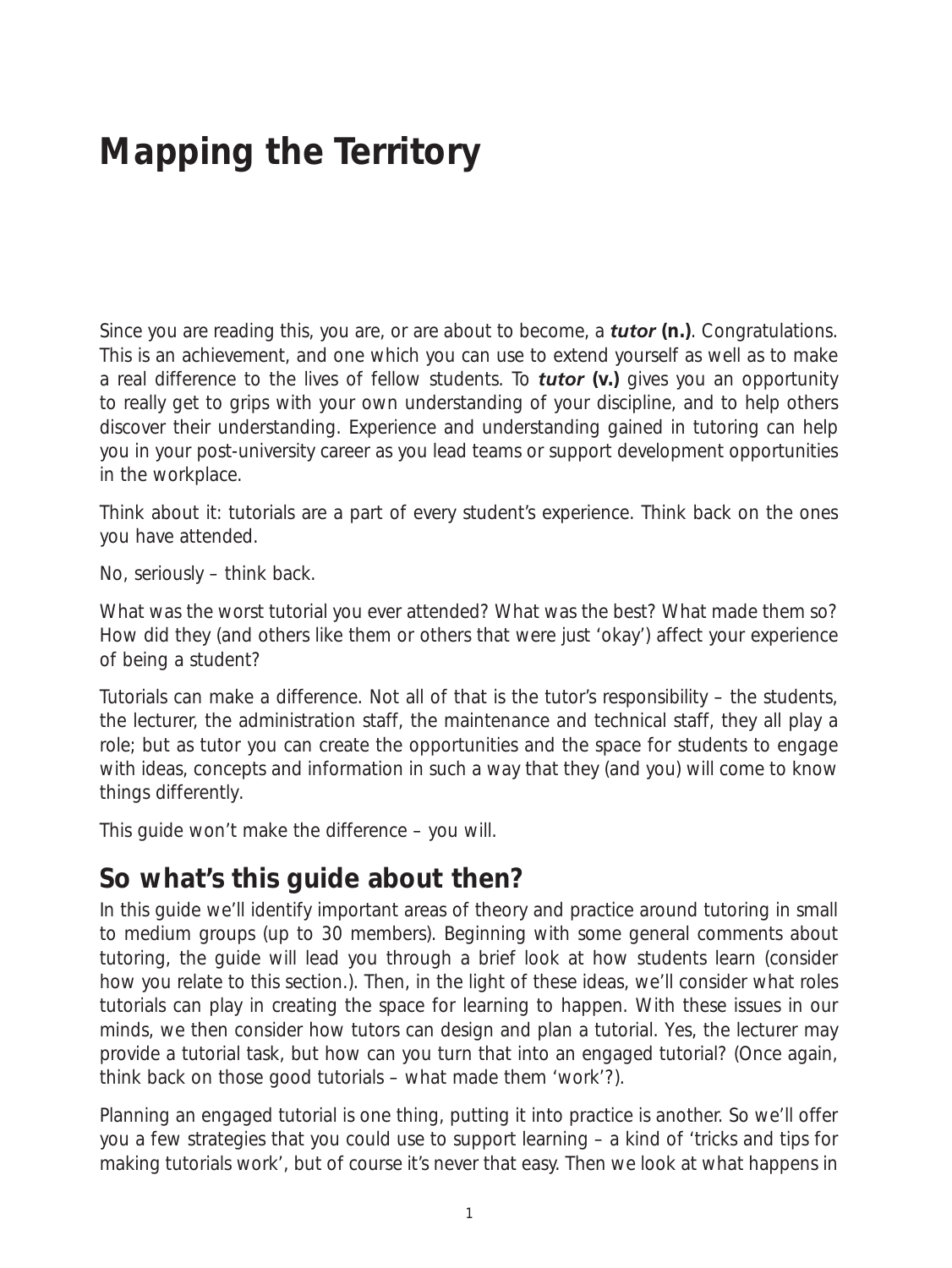groups (sometimes called 'group dynamics') and ways of responding when the group isn't working. Tutoring is not just about managing a group: it's about student learning, and so it's back to that again. This time though, we look at how assessment (marking) can play a role in learning, and how to go about marking assignments in a way that helps everyone.

With these ideas of how students learn, how groups may work, how student diversity can impact on student learning and tutorials, what information literacy is, and what role assessment can play in student learning, we then look at evaluating tutorials, tutor practice and what you as a tutor learnt from the experience.

One issue that hardly ever gets adequate attention at universities is that student learning involves working with new information – and most students are not that information literate. What is information literacy? (It is not computer literacy, although it will increasingly require some ability to use a computer.) How can tutors support students in their development of information literacy skills? What other help is there on campus?

#### **Tutoring – an honourable tradition**

The Western (and rather patriarchal) origins of 'tutoring' can be traced back as far as Ancient Greece. Initially, tutoring frequently involved a philosopher being hired as a guardian for the sons of a family. In some cases, this was to fulfil the guiding role of an absent father, but frequently was simply to help prepare a young man for his leadership role in society. In some cases, tutors were favoured and well educated slaves. Tutors are to be found frequently throughout history in various guises and roles, but mostly as private teachers and moral guides to the children (including girls) in families.

Since about the 18th Century, women were frequently employed in similar positions, but called 'governesses' – a feature of the patriarchal societies. By the 18th Century tutors were well established in university contexts, especially in England and Scotland. Normally these were junior academic staff members who held Masters degrees – doctorates being relatively rare. Some universities continue to call certain staff 'tutors' and their role of being a personal tutor to a number of students remains pretty much as it was. As women were permitted into universities (only in the mid- to late-19th century, and then with great reluctance) some women's 'colleges' within universities appointed female tutors.

Graduate students (as we know them today) appear to have first started tutoring after the First World War; especially in the UK, but also in other countries that had suffered huge losses of young men, and, to a lesser extent, women, during that war. Whether this was a result of a reduction in available staff, changes in student numbers, or the developing 'democratic spirit' of the times, is hard to tell – but these appear to have supported the burgeoning number of Graduate Teaching Assistants in USA. In South Africa, the deployment of graduate students as tutors only really took on a significant role in universities in the 1970s. This trend became more formally entrenched by the late-1980s as student numbers began to increase and it was no longer possible for staff to act as class tutors (Jaques 1991; Vorster 1996; Goodlad 1998; Park 2004).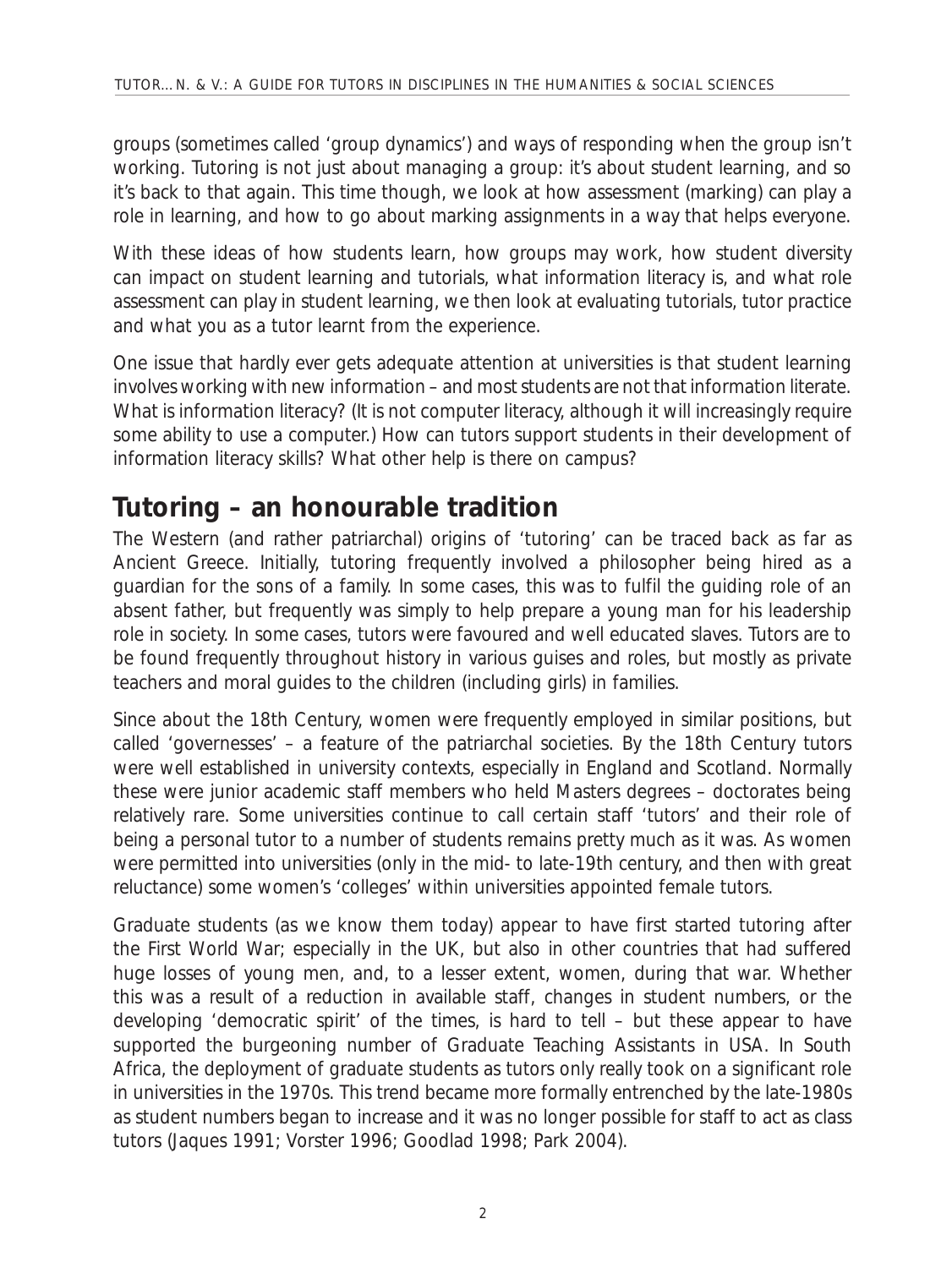So, tutoring is not new. But what has changed is the context in which tutors work? As more and more people want to attend university, so the numbers and background of students has begun to change immensely. Increasingly, many students come from families in which they are the first family member to attend university. Such students have the educational background (they have achieved the school-leavers qualification required, or an equivalent), but they are often unprepared for the learning and social demands of university life. Such students have long been part of university life – what is different in the 21st Century is that there are often more first-time students than students from families with a tradition of higher education. So not only has the sheer number of students increased (thus increasing the staff:student ratio), but the educational needs of many students have increased. This is a challenge for all teaching staff. It presents no less of a challenge for tutors.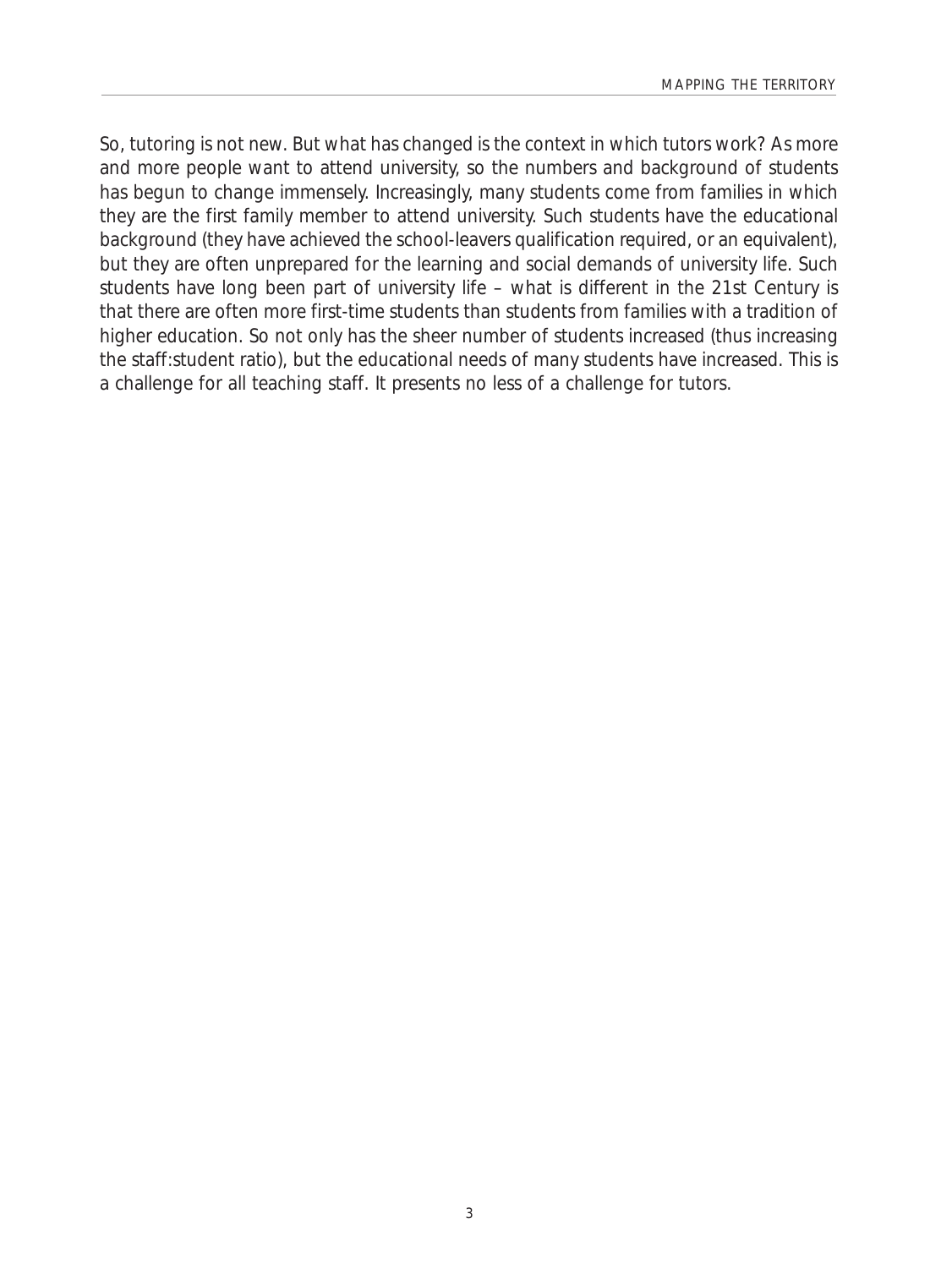# **What Do We Know About the Way Students Learn?**

Some cautions to start off with:

- Students are people too, although in a particular learning environment.
- There is no such thing as 'a typical student'.
- People who are learning change from January to December.

These three cautions are important because they remind us that no student comes to tutorials without a past and a present.

- Students have more than this *discipline* on their minds students are not only students of psychology, history, social anthropology, sociology, etc.; but are students of combinations of these and other disciplines.
- • **Students have more than this** *tutorial* **on their minds** students are also members of families, in (or out of) relationships, looking for funding, part-time workers, and so on. All of these things jostle for priority and influence in the life of the student arriving in the tutorial.
- Each student's motivation for being there is personal some are 'looking for a job', others are following a dream, while others are 'taking subjects' with no clear aim at all. Equally, students change remarkably over the space of a year – from uncertain first years in February to 'hardened students' by October.

All this suggests that while learning theories are useful, we must not be surprised if students (as people) do not always fit any one theory, and if strategies of running one tutorial do not work a term later.

### **What do we mean when we talk about 'learning'?**

'Learning' is not the same as 'getting information'; just as 'knowledge' is not something that we can simply 'get' from a book or a lecture. 'Knowledge' requires work on our part and that work is what we call *learning*: i.e. the process of turning *information* into *knowledge*.

'Knowledge' refers to our examined experience of living in a relationship with the world, including social relations that in some way influence the way we act in the world by either confirming or changing our relationship with the world. Knowledge includes:

• The **judgement(s)** involved in understanding what information is relevant, how trustworthy the information is, and when, where and how to apply that information to a real (or imagined) context.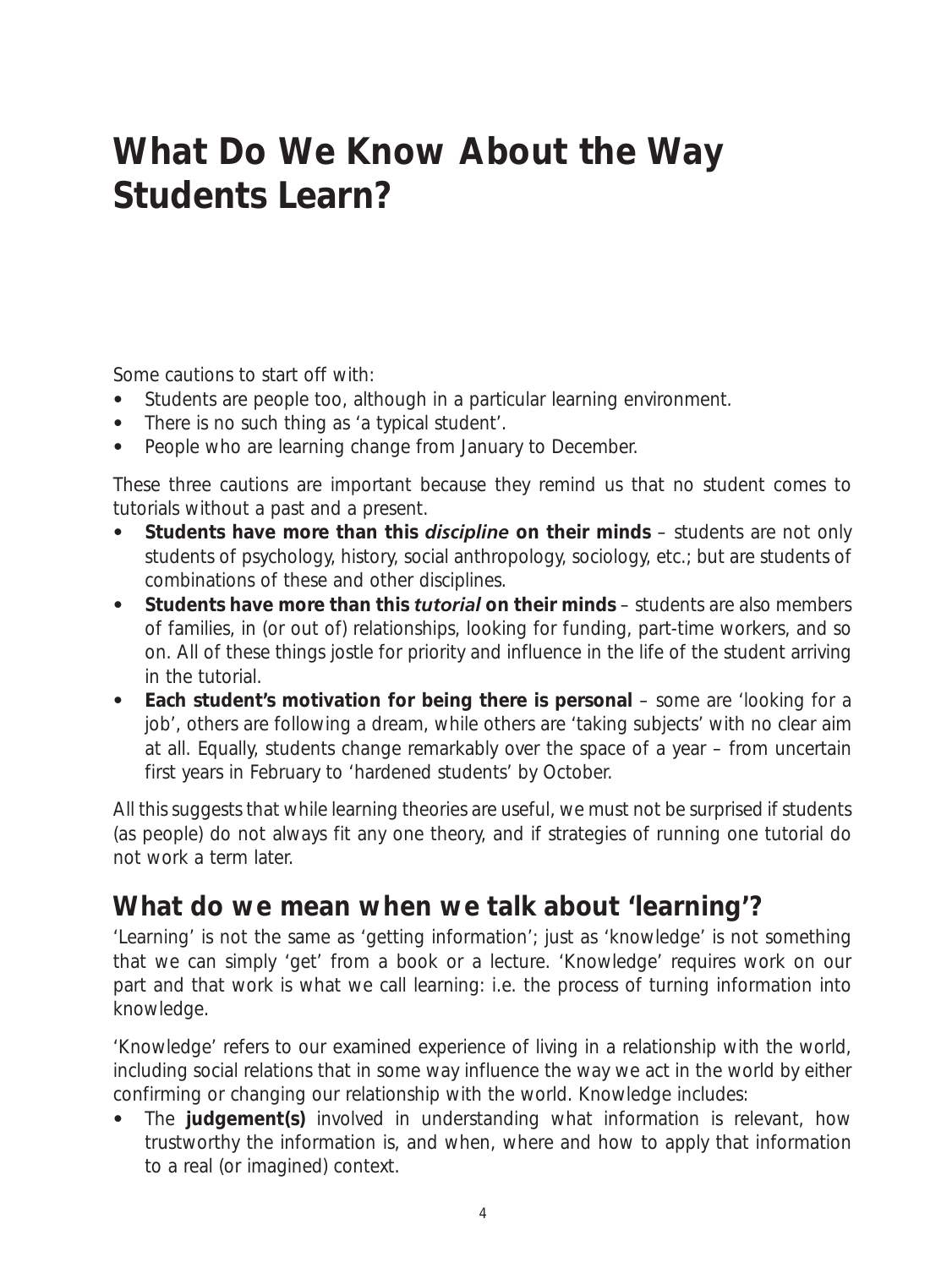- The **skill(s)** required to apply the selected, relevant information in responding to a problem, expanding an idea, or creating/imagining something new and different.
- Our **experience(s)**, so it's not just a matter of organising propositions (conceptual information), techniques and skills, but also about what and how we react to new ideas and events.
- Our ability to know what we know and what we don't know to think about the ways that we think and act. This is called our **reflexivity**.

Learning thus involves our working with new information in the form of ideas, experiences, images, text, etc. in order to develop and exercise judgement and skills, examine our experience and reflexively consider our engagement with these ideas so that we may understand the world better, and/or influence some aspect of living in the world.

**At the heart of this understanding of learning is the idea that learning involves making meaning of something.** Memorising, while possibly an important strategy, is not the same as learning. This may mean changing our way of understanding something, or it may mean that we have to abandon an old way of understanding something.

This may mean that sometimes we cannot, or will not, accept new information because it does not fit with what we already understand. Sometimes that decision is based on good judgement, but it could also be because we feel threatened by what it will mean for us if we have to accept the new ideas – although such fear may also be rooted in good judgement.

#### *Here's a thought 1: Creation or evolution?*

For example, if we have understood the world as being created in a short period of time by a single Creator, and now we hear in a lecture about evolution, we may:

- Become excited by this new idea, and begin to question our earlier knowledge, and perhaps abandon that understanding altogether.
- Like the new idea, but feel we cannot abandon our old understanding altogether and rather try to reach a compromise between the two ideas.
- Reject the new idea as false.

Whatever happens, we have to find some way of connecting our current understanding with the new understanding that we have been presented with. As you can imagine, this is not just an intellectual exercise. It involves our emotions as well.

Looking at the alternatives in the example above, how do you imagine each of these responses could affect the way a student works in a tutorial on this subject? What could the effect be on the student for the rest of a lecture once they have heard this? How could this impact on their learning? (This is an example from a real class situation in Anthropology, and student responses were across the range (J Reynolds, Rhodes University, pers. comm., 2006)).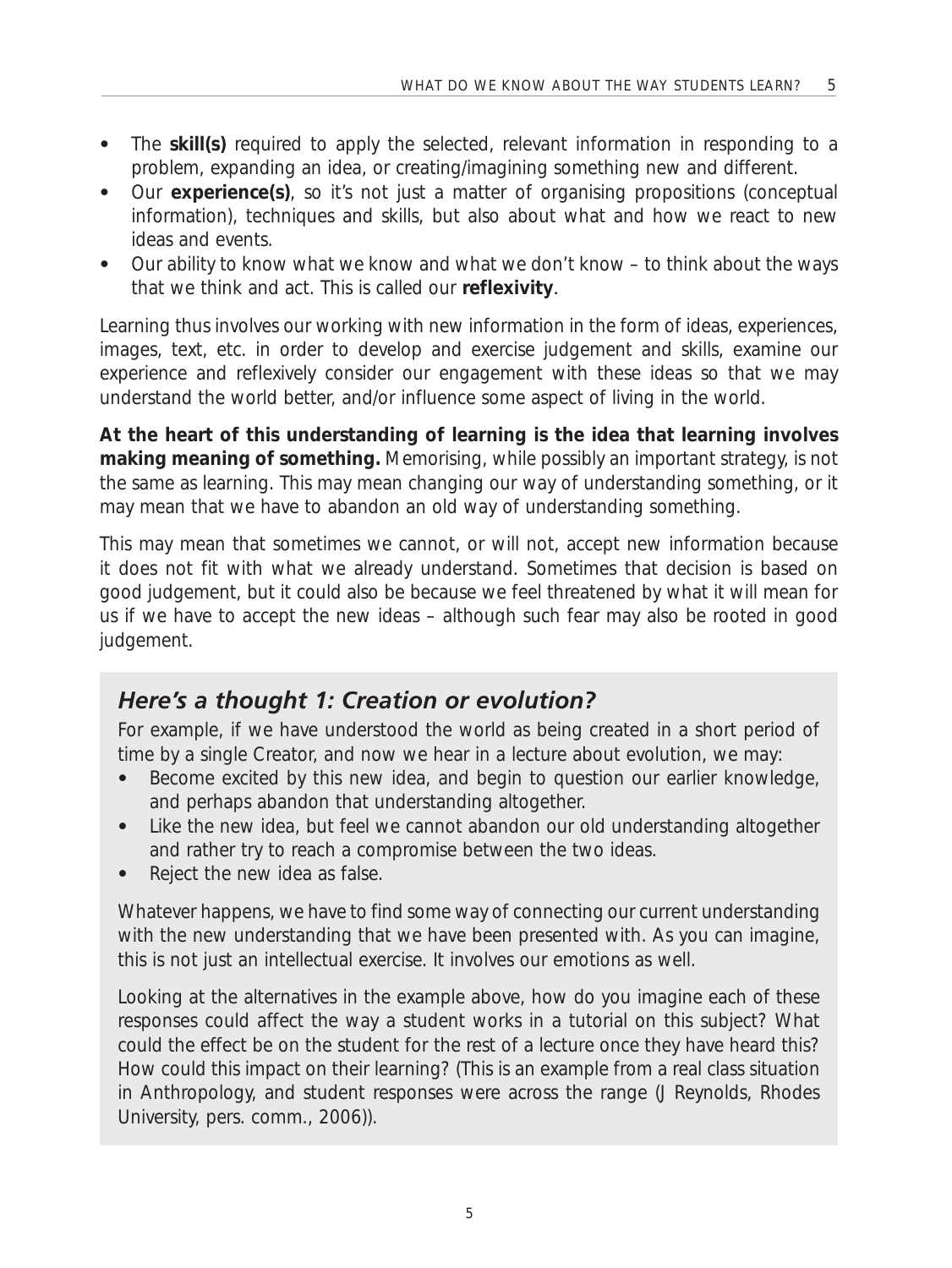Even when learning 'facts', the learner is still required to make sense of what they are working with (it must have some meaning for them). So, for example, memorising the formula for a Standard score in psychometric measurement and statistics (Morgan & King 1971:300)

# Z = Score – Arithmetic Mean<br>Z = Standard Deviation

does not indicate that the formula has any meaning for the student, or that the student will have any idea of how to apply the formula or the resulting Z score. Not only will a student need to understand (to make sense of) each of the components of the formula, but s/he will also need to recognise when it is appropriate to apply the formula, how to interpret the results, what its limitations are, and what concerns there are about standard scores. So, although a student may be able to repeat the memorised formula, they do not 'know' it, nor have they learned much about standard scores. At the same time they must be able to recall the formula (or be able to reconstruct it) to use it.

Memorisation is sometimes necessary, but not sufficient, for learning. For example, in history, politics or sociology it's no use being able to write an essay about Steve Biko and not be able to locate him in the historical setting – South Africa, 1946 to 1977 – in which he lived and was killed. It's also not much use being able to repeat the information that a person named Steve Biko was born in 1946 and died in 1977 if we can't say why that information is important.

The way learning is presented in this guide is that **learning is a social activity**; learning does not just happen in our heads, but happens in and through our relationships with others – including lecturers and authors. We make meaning of new experiences and information in relation to others in the world. Even if we are alone in our rooms, thinking about a new idea, that idea is thought about in relation to other ideas, to language, and so on.

One important implication of this is that how and what we learn also depends on the context in which we learn (Wells 1999; Harris 2001).<sup>1</sup> So, learning that emerges in a lecture may be very different from the learning that emerges in a tutorial. Both kinds of learning experience have a place, but they serve different purposes.

Central to learning is the (conscious and unconscious) relation of new ideas to other ideas that we have acquired and developed over time. **Learning involves connecting new information with understanding we already have**, and seeing the relationship between the new and the old (Haggis & Pouget 2002).

But there's more….

<sup>1</sup> For those who are interested, this would be a socio-cultural understanding of learning.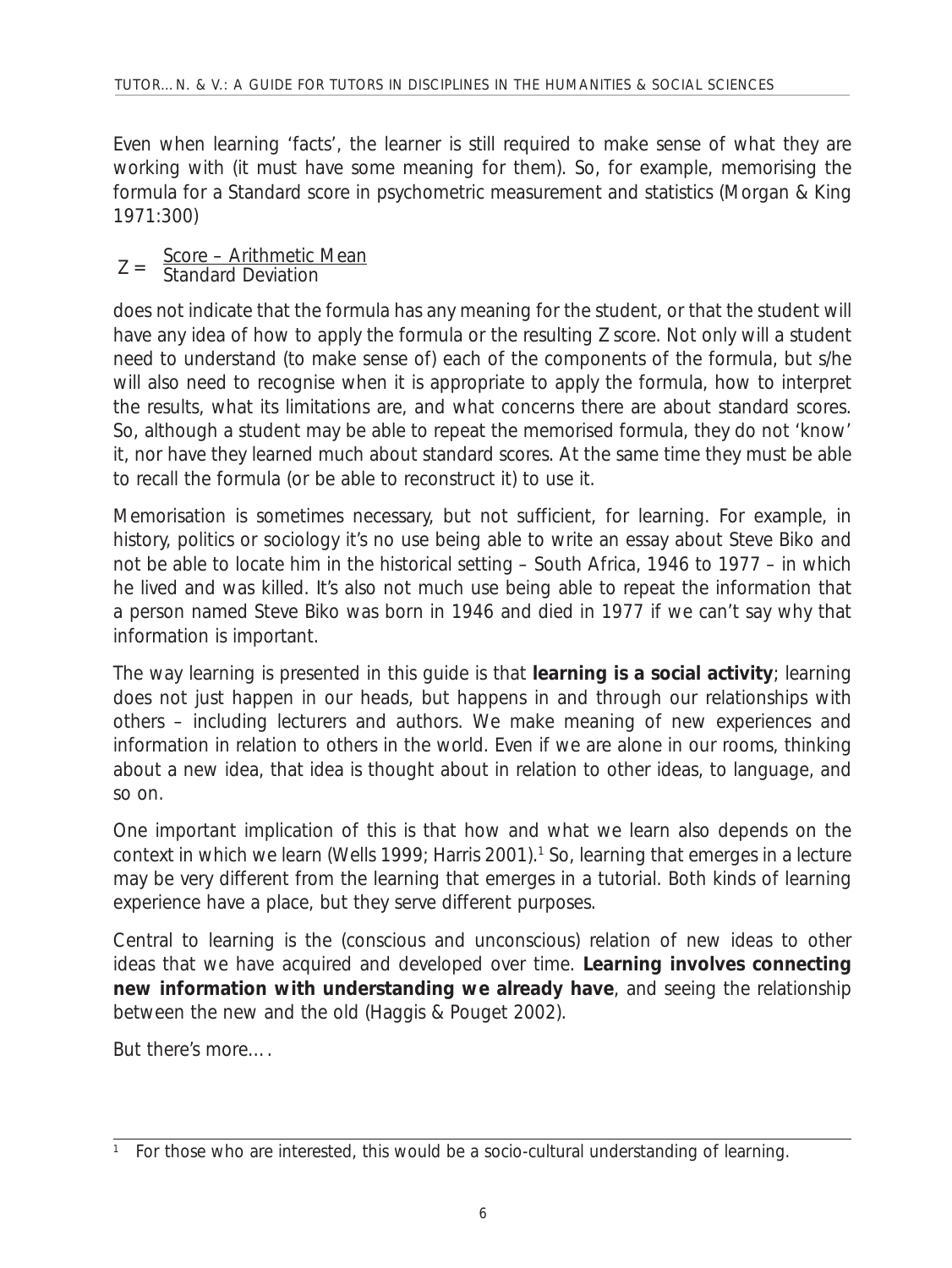### **Approaches to learning**

Academic learning, while related to all learning, has special characteristics because not only is it about meaning, but also because it must be proven that we have learnt something: academic learning involves testing. Learning for meaning and learning for tests (or examinations) *should* be the same thing. Often they're not. Since the late-1970s research into student learning at university has suggested that students tend to adopt one, or a combination of, *approaches* to learning based on their intentions (Entwistle 1997, in Light & Cox 2001:49). In the first approach, the students' intentions are to understand ideas for themselves. They do this by:

- Relating ideas to previous knowledge and experience.
- Looking for patterns and underlying principles.
- Checking evidence and relating it to conclusions.
- Examining logic and argument cautiously and critically.
- Becoming actively interested in course content.

The researchers called this a **deep approach** to learning. Here students seek to *transform* information into something meaningful for them in their context. They engage with the information.

At the other extreme students adopt a **surface approach** that intends to cope with course requirements. This approach is characterised by:

- Reading or taking notes without reflecting on either purpose or strategy.
- Treating the course as unrelated bits of knowledge.
- Memorising facts and procedures routinely.
- Finding difficulty in making sense of new ideas presented.
- Feeling undue pressure and worry about work.

There are some students who successfully negotiate their way through these two extremes and adopt what researchers term a **strategic approach**. This approach is aimed at *achieving* good marks and is based on being able to make good decisions about where to follow a deep approach and where to follow a surface approach. Like the deep approach, it is in fact hard work. It is characterised by:

- Putting consistent effort into studying.
- • Finding the right conditions and materials for studying.
- Managing time and effort effectively.
- Being alert to assessment requirements and criteria.
- Gearing work to the perceived preference of lecturers.

David Jaques (1991:45) suggests that people adopting a surface approach to learning focus on the 'signs' – learning words, definitions, formulae, lists of dates, etc. – without trying to make any sense or meaning of that which the sign points to. The focus, in other words, is on *reproducing* what was heard in lectures or read in a textbook. This approach can work, but it often lies behind the student who opens the exam paper, reads the first question, and declares that 'we never did *that* in class…'. Because s/he has learned the examples off by heart (rote learning) without taking the time to ensure that s/he understood the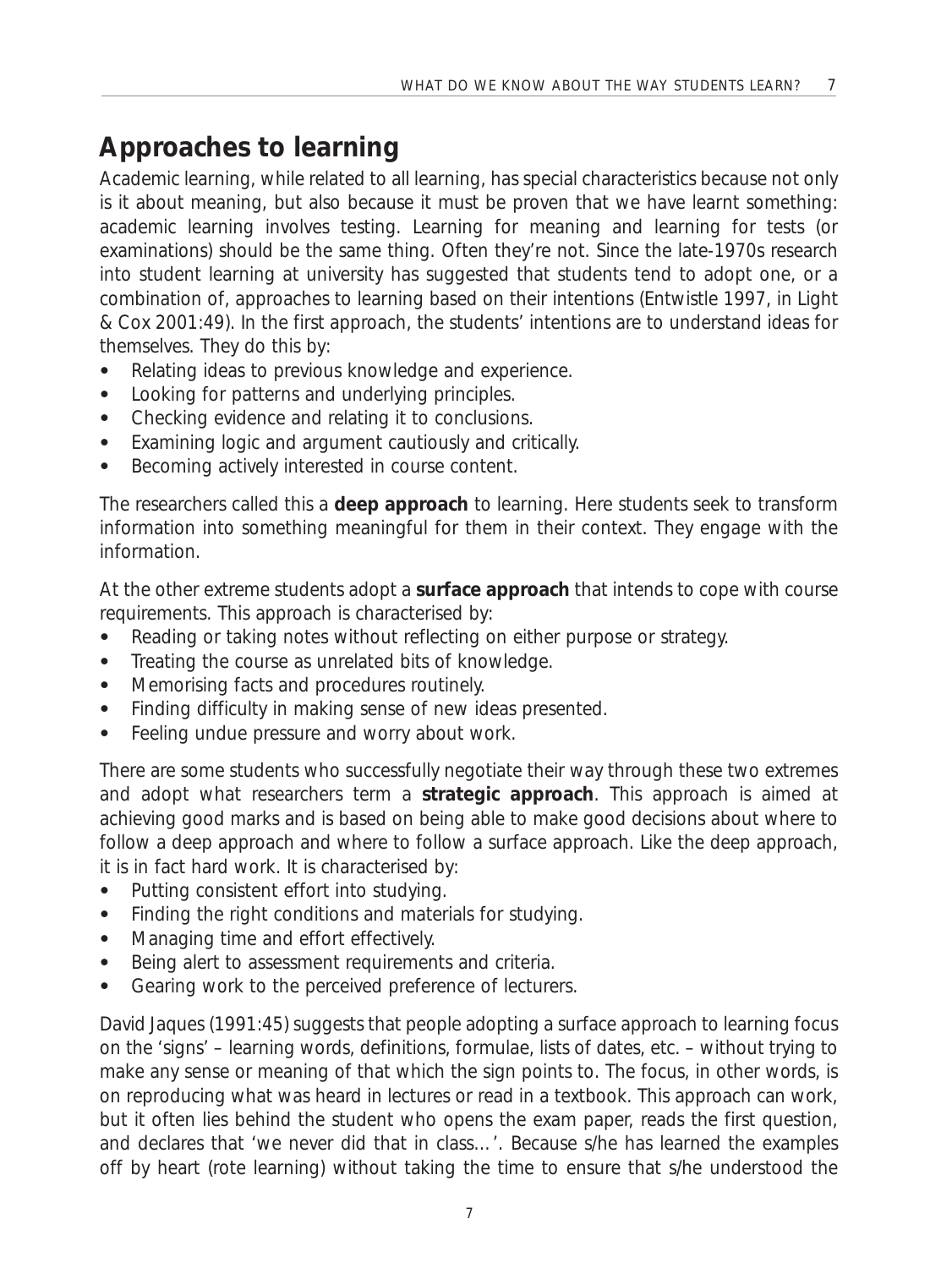meaning of the material, s/he is lost when a question is posed using a different example or setting.

Students adopt a surface approach for lots of reasons: lack of planned preparation, lack of interest in a course or discipline, lack of time because of a crowded curriculum, too many tests and assignments, and so on. Some authors (e.g. Boughey 2008) suggest that the kind of approach to learning which is characterised as a 'surface approach' arises from the student being unable to access the way of thinking, the values and ways of arguing, that the traditional university demands. These ways of thinking and valuing are rooted in years of cultural tradition which Western people are barely aware of. People from other cultural traditions and experiences find these impenetrable and hard to decode. In lectures there's no opportunity to engage with the underlying assumptions, while tutorials can be excellent opportunities to examine assumptions. Tutorials can become very important opportunities to help students uncover and engage with the assumptions, values and rules of the discipline.

#### **Learning is unsettling**

There is another set of research that helps us understand another element of student learning. It may even help explain why some students begin by opting for a surface approach, and once they have adopted this approach, find it hard to change. This research into the 'intellectual and ethical' development of students also began in the 1970s, this time at Harvard University. It has been extended by a number of researchers since then (Felder & Brent 2004a). Felder and Brent give an excellent summary of the results of research done by Marcia Baxter-Magolda (1992, in Felder & Brent 2004:279).

Baxter-Magolda research suggests that students evidence two distinct 'patterns' or perspectives on knowledge that are evident through a number of levels of development during their undergraduate and postgraduate years. Generally (but not exclusively) the two patterns tend to be gendered (i.e. men dominate in the one, and women in the other). These patterns are identifiable at each level of development, although they change as they develop. Beginning with a level of what Baxter-Magolda termed *Absolute knowing*, students then move through *Transitional knowing*, and *Independent knowing*, to reach the level of knowing found among professional scientists and academics, *Contextual knowing*. The following text sets out these levels (named in **bold**) with the patterns (in *italics*) evident throughout:

**Absolute knowing.** All knowledge that matters is certain; all points of view are either right or wrong. Authorities have The Truth and the responsibility to communicate it; and the students' job is to memorise and repeat it. In the *mastery pattern* (exhibited more by men than women), students tend to raise questions to make sure their information is correct and challenge deviations from their view of the truth; and in the *receiving pattern* (more women than men), students are more likely to simply take in and record information without questioning or challenging it.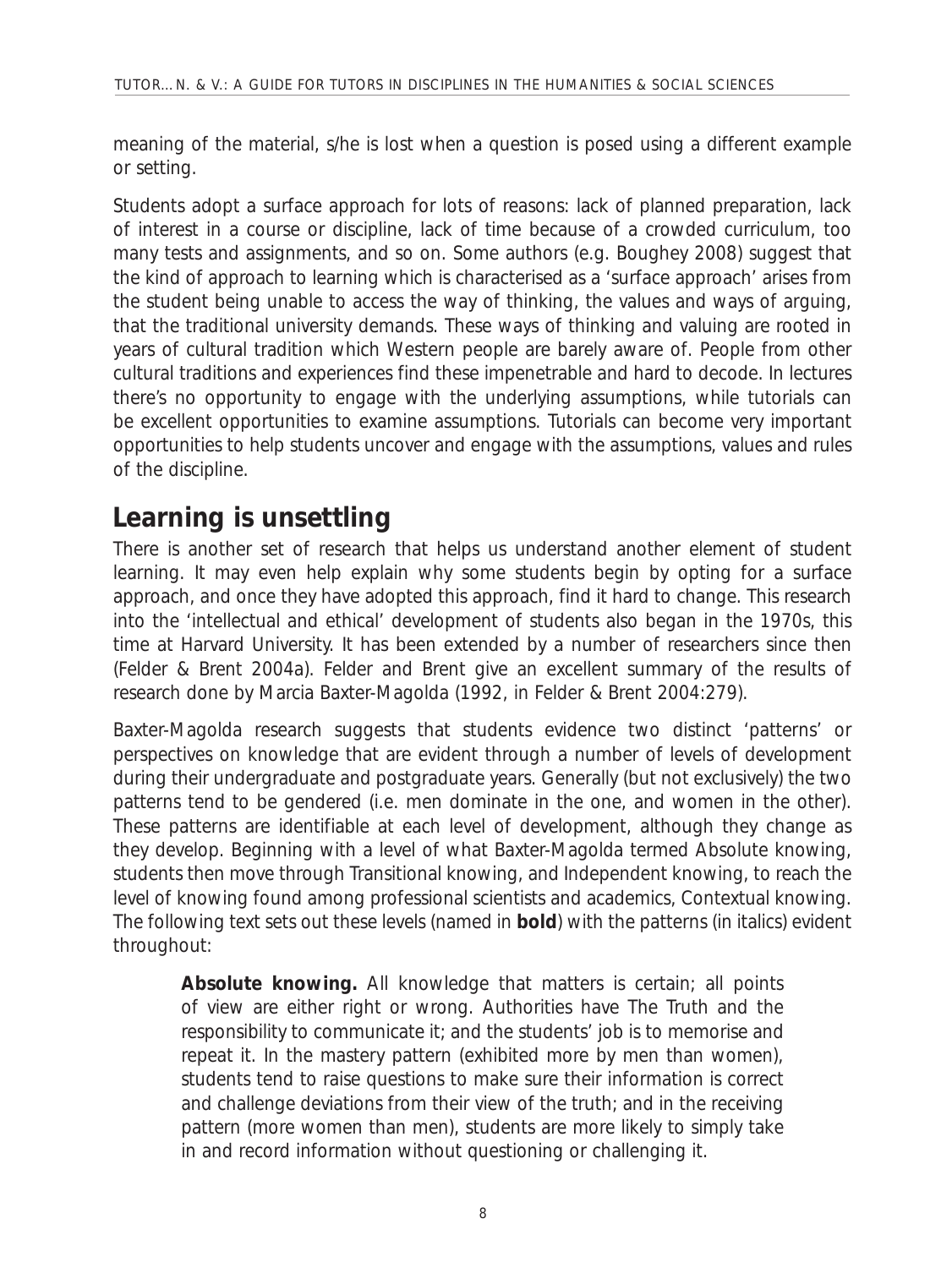**Transitional knowing.** Some knowledge is certain and some is not. Authorities have the responsibility to communicate the certainties, and the students must make their own judgements regarding the uncertainties. In the *impersonal pattern* (more men than women), students make judgements using a logical procedure prescribed by authorities and believe that they deserve full credit if they follow that procedure, regardless of the clarity of their reasoning and the quality of their supporting evidence. In the *interpersonal pattern* (more women than men), students base judgements on intuition and personal feelings and distrust logical analysis and abstract reasoning.

**Independent knowing.** Most knowledge is uncertain. Students take responsibility for their own learning rather than relying heavily on authorities or personal feelings. They collect and use evidence to support judgements, but tend to do so superficially, and they believe that when knowledge is uncertain all conclusions regarding it are equally good if the right procedure is used to reach them. In the *individual pattern* (more men than women), students rely on objective logic and critical thinking, challenging their own and others' positions to establish truth and make moral judgements. In the *interindividual pattern* (more women than men), students rely on caring, empathy and understanding of others' positions as bases for judgements.

**Contextual knowing.** All knowledge is contextual and individually constructed. Students take responsibility for making judgements, acknowledging the need to do so in the face of uncertainty and ambiguity. They use all possible sources of evidence in the process – objective analysis and intuition, their own thoughts and feelings and ideas of others whose expertise they acknowledge – and they remain open to changing their conclusions if new evidence is forthcoming (Felder & Brent 2004b:279–280).

#### *Here's a thought 2: What does Baxter-Magolda's research suggest about tutorials?*

Have a look at Baxter-Magolda's model and think about which category describes the way **you** think in your discipline area. How do you think **new first years** have experienced this discipline? How would someone who is operating from from the perspective of Absolute Knowing respond to a task asking her/him to 'critique' an argument? What does the model suggest to you about the way male and female students approach discussion in tutorial groups?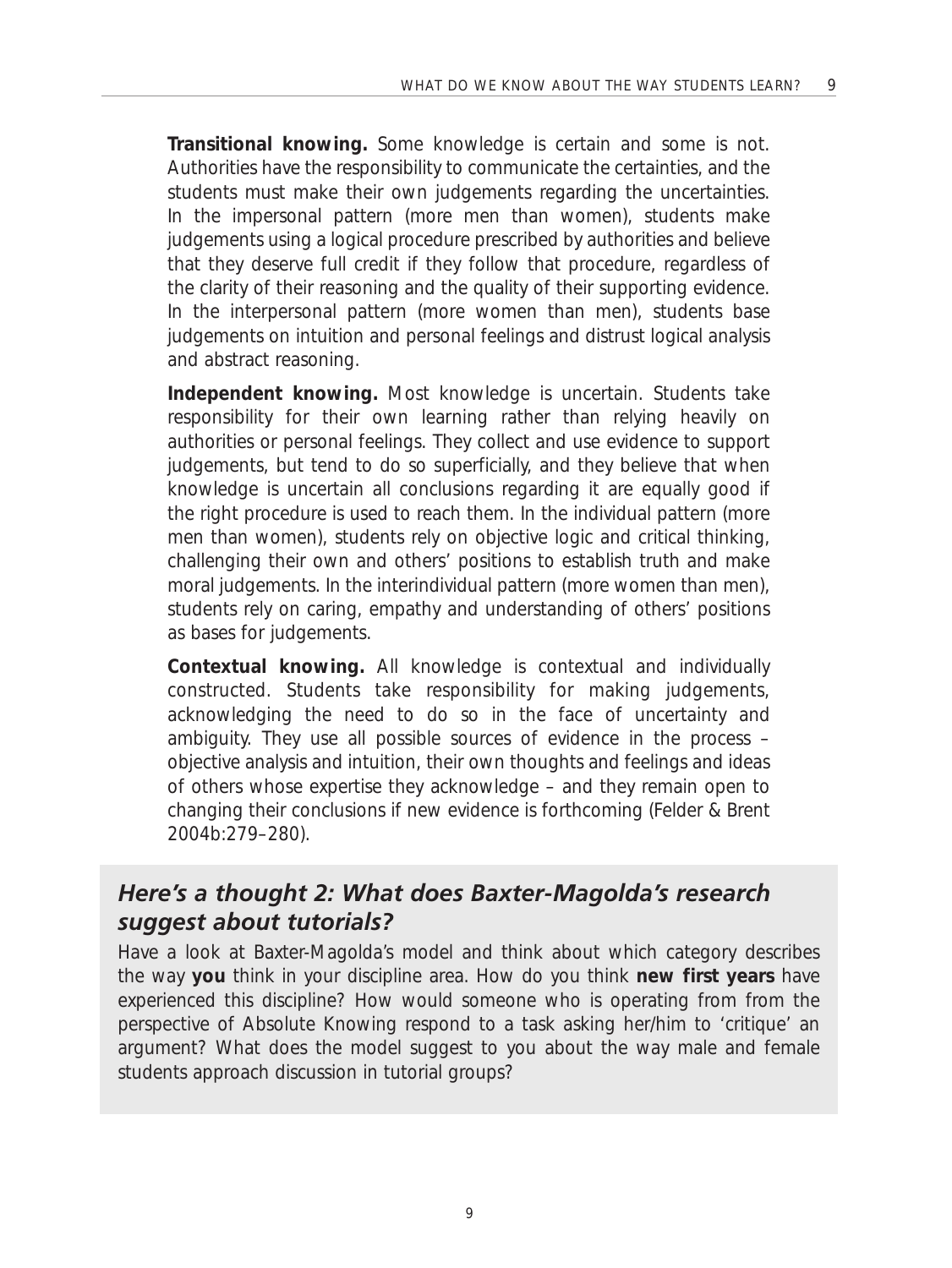The principle of models of student learning such as these is that there are no short cuts through the stages; we have to pass through them all (although we will revisit some repeatedly). However, when we are able to think through how we arrived at ideas and answers (and this is something tutorials can really help with), these opportunities create the opportunity for us to extend to the next stage (Hilton & Southgate 2007).

This research also indicates that the movement from one 'phase' to another is often a kind of crisis for the student (think back to *Here's a thought 1: Creation and evolution*). Each shift implies a change in the way the student understands how s/he relates to the world, and can thus be very unsettling. For some students already dealing with being new to university, being away from familiar communities, struggling with the concepts themselves, it may be easier to avoid the kind of engagement that will bring about that change. So, for example, Boughey, in a study of students' writing in a philosophy course, argues that:

The actions undertaken by students to learn … are deeply related to their identities as individuals outside the university and how they understand 'outside' contexts. Although the students in …[the study she reports on]... were black working class South Africans, the university is arguably just as alien for millions of students across the world whose home contexts provide them with experiences which are 'other' to those offered, and valued, by the university. For how many other students, then, is the university a place which, to borrow from the participant in this study, makes them 'discourageous'? (Boughey 2008:8)

So there is a sense in which adopting what appears to be a surface approach may simply be a strategic decision to enable the student to manage their lives. Part of that 'managing' may include finding ways to retain their own cultural identity in the face of the onslaught of the cultural identity out of which the university grows.

Generally, what such models suggest is that people who are new to university, and new to a discipline, need to learn far more than just the content – they need to understand the values and rules (especially the hidden rules) of a discipline. They need to understand what the main ideas at work in the discipline are, and what the implications are of these ideas. Learning the content is important (indeed, is vital), but getting the opportunity to engage in discussion (or simply to hear others engage in discussion) around ways of working with that content is supremely important for them to develop their own understanding and then to develop in their ability for judgemental thinking. It is in this area that the tutorial is the key teaching and learning strategy.

In the light of what we have considered about student learning, Jaques suggests that small group spaces in the curriculum are those most conducive to students whose approach to learning is both deep and holistic (1991:49), to which we could add from Baxter-Magolda, *independent* or *contextual*. But as Jaques goes on to note: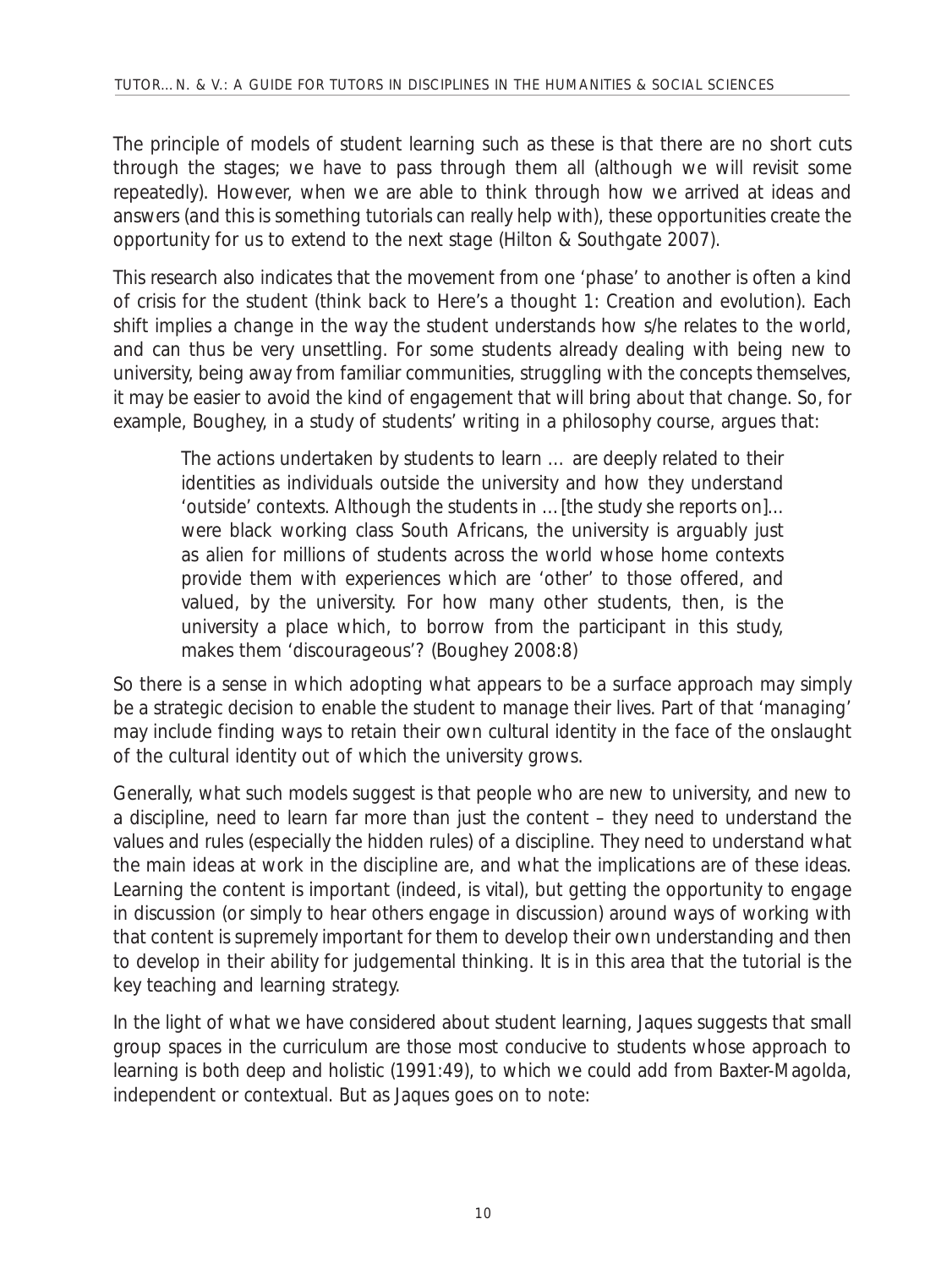…tutors require sensitivity and skill in accommodating the variety of student styles within a climate of intellectual growth (not to speak of the tutor's own styles and predilections)…. What we as tutors must do is to help students understand what choices there are in approaches to learning and to give them the opportunity and support in making their choices. Small groups provide the most suitable environment for this to occur. (Jaques 1991:50)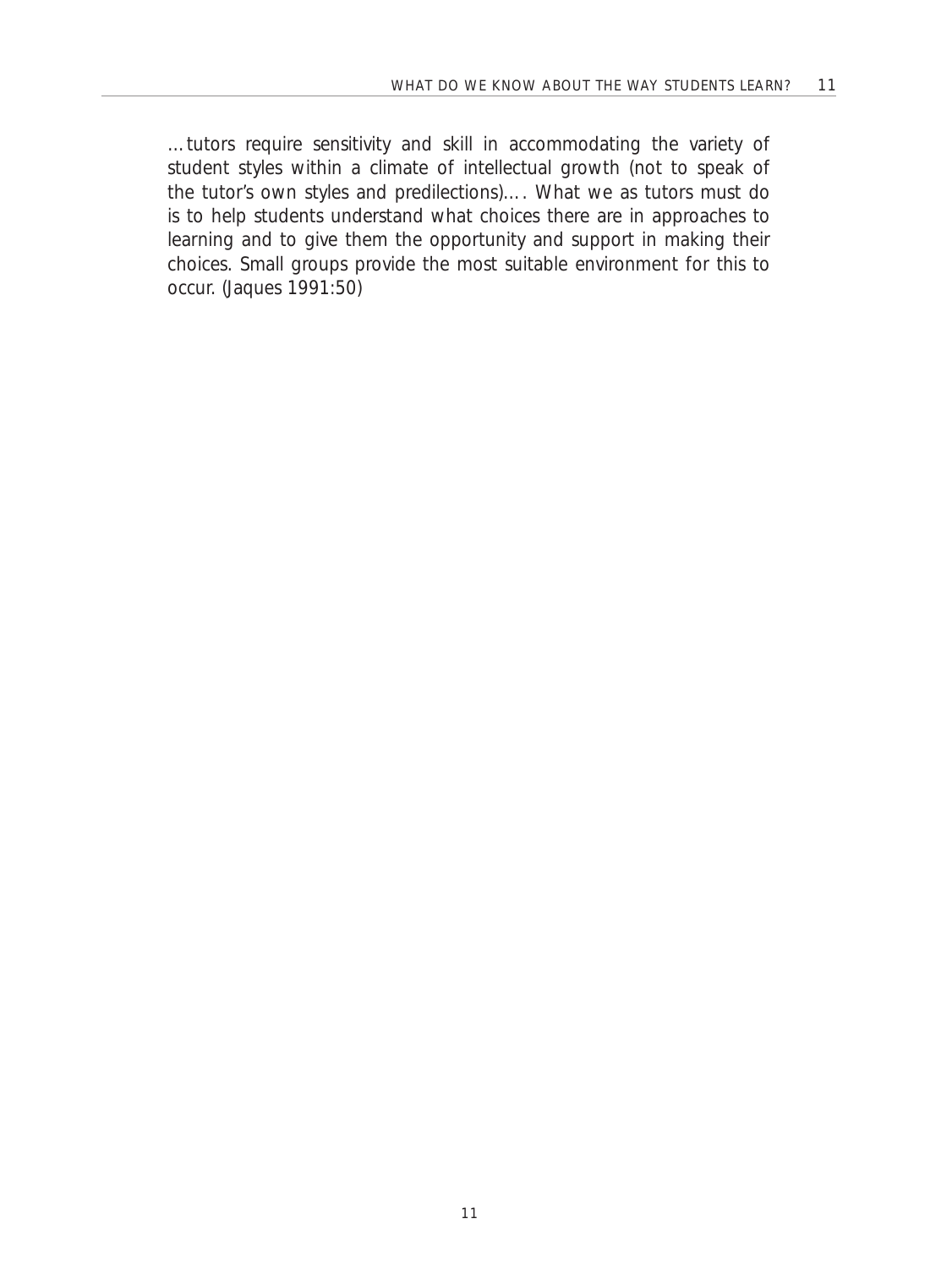# **How Do Tutorials Support Student Learning?**

Former University of Cape Town lecturer Greg Pastoll proposes that: 'A tutorial is an occasion for students to receive feedback about their own constructions of meaning' (1992:1). That seems a good place to start, but perhaps we can extend this understanding a little. If students are to 'receive feedback about their own constructions', then they need the space to develop and test out these constructions too.

**Tutorials support learning by creating a safe space** for students to feel comfortable enough to venture an opinion. That safety consists in many things, but fundamental to them all is the security in knowing that they can trust the tutor. In one of the fundamental texts on learning in small groups, Jaques (1991) identifies this aspect as both essential and neglected in university learning:

The sense of identity and social belonging which a student can gain from a well-run group should never be underestimated. Nor should the inhibiting effect of tutor authority, a competitive atmosphere and the student's fear that they may make fools of themselves. Four important words seem to be missing in academic courses: support, commitment, enjoyment and imagination. The first three may be created in a group where the climate of open communication, involving trust, honesty and mutual respect, takes place. Imagination should blossom in this climate. It might also create it. (Jaques 1991:11)

#### *Here's a thought 3: What makes tutorials un-safe spaces?*

What sorts of things go into make a tutorial an **un-safe space**? Anything that can make a student feel at risk: Will their lack of command of English be mocked? Will the 'jocks' snigger at the ideas of the only woman in the group? When tutorial work is for marks, and so on. Thinking back on your own first-year experience, what other things could you add to this list? How could you as a tutor go about reducing the risk for students? How could the experience of a clash of identities, as suggested by Boughey (2008, above), make the tutorial an un-safe space?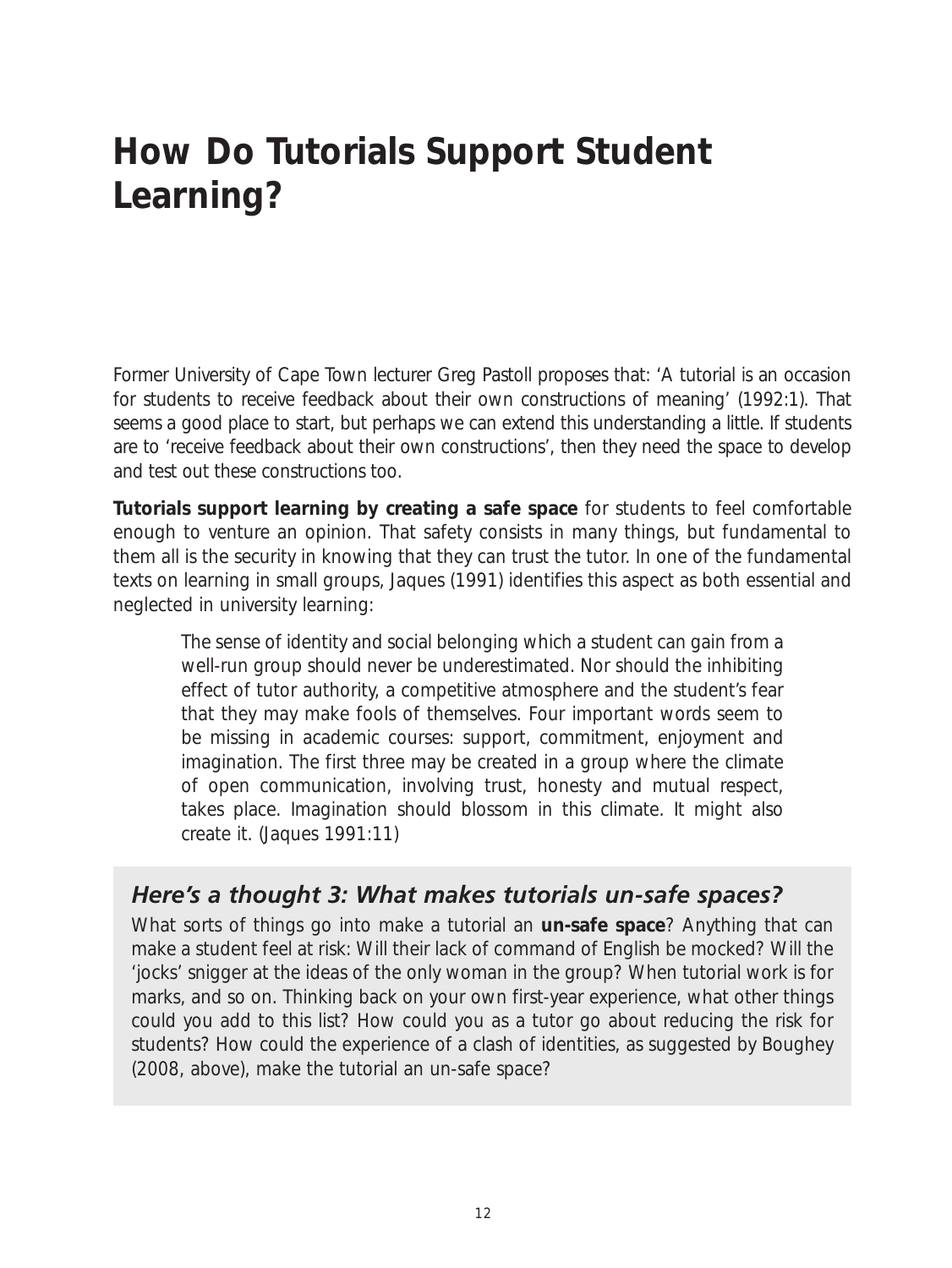As Jaques notes, tutorials provide one of the central spaces for the development of many of the educational aims of university education, namely:

- Developing imaginative and creative thinking.
- Developing a critical and informed mind.
- Developing an awareness of other's interests and needs.
- Developing a sense of academic rigour.
- Developing a social conscience.
- Developing an ability, and sense of enjoyment, in lifelong learning. (Jaques 1991:64)

#### *Here's a thought 4: Tutorials and high ideals?*

Compare this list to this extract from University of Cape Town's Mission statement (see Appendix A):

*Our mission is to be an outstanding teaching and research university, educating for life and addressing the challenges facing our society.*

*Educating for life means that our educational process must provide:* 

- a foundation of skills, knowledge and versatility that will last a life-time, despite a *changing environment;*
- *• research-based teaching and learning;*
- *• critical enquiry in the form of the search for new knowledge and better understanding; and*
- *• an active developmental role in our cultural, economic, political, scientific and social environment….*

*To equip people with life-long skills we must and will:*

- *• promote the love of learning, the skill of solving problems, and the spirit of critical enquiry and research; and*
- *• take excellence as the bench-mark for all we do.*

If tutorials should offer this kind of 'space' in the curriculum, here are some other things that we should bear in mind (feel free to add to these.):

**Tutorials are not the place to teach new content**. The tutorial is there to enable students to explore their understanding, to ask questions, to test ideas, to try on the language and identity of the discipline. They cannot do this if they are being taught completely new material in the tutorial.

**Tutorials must be planned and integrated into the course**. There are lots of different ways of doing this. For example, tutorials can be linked to the lectures of the previous week, or they can focus on themes, concepts, theories or leading theorists. In some cases, they can provide opportunities for practical application of content taught in lectures; in others they can present students with the opportunity to engage with theories that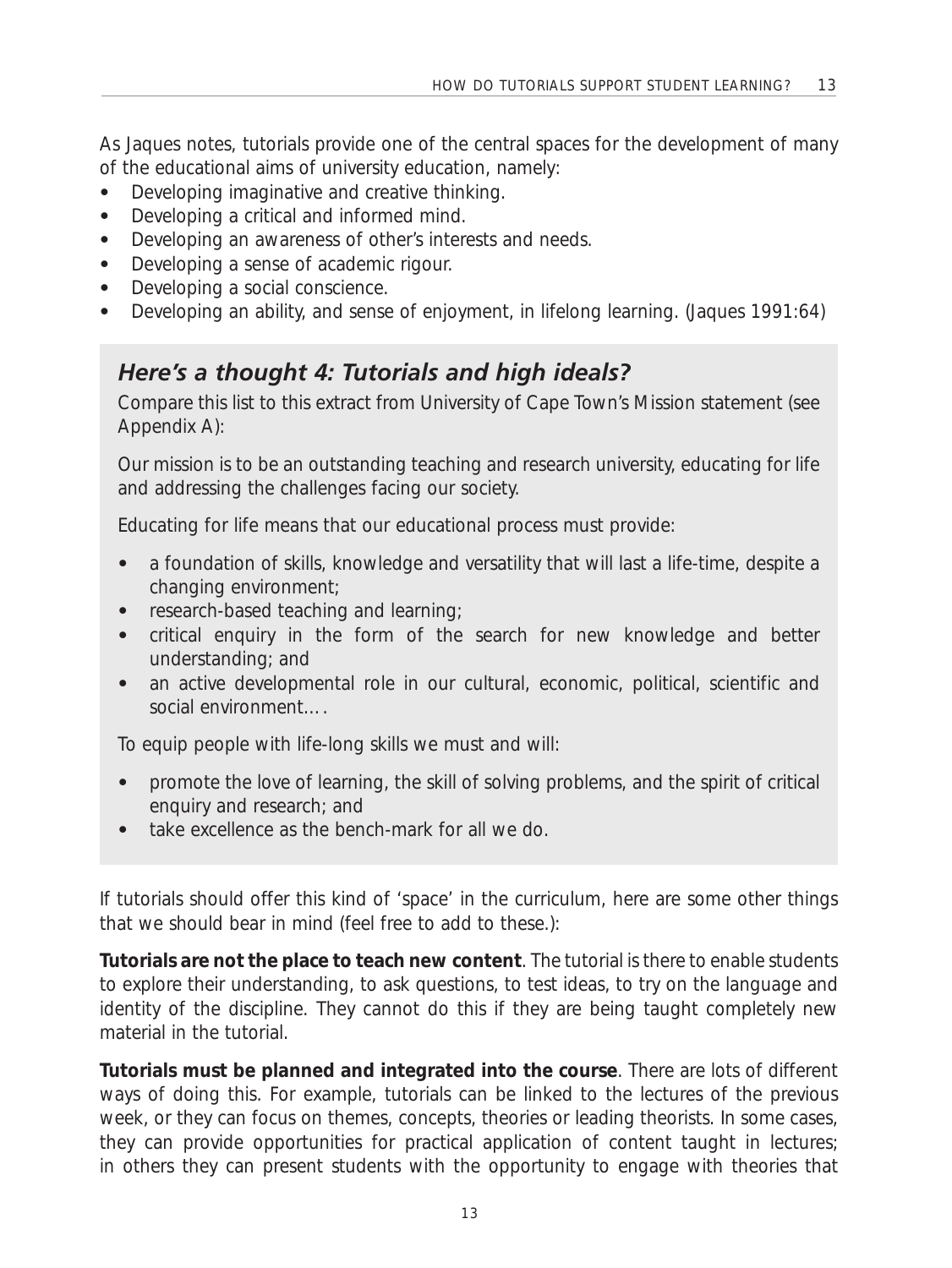challenge what was taught during lectures (which while new material, is not unconnected to the lectures).

**Tutorials should not be used for 'high stakes' assessment**. While sometimes a tutorial period can be used for a test, task or assignment, this should not be done as a matter of course. No student can afford to take the risk of trying ideas and arguments if the tutorial 'counts for marks'.

Given what we've said about tutorials, here's a definition of a tutorial in Humanities and Social Science courses:

**Tutorials are small-group based curriculum spaces that form an integral part of the course curriculum. By creating safe learning spaces tutorials intend to enable students to participate in active engagement with the discipline content, values and skills, and through exchange with peers and more experienced tutors, to develop and test their own understanding of the discipline.** 

Clearly tutorials are central to learning at university; but just as clearly, the tutors' role is demanding. Now's a good time to take a look at the tutor.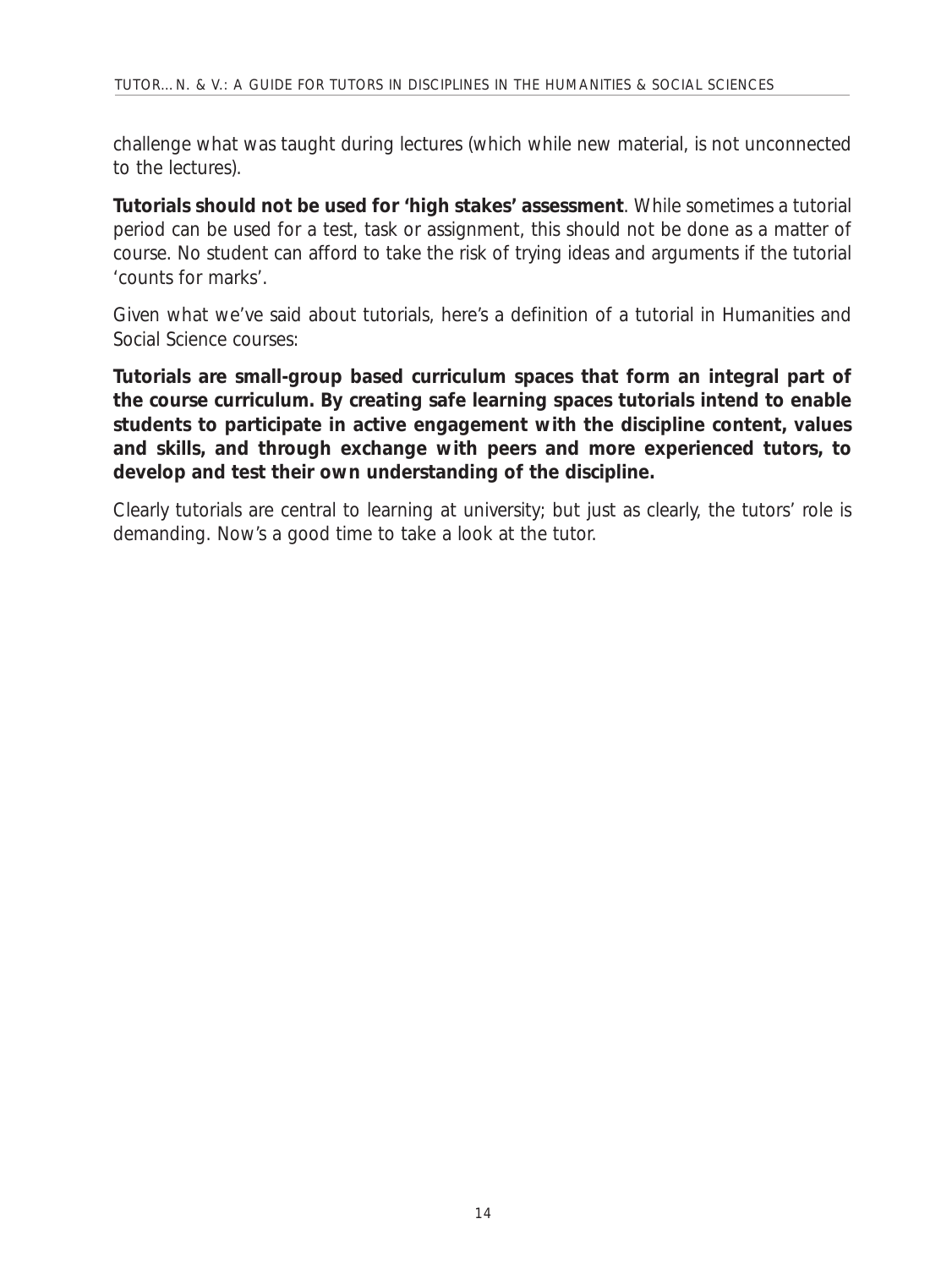# **What About the Tutor's Role in Supporting Learning?**

If the tutorial is all these things (and more), and student learning is at least as complex as we have suggested, then what would the tutor's role be in supporting learning?

### **Regainers of the Lost Art**

Unsurprisingly, the tutor's role isn't simple. Generally student tutors are not expected to teach, but to 'facilitate learning' (Mather 1996:70). The inevitable question is: what's the difference? Well, as you will hear often in academic life, it depends. In this case, it depends on what you mean by the term 'teach'. Usually the way this distinction is made with reference to tutors, is that tutors are not expected to, and should not, provide mini-lectures (Mather 1996).

The tutor's role is to create the opportunities that will enable students to 'develop and test their own understanding of the discipline'; to make it possible, in a structured way, for students to test out their understanding in a secure environment. The title of this guide starts with reference to a side of tutoring that is hardly mentioned these days: the reminder that the term 'tutor' originated in reference to someone tasked to watch over and protect others – in other words, to care for.

As a tutor you are the guide for the student's journey into the world of the discipline. However, to be that guide within any given tutorial, the tutor can be expected to act as (at least, and in any combination of) observer, group dynamics facilitator, information giver, teacher, coach and assessor (Potter *et al*. 1996). To these we have added the caring role. Such a range of roles obviously makes significant demands on the tutor. Potter *et al.* argue for an even more complex role:

The tutor's task is diagnostic, the aim being to identify the areas of difficulty experienced by students, and to take on a role appropriate to mediating the necessary concepts, skills or applications. There is no one recipe which is effective for all students. Effective tutoring requires flexibility and skill as well as knowledge of different tutoring methodologies. (1996:42)

So, not only should tutors be able to help create a safe space in which students can engage with course content in such a way as to articulate and test their own meaning, but tutors should also be able to help students identify where they are struggling or don't understand. How are you to manage all of this?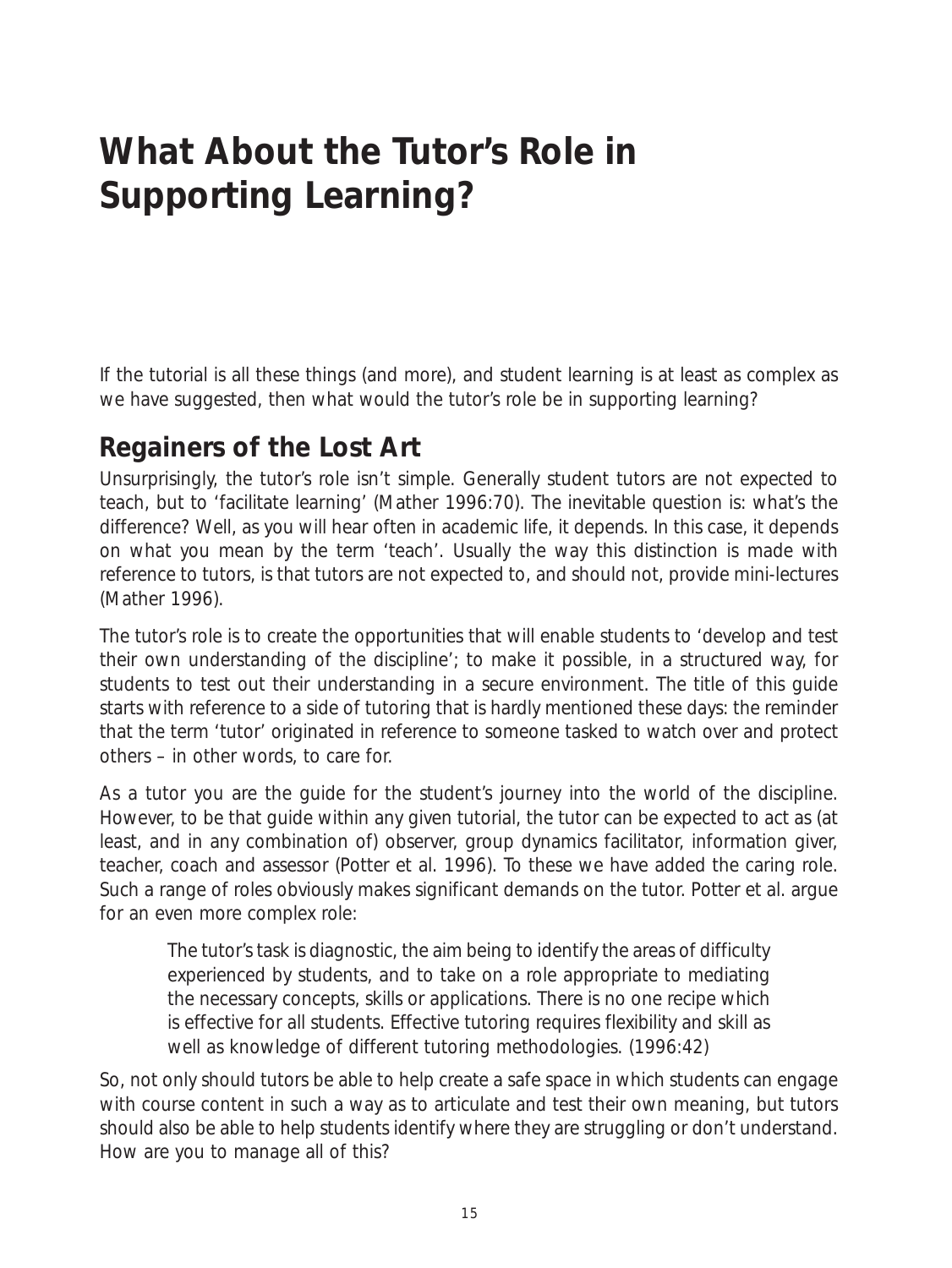### **Planning an engaged tutorial**

Tutorials, good or bad, don't just 'happen'. Students *can* learn from an unplanned tutorial that stumbles its way through the hour and from which everyone emerges with relief, but such a tutorial is not completely accidental. Either the tutorial was badly planned or not planned at all – both of which are deliberate decisions, even if workload is blamed. Tutorials, to really become the *safe spaces* that may *enable students to participate in active engagement with the discipline content, values and skills*, must be planned and prepared for.

Some of this preparation is really basic, but often forgotten or difficult due to the realities of venue availability and timetable constraints.

#### *Planning and preparation of 'ponderables'*

- At your first tutorial:
	- **Establish group ground rules** as early as possible. One way to do this is to do a 'round' through the group asking each person for a suggestion. Try and avoid a 'brainstorm' of ideas, as it often wastes time. Be sensitive to recognising cultural/ gender perspectives. As a group, decide right at the beginning on what cannot be compromised (but be prepared to revisit this if need be). The kind of 'rules' you may consider could include: No cell phones may be left on or used during the tutorial; A person has the right to speak without interruption; Challenge the idea, not the person; Be on time; and so on.
	- **Names**. Learn your student's names as soon as possible. Get them to use name tags for the first two sessions and do a round learning their names. This makes leading group discussion so much more effective, reflects a valuing of the students, and enables you to identify students who need help.
	- Help students develop a language that will enable them to challenge ideas, and not reject people.
	- **Start on time, finish on time**. Always, even if people are missing (within reason). If most people are arriving late, give them an opportunity to settle in when they arrive.
	- Ensure you have correct contact details for everyone in the tutorial.
	- Do NOT give out your cellphone number.
	- Provide an email address you will check regularly.
	- Set up a meeting place and time where individual students can meet with you during the first few weeks if they want to speak to you privately.
	- Remember, some students may not know how, or where, to access computers be sensitive when checking this out, as it is vital in most courses.
- **Check the venue** beforehand to be sure you know what's there (raked, fixed desks or flat, moveable chairs? Whiteboard or chalkboard? OHT? PC and data projector? Lighting?).
- **Ensure that you have what you need** for the tutorial in place (whiteboard markers, newsprint, felt-tip pens etc.), as well as all necessary documents, including a few spares because some students will not have brought these with them.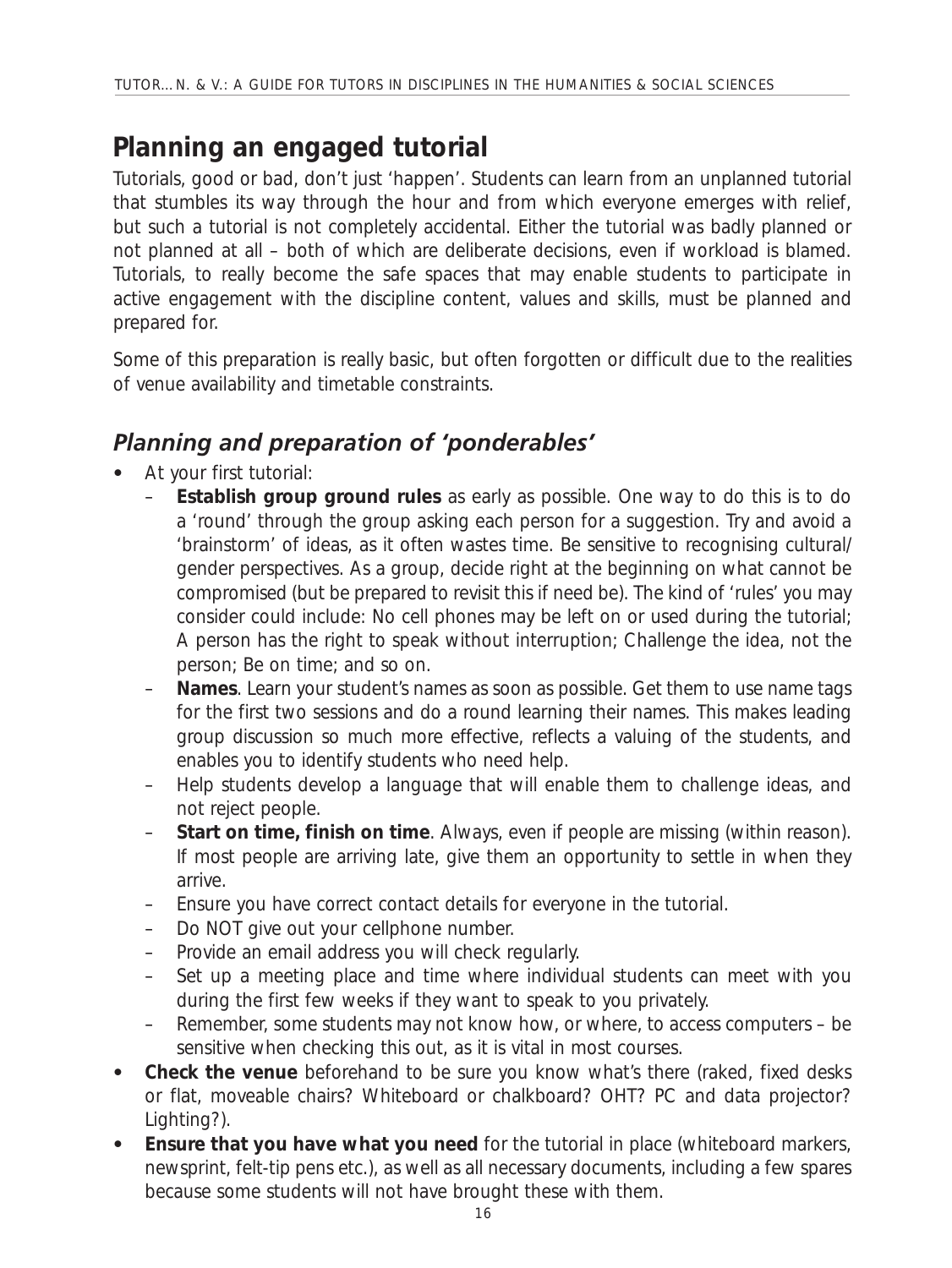- **If possible, arrive early** enough to make sure that the venue is tidy, boards clean, OHT working, seating arranged (it takes up valuable time, and starts the tutorial in disorder if you try getting all this right once the students are present).
- If your lecturer/senior tutor does not hold regular preparation sessions, then **get together with fellow tutors** and go through the readings/texts/exercises that form the basis of the tutorial at least one day before the tutorial itself.
	- Identify where this tutorial material fits in with the course.
	- Identify issues you feel are important and that the lecturer has identified as important (and why they are important).
	- Check for difficult terms or concepts and ensure you can explain these.
	- Find and prepare examples (e.g. from current events, newspapers, songs, films, etc.) which you can use to help students link material to their worlds.
	- **Identify issues which may create tension or conflict** in the group (religious or politically controversial content and/or opinion, for example) and consider how you may manage the conflict.
	- Plan the session's activities. How are you going to manage the time? What strategies can you use? See below under 'Strategies for an engaged tutorial'.
	- Remember it is quite legitimate for you to play the information-giver role for part of a tutorial. The key is to avoid doing this regularly so that students come to expect you to 'lecture' them (or provide the answers for them).
	- Plan your time so that you are at the venue in time.

#### *Preparation and planning of 'imponderables'*

These are not so easy, but if you consider them beforehand they will be less stressful.

- Prepare alternative resources in case there is a power outage (depending on your venue and plans for the tutorial this may not be a problem).
- Ensure that you have contact numbers in case you are sick.
- Plan your tutorial on the basis that at least some students won't have prepared (see 'Strategies for an engaged tutorial' for some ideas).
- Consider how you will manage potentially contentious issues.
	- Remember, your focus is on enabling the students to construct meaning, but that meaning will have some relation to the way the course content will be assessed. If, for example, a few students refuse to accept evolution as valid, based on their religious convictions, but the lecturer teaches the course from an evolutionist perspective, how can you ensure that their views are given space? At the same time you will need to ensure that they think through how they are going to respond to assessment requirements.
	- Choose your language carefully.
	- If you suspect that the content may cause unnecessary conflict, defuse this to some extent by acknowledging this upfront, and asking how people *felt* or *reacted* to the material when they read it.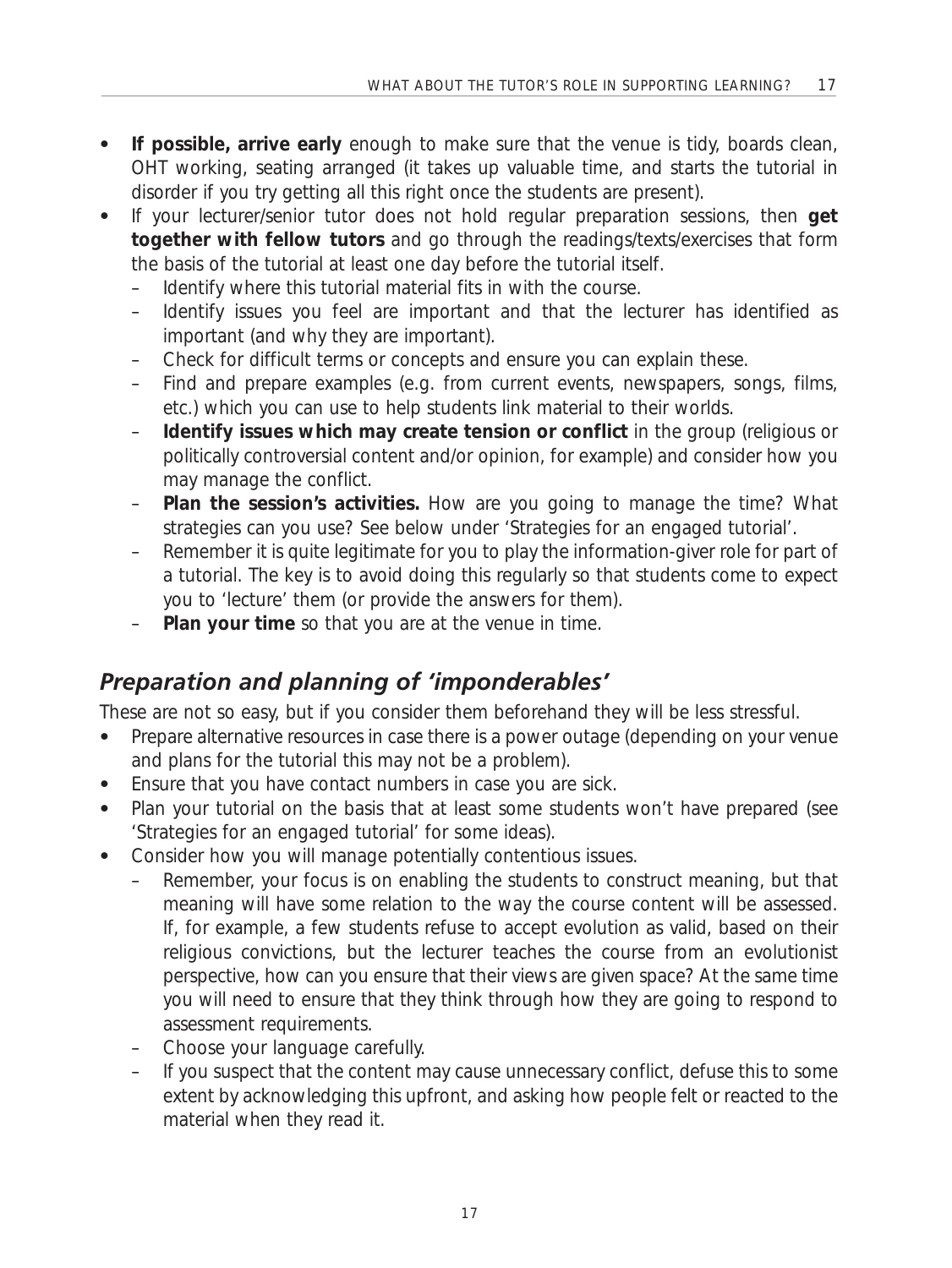- If students criticise the lecturer, ask them if the would like you to try and set up an opportunity for them to speak to the lecturer directly. Discourage personal attacks, separating out issues from personalities.
- If it becomes clear that the group really has misunderstood a key part of the course, ensure you have the details and let the lecturer know as soon as possible.

Right, but what can we *do* in the tutorials? How do we find ways of 'engaging' the students?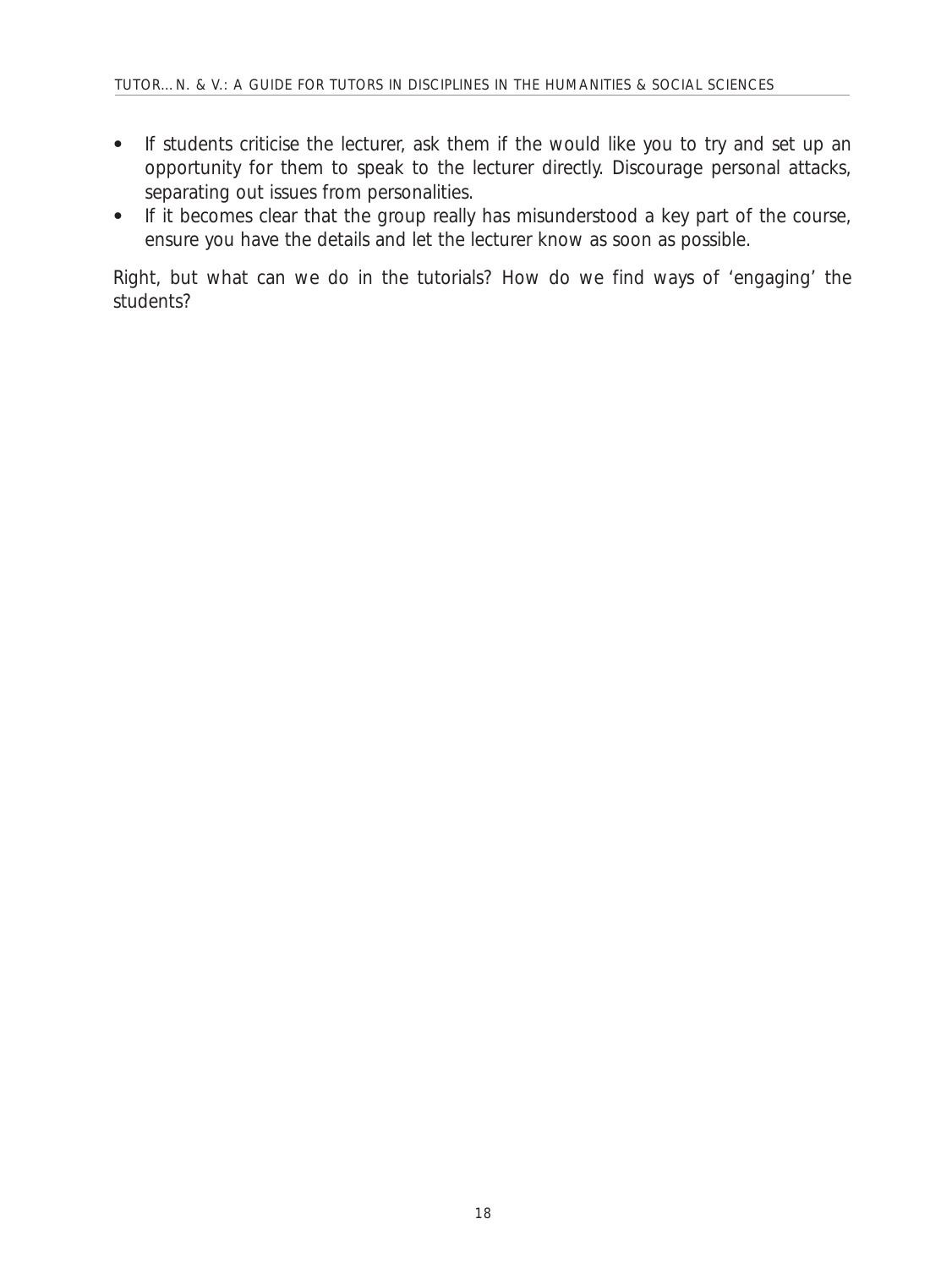# **Strategies for Use in a Tutorial**

As Potter *et al*. (1996) suggest, there are no simple recipes, but there are some strategies that have proven themselves over time and some of these are listed below.

#### **Strategies for getting students involved**

The strategies listed below assume groups of around 12 to 15 students. If your groups are smaller (which is ideal), then adjust the strategies accordingly. If they're much bigger, then some of these strategies won't work. Strategies which appear suited to most group sizes are indicated with the symbol  $\mathbf{\tilde{y}}$ . All of these strategies assume preparation over and above being merely familiar with the tutorial task set by the lecturer. They would mostly work better if students submitted a written tutorial assignment at the beginning of the tutorial.

| <b>Strategy</b>                                                                     | Application                                                                                                                                                                                                                                                                                                                                                                                                                                                                                                                                                                                                                                                                                                                                                                                                                                                                                                               |
|-------------------------------------------------------------------------------------|---------------------------------------------------------------------------------------------------------------------------------------------------------------------------------------------------------------------------------------------------------------------------------------------------------------------------------------------------------------------------------------------------------------------------------------------------------------------------------------------------------------------------------------------------------------------------------------------------------------------------------------------------------------------------------------------------------------------------------------------------------------------------------------------------------------------------------------------------------------------------------------------------------------------------|
| <b>Basics</b>                                                                       | Seat your group in a circle or semi-circle as far as possible. Pose a question<br>relating to the tutorial task and give everyone a few minutes to think about<br>their response. Select individuals from the group to respond. Move on to<br>the next question, this time asking different people to respond.                                                                                                                                                                                                                                                                                                                                                                                                                                                                                                                                                                                                            |
| Pair-share<br>"\" (but starting<br>with groups of 4<br>in large tutorial<br>groups) | Put the group in pairs or threes (you can permit self-selected pairs, but, as<br>we shall see, this can have problems). Give each group a mini-task based<br>on the tutorial task (but different from any written response they had to<br>prepare). Give them 10 minutes to develop a dyad/triad response. Pairs/<br>triads then share responses with the group. Either (a) let the group respond<br>with questions to each pair; or (b) pool questions on a board, if possible<br>under broad themes. After all groups have responded, pick out the themes<br>of the questions: What do people not understand and need work on?<br>What do people disagree with, and why, etc.? To some of these you could<br>give a few minutes' input, others you could signal to the group that they<br>should read up in their textbooks, and/or you could undertake to present<br>the areas of confusion/questions to the lecturer. |
| Snowball<br>"/but can start"<br>with groups of<br>3 or 4 in large<br>groups)        | Similar to the above. Pairs discuss their responses to the tutorial assignment,<br>then join another pair and each person presents their understanding of<br>their colleague's answer to the bigger group. In the end the whole group<br>could come together to identify questions or areas of discovery which arose<br>in the tutorial.                                                                                                                                                                                                                                                                                                                                                                                                                                                                                                                                                                                  |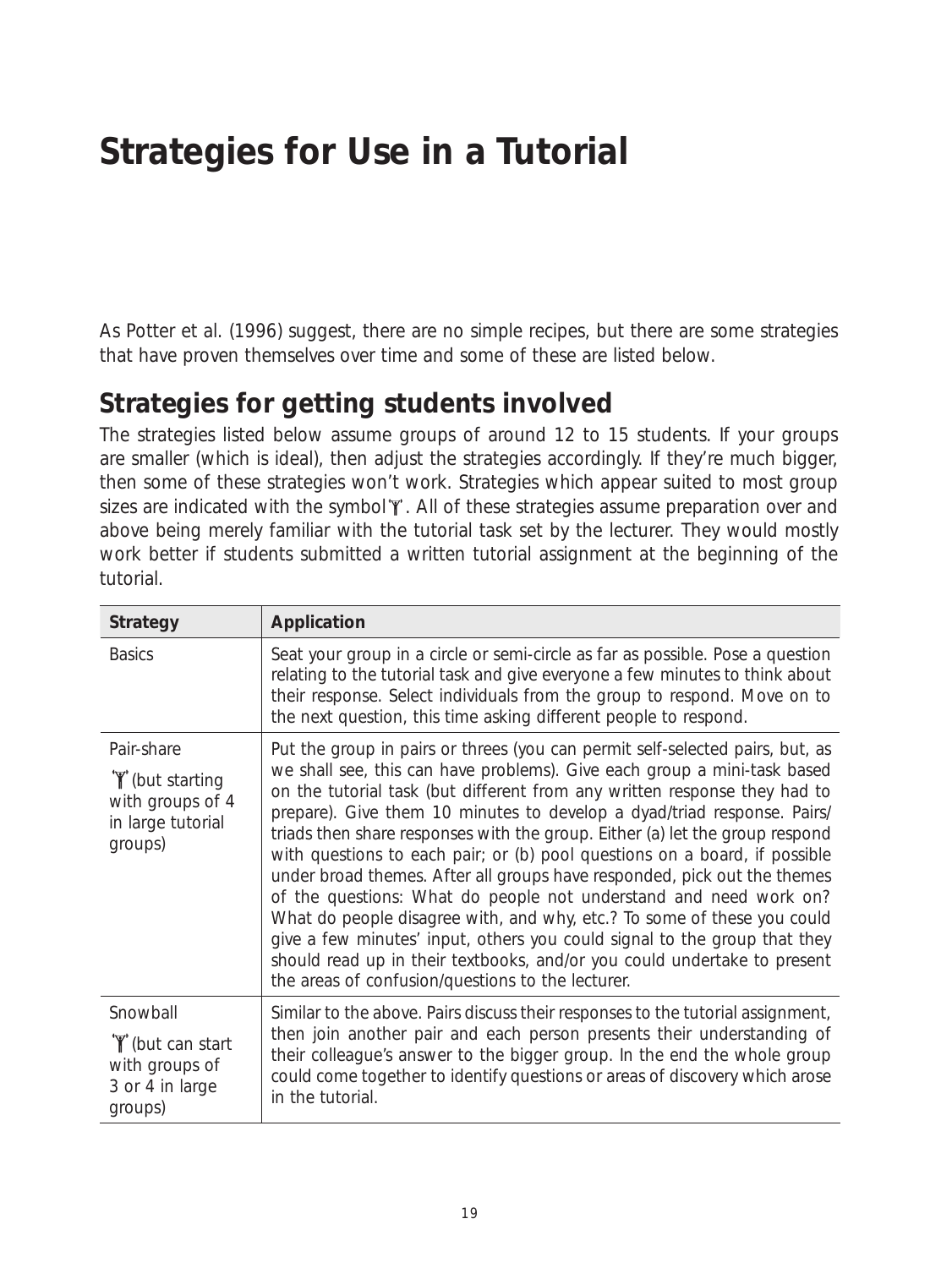| <b>Strategy</b>                                                                                           | Application                                                                                                                                                                                                                                                                                                                                                                                                                                                                                                                                                                                                                                                                                                                                                                                                                                                                                                                                                                        |
|-----------------------------------------------------------------------------------------------------------|------------------------------------------------------------------------------------------------------------------------------------------------------------------------------------------------------------------------------------------------------------------------------------------------------------------------------------------------------------------------------------------------------------------------------------------------------------------------------------------------------------------------------------------------------------------------------------------------------------------------------------------------------------------------------------------------------------------------------------------------------------------------------------------------------------------------------------------------------------------------------------------------------------------------------------------------------------------------------------|
| Debate<br>'Y'                                                                                             | Split the group into three. Debate groups should not have more than<br>three members on each side. One sub-group presents a position; the<br>other argues against it, while the third acts as adjudicators/audience - but<br>with the proviso that they must argue for their evaluation of the debate's<br>outcome.                                                                                                                                                                                                                                                                                                                                                                                                                                                                                                                                                                                                                                                                |
| Popular opinion<br>'Y'                                                                                    | Bring a newspaper/magazine article with enough copies for everyone (or<br>for the group in pairs/triads). The article should have direct bearing on the<br>tutorial task (be creative: you might pick something from the Iraq conflict to<br>consider a point about Vietnam, and so on). Try and illustrate the difference<br>between journalistic argument and academic argument over the issue at<br>stake. Groups identify the point in the article, suggest its relevance for<br>the tutorial task, note the way evidence is used in the article and suggest<br>whether this would be acceptable in an academic setting - report back in<br>plenary. In a big group different sub-groups could be given different tasks<br>with the same reading(s).                                                                                                                                                                                                                           |
| One thing about                                                                                           | This works best with a tutorial about an event, specific 'hot' topic or a<br>person, but it can be adapted. Tell the group that you are going to go in a<br>circle around the group, and each person is going to have to say one new<br>or different thing about the topic on which the tutorial is based. Give them<br>a minute or two to think beforehand. The rules are simple: no repetition, no<br>made-up ideas, only one thing, and people can only 'pass' on the second<br>round. As the ideas come, list them on a board. Go around again if need<br>be. Don't try and keep this up for the full tutorial. It's a useful starter, and<br>from the list you can then build up a discussion (or a debate).<br>An adaptation to this: instead of verbally offering a response, students<br>could write their response up on the board as a concept or mind map. This<br>has the advantage of giving students the opportunity of showing how the<br>ideas link to one another |
| Multi-media<br>Y (with caution)<br>In all cases venue<br>and equipment<br>are important<br>considerations | Beware, this takes planning and preparation. Choose an excerpt from a<br>video, or a song (make sure you have the lyrics as well) that relates to the<br>tutorial task. Introduce the exercise carefully by explaining what you will<br>do: in pairs/triads, etc. listen to the song (watch the excerpt) and note<br>down any connections to the tutorial task that arise, and why. Discuss in<br>plenary.                                                                                                                                                                                                                                                                                                                                                                                                                                                                                                                                                                         |
| Freewrite<br>'Y'                                                                                          | Give the group a SHORT (1-2 minute) written task related to the tutorial<br>subject. ('Freewriting' is useful here. Write, for 1-3 minutes [you set the<br>limit] without planning, worrying about spelling, etc. on a given topic.)<br>Share that response with a partner, then in groups of four. Reach a<br>consensus understanding. Report back. You can move directly from the<br>'freewrite' to report-back, or skip the groups of four.                                                                                                                                                                                                                                                                                                                                                                                                                                                                                                                                     |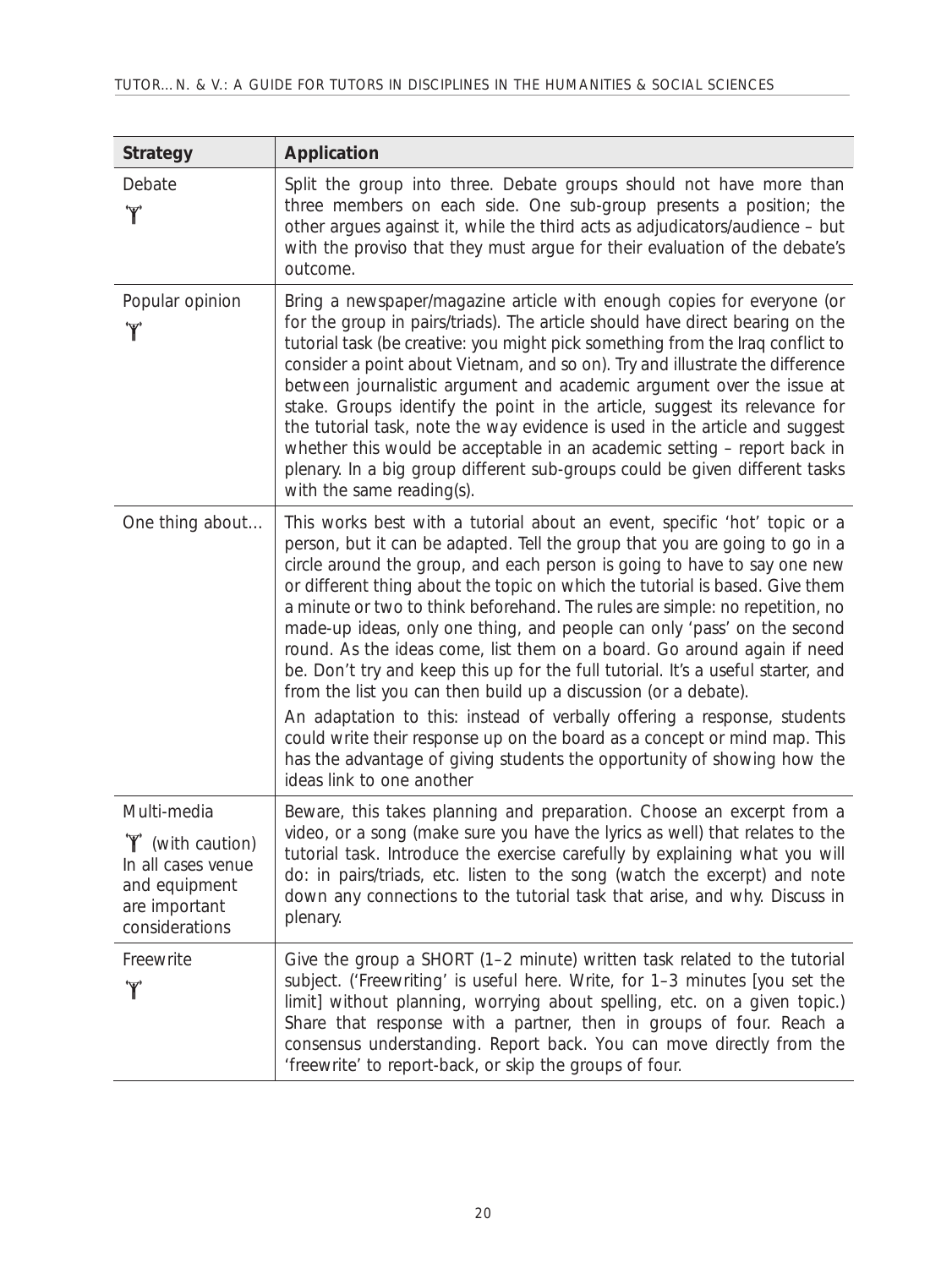| <b>Strategy</b>                                                                | Application                                                                                                                                                                                                                                                                                                                                                                                                                                                                                                                                                                                                                                                                                                                                                                                                                                                                                                                                                                                                                                                                                                                                                                                                                                                                                                                                                                                                                                                                |
|--------------------------------------------------------------------------------|----------------------------------------------------------------------------------------------------------------------------------------------------------------------------------------------------------------------------------------------------------------------------------------------------------------------------------------------------------------------------------------------------------------------------------------------------------------------------------------------------------------------------------------------------------------------------------------------------------------------------------------------------------------------------------------------------------------------------------------------------------------------------------------------------------------------------------------------------------------------------------------------------------------------------------------------------------------------------------------------------------------------------------------------------------------------------------------------------------------------------------------------------------------------------------------------------------------------------------------------------------------------------------------------------------------------------------------------------------------------------------------------------------------------------------------------------------------------------|
| Freequest<br>(Can be a little<br>chaotic for a large<br>group)                 | An adaptation to the Freewrite would be for the Freewrite to consist of one<br>question students would like to ask arising from the tutorial preparation.<br>Collect these and read them out in a way that the author cannot be<br>identified, while putting them on a board/wall in categories (get one of the<br>class to do the sticking up according to categories the class suggests). Get<br>the group to vote on two or three issues they think are most important to<br>discuss in the tutorial (you will have to lead/direct these discussions).                                                                                                                                                                                                                                                                                                                                                                                                                                                                                                                                                                                                                                                                                                                                                                                                                                                                                                                  |
| Mock exam<br>'Y'                                                               | With the help of the lecturer, either set, or find from old papers, an<br>examination question that relates as directly as possible to the tutorial task.<br>Set up the tutorial to resemble exam conditions as far as possible, then<br>give the students the task of simply writing a plan of the way they would<br>answer that question in an exam. Give them a maximum of 10 minutes for<br>this task (vary this according to the task – an MCQ would require a different<br>approach; they would have to respond to the question, and then justify<br>their answers in the plenary). Volunteers (pressed or otherwise) can then<br>present their answer to the class and the class, following a simple rule of<br>'positive contributions only', can make suggestions as to how the answer<br>could be improved, or suggest a 'mark'. If the latter, each suggestion MUST<br>be accompanied by a motivation. This serves a number of purposes: it helps<br>students think about planning for exam questions, it links the tutorials to<br>the assessment, and it gives students the opportunity to think about how<br>well they have engaged with the material in preparation for exams. It does<br>work better when exams are looming.                                                                                                                                                                                                                               |
| Interview the<br>lecturer<br>(Can be a little<br>chaotic for a large<br>group) | This will need to be well negotiated. Do not tell the class in advance. Invite<br>the lecturer to the tutorial, explaining that you would like her/him to act<br>as a visiting expert in the area of the tutorial. Ask the lecturer to come 10<br>minutes after the tutorial would start. Ask the class, as individuals, to write<br>down one question they would like to ask an expert (or the lecturer) about<br>the tutorial task if s/he were present. When the lecturer arrives, explain that<br>s/he has come as an expert in 'x' and will respond to their questions. They<br>could either ask the questions from the floor, or they could choose to give<br>you written questions and you could select one or two for the lecturer to<br>respond to, thus preserving the anonymity of the questioner. It might be<br>wise to prepare a few questions yourself in advance. You will need to limit<br>the lecturer's time – just as in a radio or TV interview. Explain the 'rules' to<br>the lecturer in advance. Note that it's important to avoid simply presenting<br>another mini-lecture format of passive learning, where 'knowledge comes<br>from the expert'. The focus must be on the kind of questioning and cross-<br>questioning that students could carry out - i.e. a constant engagement<br>with the lecturer-visitor. This can be varied by inviting experts related to the<br>topic, but please negotiate this with your lecturer well in advance. |

*Suggestions taken and/or adapted from Jaques 1991; Pastoll 1992; Baume & Baume 1996.*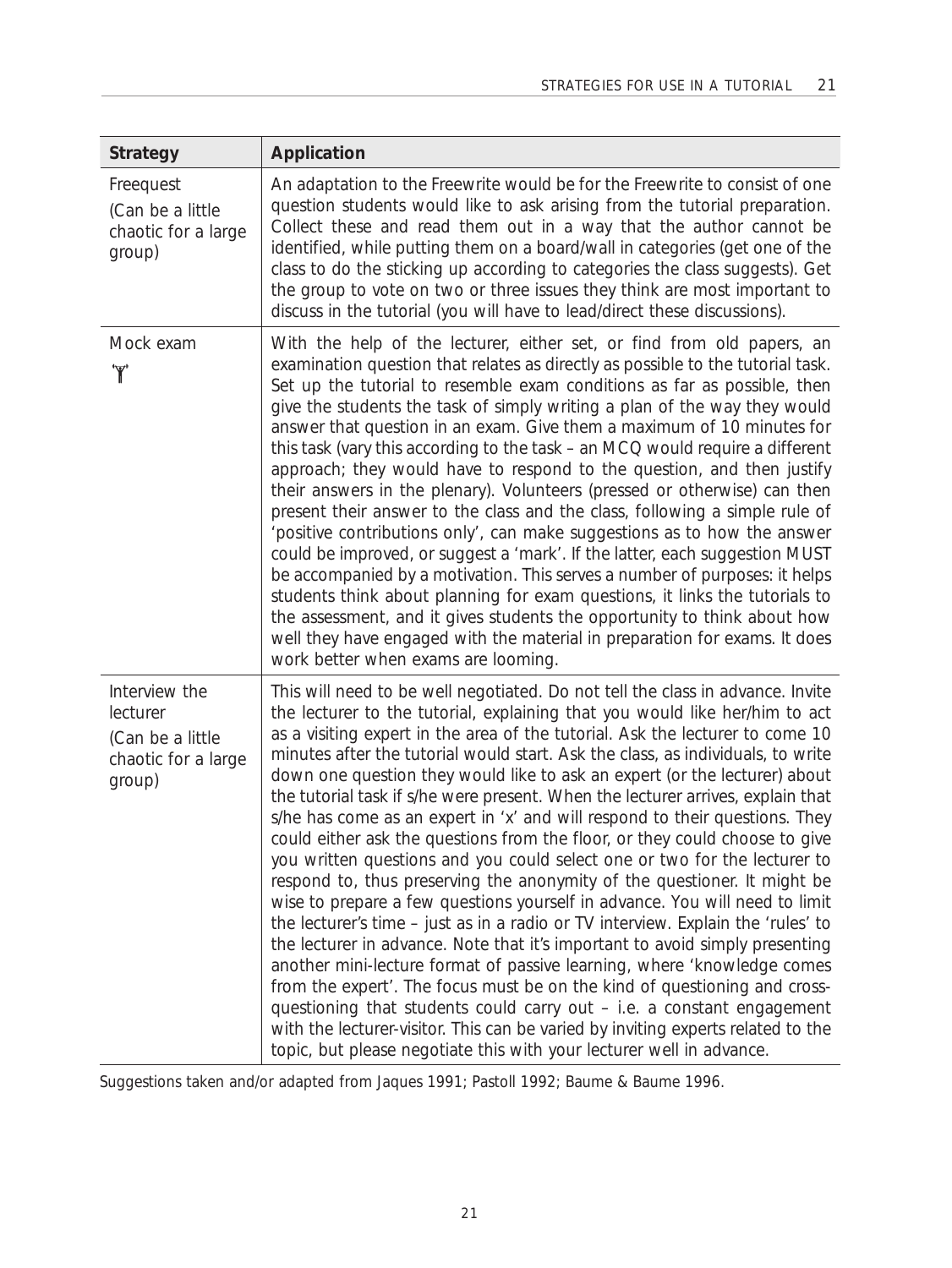### **Strategies to support learning**

Always remember that the prime purpose of a tutorial is to support student learning. The organisation of the tutorial, the planning and preparation of the task, and the way the lecturer has organised the tutorial in relation to the course curriculum, are all fundamental. Within those broad parameters, there are however other things that tutors need to think about. During the tutorial, especially in discussions, and even in exchanges between yourself and a student:

- **Work toward a conclusion** rather than arguing from a conclusion. This helps students to think ahead, to engage with the process and to see the thinking in action.
- **• Be comfortable with silences**. Ok, not forever, but a silence can feel like hours when it is merely a few minutes. Silence gives people time to think – and maybe feel comfortable enough to try an answer. This creates space for the quieter student to have a chance to participate.
- **Ask students to react to each other's ideas** directly. This will add diversity and reduce the tendency to look to the teacher for the 'right' solution. Encourage constructive arguments and differences of opinion (Streichler 2005:33).
- **Encourage your students to guess at answers** and then to check their quesses; this will involve them in the process of seeking results and help them learn to make intuitive, 'educated guesses' (Streichler 2005:33).

### **Questioning is an art**

Most often we when think of teaching, or helping people to learn, we think of giving answers. But one of the most effective tools to support learning as we have described it in this guide, is to learn to ask questions (Jaques 1991; Pastoll 1992; Baume & Baume 1996). Questioning is also central to the tutor's diagnostic role noted by Potter *et al.* (above). Asking questions that help people learn is not easy. Such questions must create space for people to think, to try ideas and to understand what is expected of them – all at the same time.

Baume and Baume (1996:11) propose that good learning questions should

- Be real asking questions so that you can provide the answer is not a 'learning question' strategy.
- Open up a subject, creating opportunities for people to think differently.
- Build on current knowledge (start from what people know or understand).
- Be simple, so that people can clearly understand what lies behind the question.
- Lead the learner through a chain of reasoning.

Some further hints about using questions in tutorials: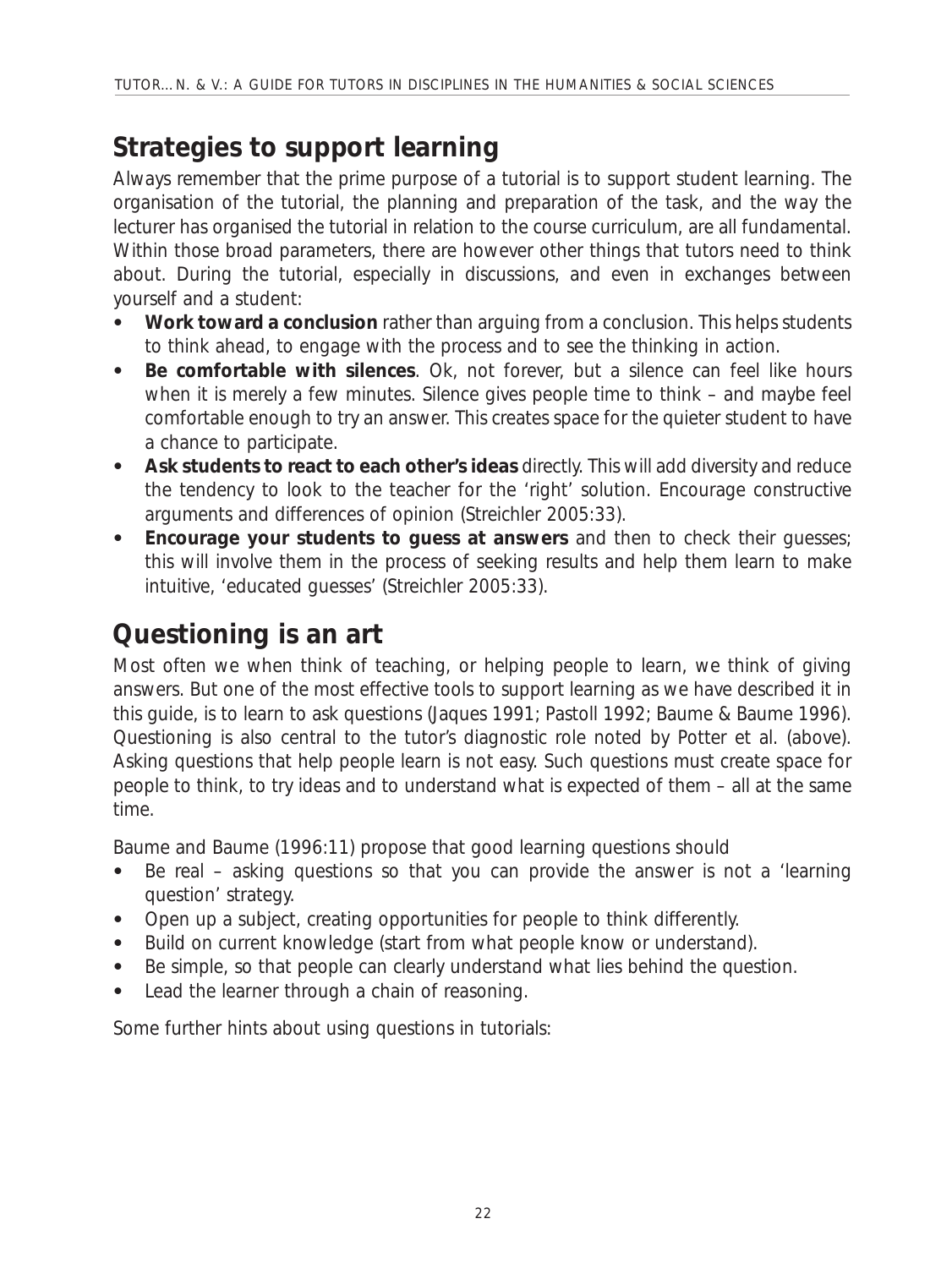| <b>Strategy</b>                                                            | What's the point?                                                                                                                                                                                                                                                                    |
|----------------------------------------------------------------------------|--------------------------------------------------------------------------------------------------------------------------------------------------------------------------------------------------------------------------------------------------------------------------------------|
| Avoid closed questions                                                     | Questions which require only yes or no answers (they do<br>not reveal the student's reasoning).                                                                                                                                                                                      |
| Avoid asking 'do you understand'?                                          | No matter how bad their understanding is, the student<br>does have an understanding, so legitimately will answer<br>'yes'. It is better to ask: 'What do you understand?' or<br>'How could you explain how you understand?', and so<br>on.                                           |
| Question toward the student's<br>understanding, not the answer you<br>want | Don't lead the student on to answer what you want<br>(they may have guessed that), rather try and phrase your<br>questions to probe the student's understanding. ('Ok,<br>can you explain how you reached that answer?"; 'If that<br>is so, what will it mean for'; and so on).      |
| Avoid long, complicated questions                                          | Break your question down. If it must be long, have it<br>written out.                                                                                                                                                                                                                |
| Avoid questions which imply total<br>recall                                | 'What are all the reasons for?' is too much, and a<br>student could simply say 'I don't know'. Ask perhaps:<br>'What would be the most important reason?' (this opens<br>up for discussion), or 'Give us one reason', which opens<br>the way for others to think about the next one. |
| Avoid confronting questions                                                | Where possible, avoid questions such as: What makes<br>you think that? Why do you believe that? It's better to<br>ask, 'Can you explain how you came to that answer?'                                                                                                                |

Other kinds of questions are:

| <b>Strategy</b>        | Example                                                                                                                                                                                                               |
|------------------------|-----------------------------------------------------------------------------------------------------------------------------------------------------------------------------------------------------------------------|
| Clarifying/elaborating | Ask a student to rephrase their answer or to give an<br>example.                                                                                                                                                      |
|                        | 'Bounce back' the question as you understand it. ('What<br>I understand you to be asking/saying is?)                                                                                                                  |
| Prompting/redirecting  | Probing questions can be used when a student has<br>responded with a low-level response (rather than saying<br>'No, that's not enough') – e.g. 'Ok, but how does social<br>class influence a person's job prospects?' |
|                        | Modify your original question by breaking it up into parts<br>or steps. (NB: Our questions come from having a bigger<br>picture than the students do.)                                                                |
|                        | Redirecting the question – asking how others would<br>respond (don't use this just because you don't know).                                                                                                           |
| Testing/extending      | Bounce-back – ask the student to reflect on what they<br>think the answer may be.                                                                                                                                     |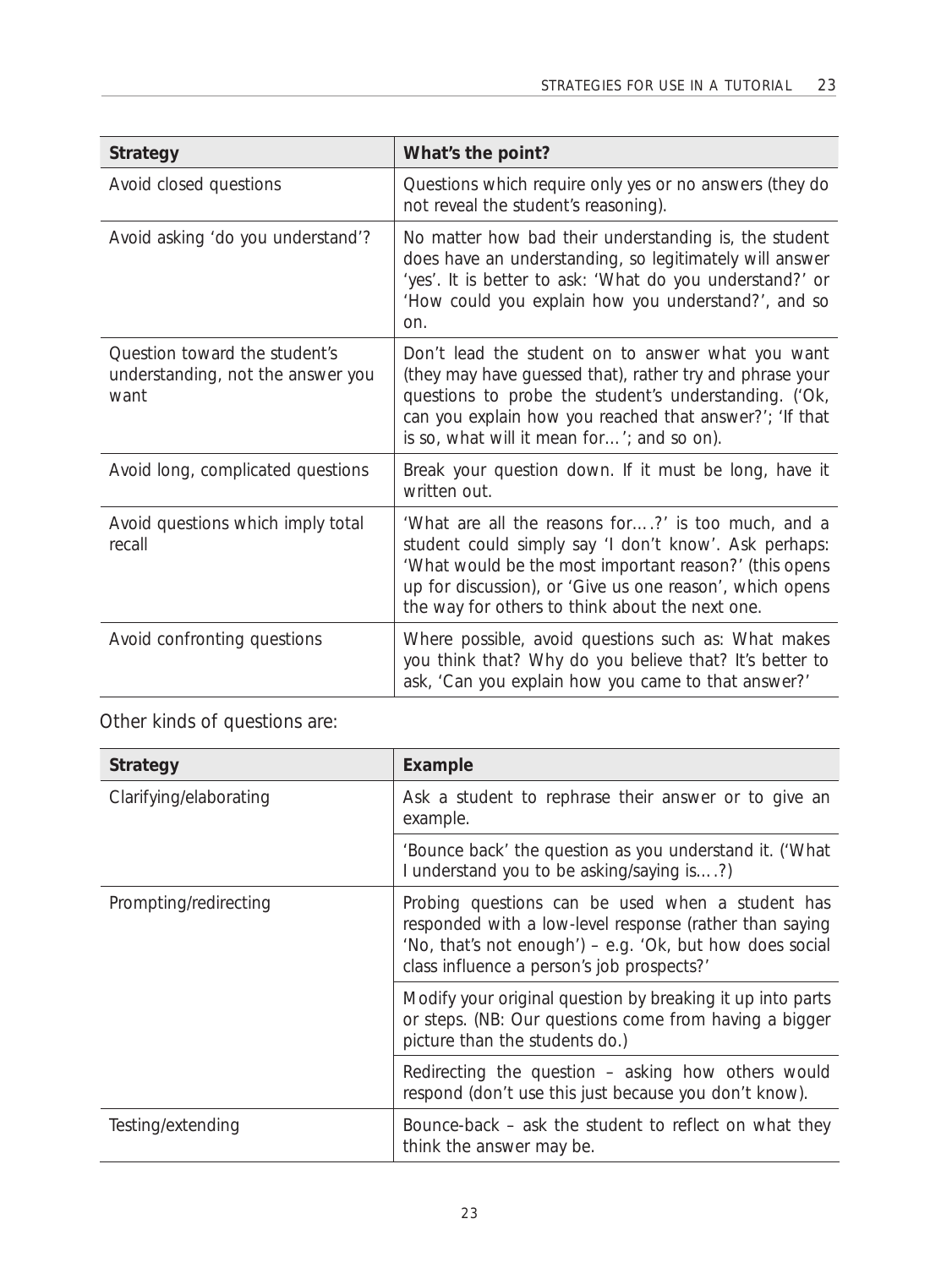Jaques (1991) and Baume and Baume (1996) suggest a scaffolding approach – start with lower-level questions and then build up the level of questions so that the process supports the students in developing deeper answers. (This can be used with either the group as a whole, or with an individual. The key here is that you do not move on to the higher level questions until the lower level ones have been satisfactorily answered.) These authors make use of the well known taxonomy of educational objectives developed by Bloom *et al*. (1956). Baume and Baume argue that '[d]ifferent types of questions lead to different … kinds of learning' (1996:11). Like Jaques (1991:134) they suggest the following kinds of learning, which can be prompted by different kinds of questions:

| Learning desired | <b>Question example</b>                                                                                                                                                                                             |
|------------------|---------------------------------------------------------------------------------------------------------------------------------------------------------------------------------------------------------------------|
| Descriptive      | Who, what, where, when questions.                                                                                                                                                                                   |
| Comprehension    | Checking understanding of the relation between facts: How would<br>you justify? Why would you suggest? How? Can you rephrase<br>that? Can you describe it differently?                                              |
| Application      | How? In what ways? How could you use this theory to explain?<br>What would your answer mean in 'x' situation?                                                                                                       |
| Analysis         | Can the student break down the problem into its constituent parts?<br>- What would happen if? Why would this happen? What are the<br>key elements of the problem? How would you compare (or contrast)<br>these two? |
| Synthesis        | Can the student use known ideas to build one that is new to her/<br>him? Ok, what happens if you link those ideas together?                                                                                         |
| Evaluation       | The student's ability to judge the value of an idea in an understood<br>context. What would be the best way of doing this, and why? What<br>criteria would you suggest we should use to assess?                     |

The **University Teaching Development Centre, Victoria University of Wellington (2006)** has another take on questions, although once again reminding their Graduate Teaching Assistants just how important questioning is to the learning process (University Teaching Development Centre, Victoria University of Wellington 2006:15):

#### *Types of questions*

Educationalists have identified two types of questions: closed/lower order and open ended/higher order. Dawson (1998) states that, 'Lower order questions ask students to recall, define and describe, that is, to provide facts. Higher order questions require them to perform interpretive rather than descriptive tasks. They may be asked to analyse, compare, evaluate or synthesise to rank, hypothesise, design or predict. Good questioning leans towards the open ended and higher order forms as much as possible' (p. 28). The following list offers some examples of different types of questioning, from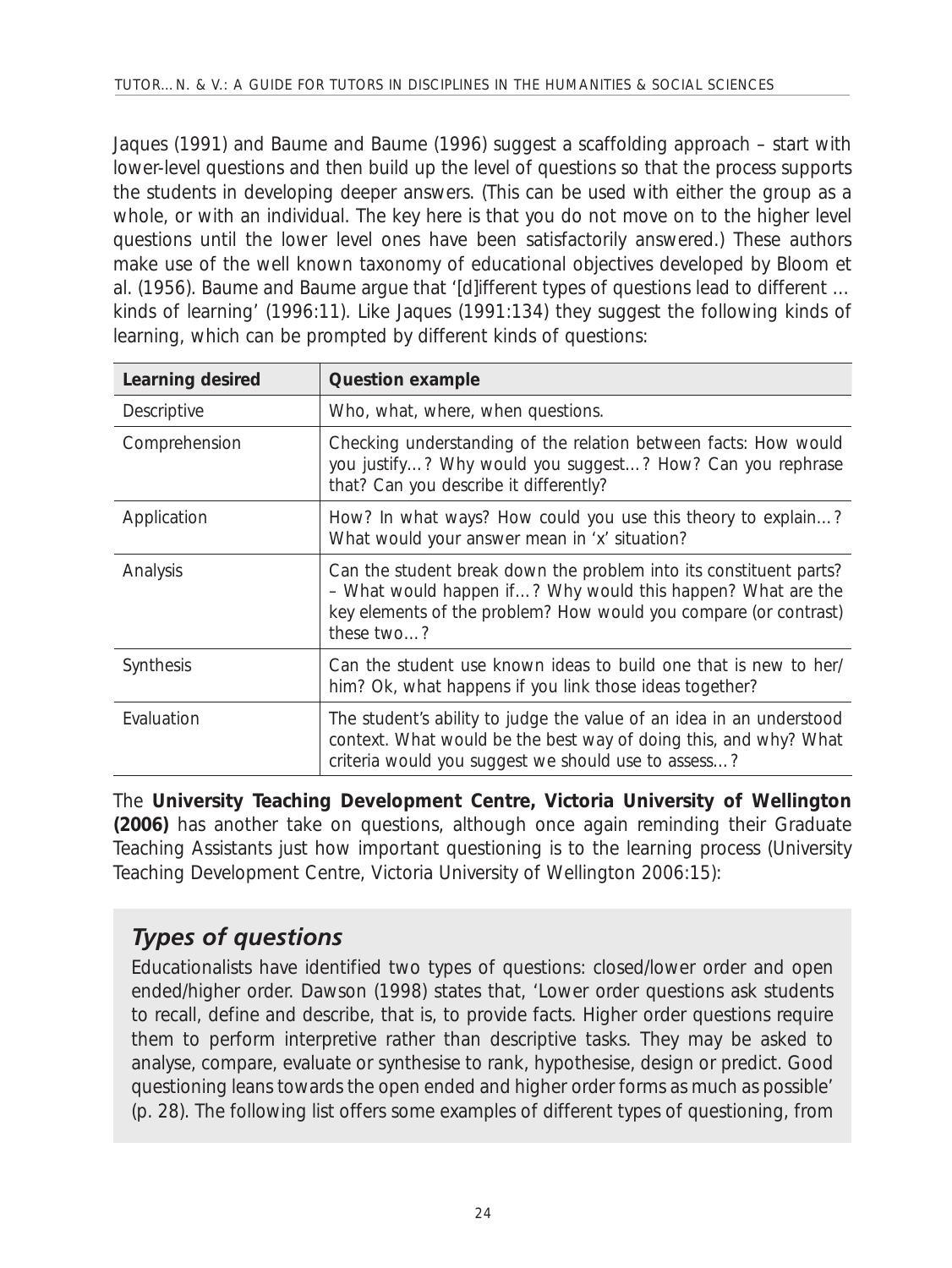those requiring simple answers to those demanding more thought. The list has been adapted from Davis (1993) and McKeachie (1999).

**Factual or exploratory questions** probe facts and basic knowledge and allow little opportunity for dissent: 'How many leadership theories are discussed in this book?' 'What does x equal in this equation?'

**Challenge questions** examine assumptions, conclusions and interpretations: 'How else might we account for the findings of this experiment?'

**Relational or comparative questions** ask for comparisons of themes, ideas or issues: 'What distinguishes a transformational leader from a traditional one'?

**Diagnostic questions** probe motives or causes: 'Why do younger employees resent a directive leadership style?'

**Action questions** call for a conclusion or action: 'In response to a protest occupation of the Registry [the main administration office], what should the Vice Chancellor do?'

**Connective and causal effect questions** ask for causal relationships between ideas, actions or events: 'If the university raises student fees, how will that affect enrolment levels?'

**Extension questions** expand the discussion: 'How does this comment relate to what we have previously said?'

**Hypothetical or problem-based questions** pose a change in the facts or issues: 'Imagine the government suddenly found another \$100 million to spend on education: how might they best spend it?'

**Priority or evaluative questions** seek to identify the most important issue, or make a judgement on the relative value of two points being compared: 'Which should we be more concerned about: stagnating staff salaries, or rising student fees?'

**Summary questions** elicit syntheses: 'What themes or lessons have emerged from today's class/about leadership styles/the occupation of the Registry?'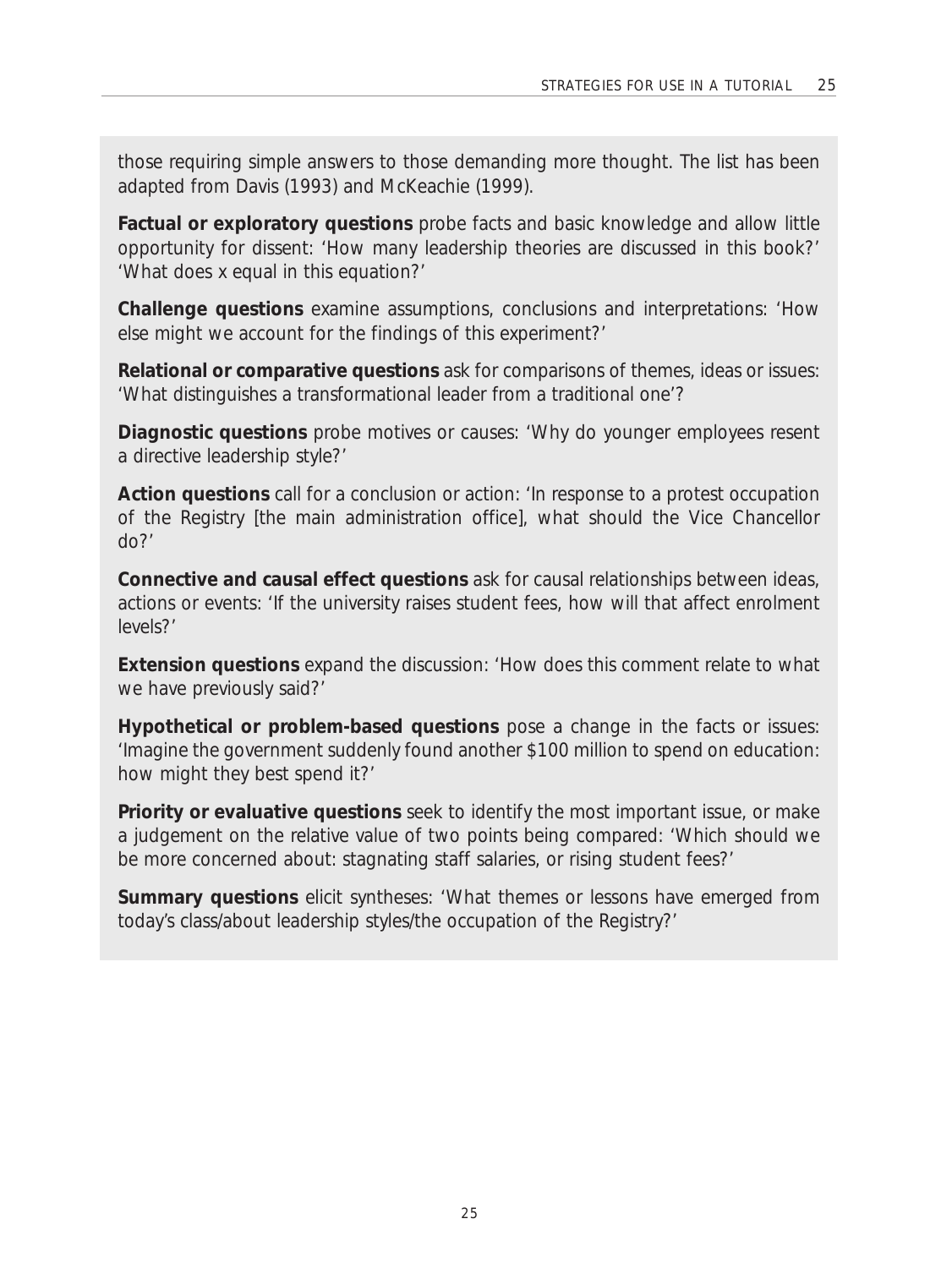# **How Do Groups Work (And Not Work)?**

We'll start this section with some advice on how to make sure your group never works, then have a look at what we can draw from here about the nature of groups. The key to remember is that a group is not an accidental collection of individuals who happen to be in the same room (in which case it's really just a small crowd) – a group consists of a number of people gathered for a purpose, 'interacting and interdependent' (Robbins 1983).

#### *The fine art of squelching small groups2*

The ability to squelch the life out of a small group may be thought of as an art. Because of the strong interest in this new art (especially in academic circles) the following ground rules are offered to give direction and purpose to would-be squelchers who wish to develop their talents in this direction:

- 1. Keep the tutorial group too large for the members to really get to know each other. This also allows people to 'hide in the crowd' and either remain silent, sleep, subvert the group, or generally absent themselves without being noticed. By all means have at least 15 to 20 members in order to do this. (You may need your lecturer's assistance in ensuring that this works well.)
- 2. Complain at every tutorial about the lateness or absence of 'tutlings'. This will encourage as many as possible to come as late as possible so as to avoid hearing you moan about the latecomers. It also gets the mood right for a sulky, disenchanted and unco-operative session.
- 3. Arrange seating in formal rows, like a school classroom. Don't permit informality to sneak in by sitting in a friendly circle or semicircle, in which members might feel encouraged to express themselves, may enjoy attending and actually learn something.
- 4. Include long announcements and assorted administrative business read directly from notices that are available on student boards or other communal forums. This will bore everyone to tears. The group will soon wither and the tutorial become a graveyard.
- 5. Dominate the group from the beginning. Establish yourself as the authority on all matters that may come before the group. Make all the decisions yourself. This is

<sup>2</sup> Adapted from Reid (1969, in Rogers 1993). Note that the wording of this resource has been altered and adapted for use in the context of tutorials.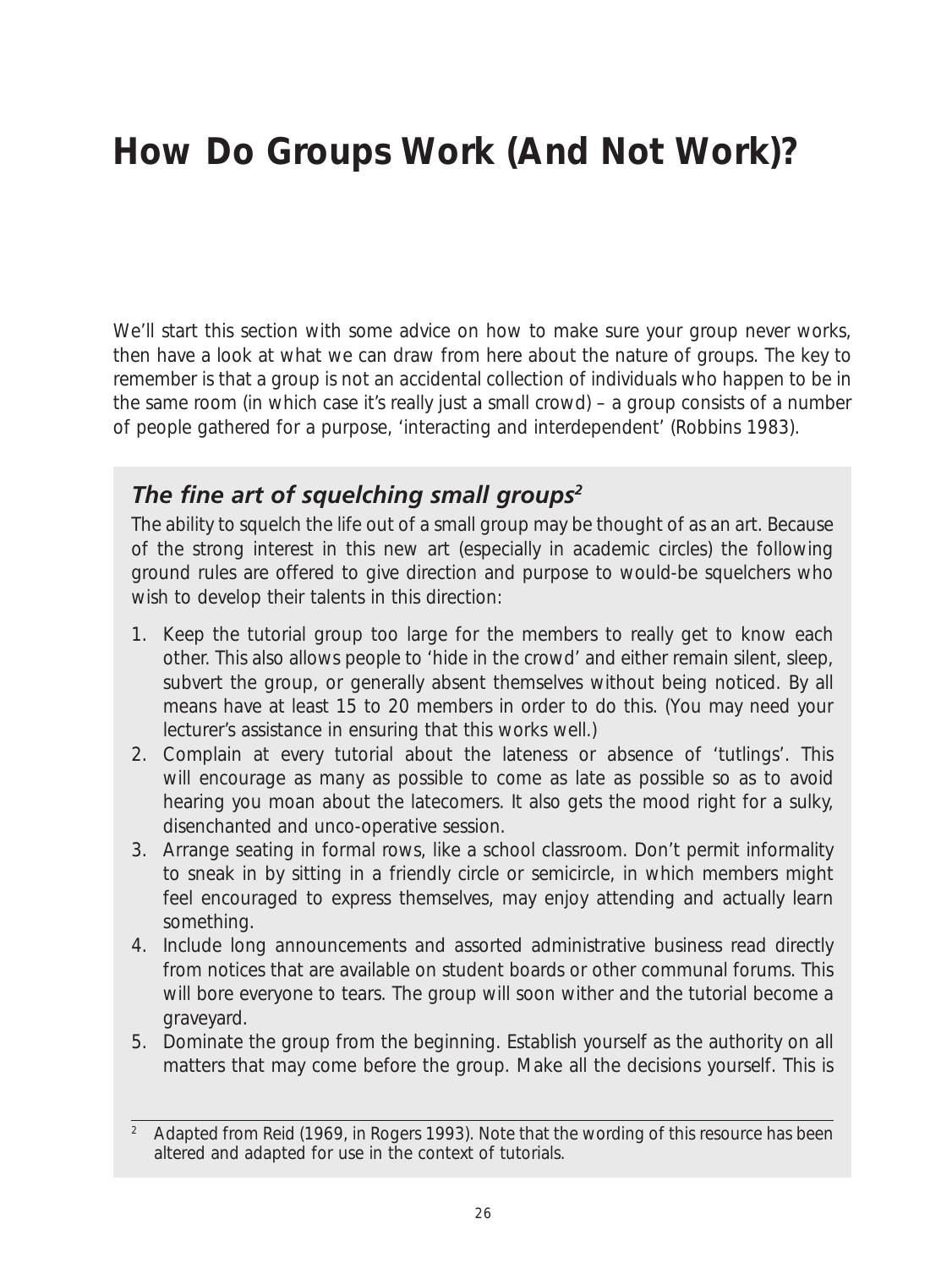especially effective if you can do this while giving the impression, and using the language of, a democratic spirit.

- 6. If possible, establish yourself as the teacher of the group and deliver a learned lecture at each tutorial. (Our rock-bound guarantee: the tutorial will fail to achieve any learning objective and the students will dread each session more than root canal treatment without anaesthesia.)
- 7. Pay no attention to the needs and interests of the tutorial members. Most people don't know what's best for them anyway.
- 8. Answer all (any?) of the questions yourself. Don't let group members speak to each other or answer each other's questions. What do they know that you can't say better?
- 9. Don't permit the belief to arise that tutorial members should be prepared to contribute to the learning and growth of the group. They're liable to get too deeply involved and interested and try to keep the tutorial alive despite your efforts.
- 10. Never allow any tutorial members to share a personal insight. Change the subject to a nice neutral and irrelevant discussion when that happens. This can be best achieved with a good put-down such as 'Gee, that's really interesting. Pity it's so ill-informed.'
- 11. By all means, don't encourage members to express themselves (see also 3, 5 and 6 above). Limit the participation to the more vocal, intellectual members who share your understanding of what is important. They will bore the rest of the tutorial to sleep.
- 12. Keep discussions on a theoretical plane. Mention names that students may have barely heard of such as Nietzsche, Habermas, Bohm and the like. Casual and unexplained name-dropping such as this (especially if the names belong to scholars from disciplines unrelated to the students) helps them feel inferior and showcases your superior breadth of reading.
- 13. Allow one or two persons to dominate any discussions that may arise (accidentally or as a result of careful planning on your part). That way others will become quietly angry and the tutorial will collapse into lethargic disarray. By all means avoid pointing out to the dominators what they are doing. This might lead to some hurt feelings and personal growth – things to be avoided at all costs when squelching a group.
- 14. Don't urge/encourage silent members of the group to speak. They might get the idea that you care or that their ideas count after all. They may even learn something or get to enjoy the subject. They will then become more difficult to discourage as a result.
- 15. By all means don't let the group express themselves honestly or challenge each other's opinions, prejudices and assumptions. You may find them understanding each other too well as a result and the tutorial group may become interesting enough for them to enjoy.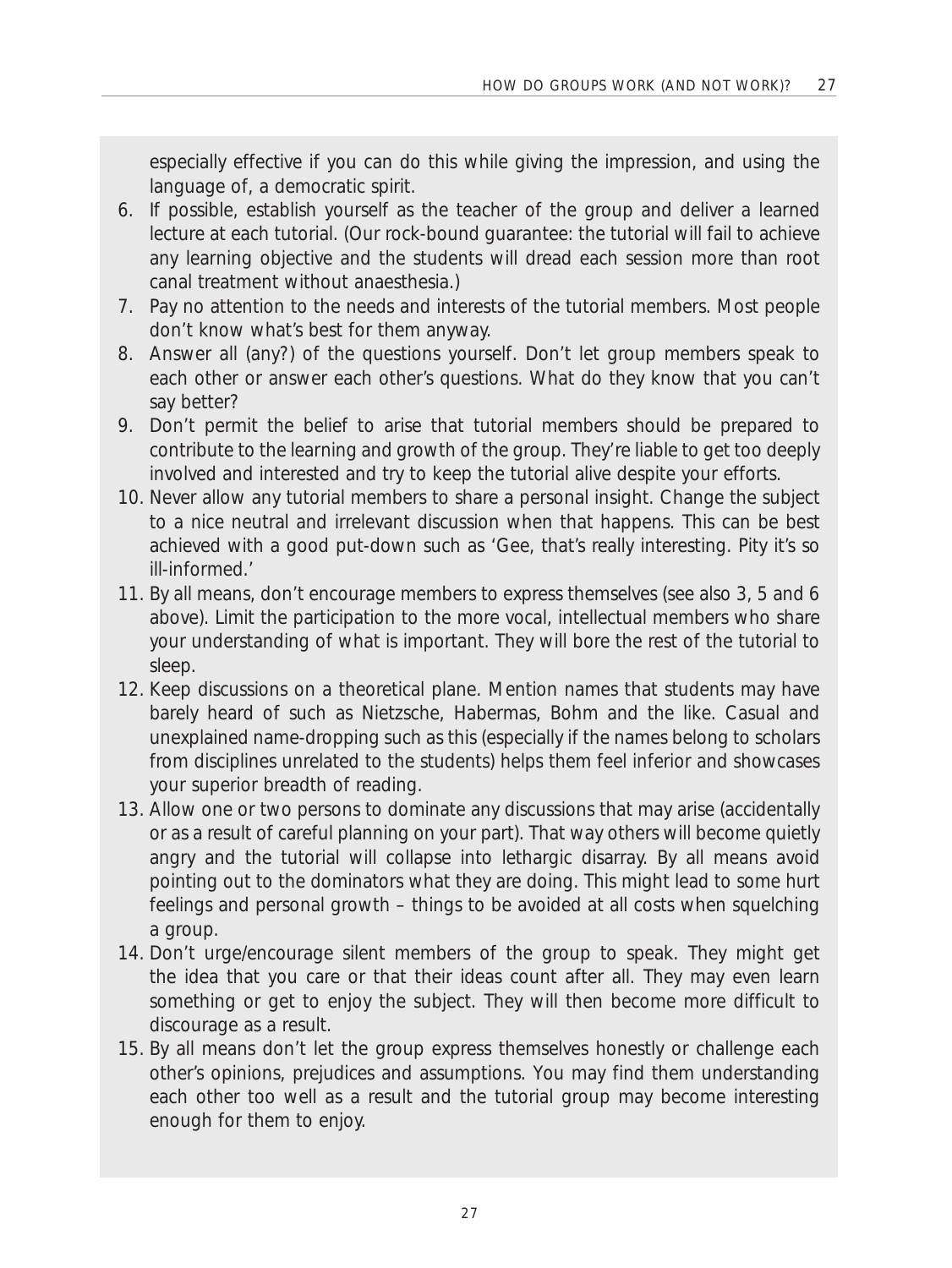- 16. If the above option does not fit with your worldview, the other (contrary) approach is to ensure that you come to the tutorial as unprepared as possible. Blithely admit to having not done the work which the students should have done. Appear very laid back about this, thus reinforcing the message that tutorials (especially yours) do not matter. Stumble through the list of prepared tasks as though you have never read them before. Wait a few seconds for students to respond, and in the absence of a response, giggle and offer some vague answer which underlines your superiority over the need for this aimless tutorial.
- 17. The above strategy can be dramatically enhanced if you keep, surreptitiously because you must maintain appearances, checking your cellphone for SMS's, or longingly caressing your cigarettes and glancing at your watch. Or, of course, light up a cigarette/pipe/cigar, and stare wisely through the smoke rings you blow while the students struggle with responses to your aimless leadership.

*Note*: It is recommended that every tutor/lecturer express her or his own unique personality in using the above rules. There is a squelching method that is uniquely yours. You may have found ways to squelch a group that haven't been thought of yet. However if you follow these rules with dogged persistence you need not fear. You will have expressed yourself. The tutorial will surely collapse for you will have violated just about every principle of human nature.

So then, that's how to make sure your tutorial goes nowhere, s-l-o-w-l-y dragging out the minutes of each meeting with ever reducing numbers. As we read through it we can pick up a whole lot of hints as to why some tutorial groups just don't work. But to understand groups a little better we need to have some idea of what goes on in groups. For this we will rely on Jaques (1991:28–42), who made use of the research of Malcolm Knowles.

### **What goes on in groups?**

**Expectations.** Remember that everyone comes to a tutorial with some expectations. No matter how unsure (or reluctant) they are, they have in mind something when they think of 'tutorial'. It is quite probable that there will be some overlap between their ideas and yours, but it is unlikely that there will be complete agreement. Part of those expectations will be built on previous experience (or lack thereof), and of course, on what students from senior years have told them. (The first year's worst enemy is the second-year student.) So, individuals when they first meet together *are not yet a group*. The first session needs to have the space to create (some) shared expectations; create boundaries (including the ground rules) such as the what, when and where of the tutorial; establish tutor's role(s) and student(s)' role(s); and help them to know (something about) each other. By the second tutorial this small and uncertain set of shared ideas can form the basis of their becoming a tutorial group. This, however, is a process, not an event. It will take time.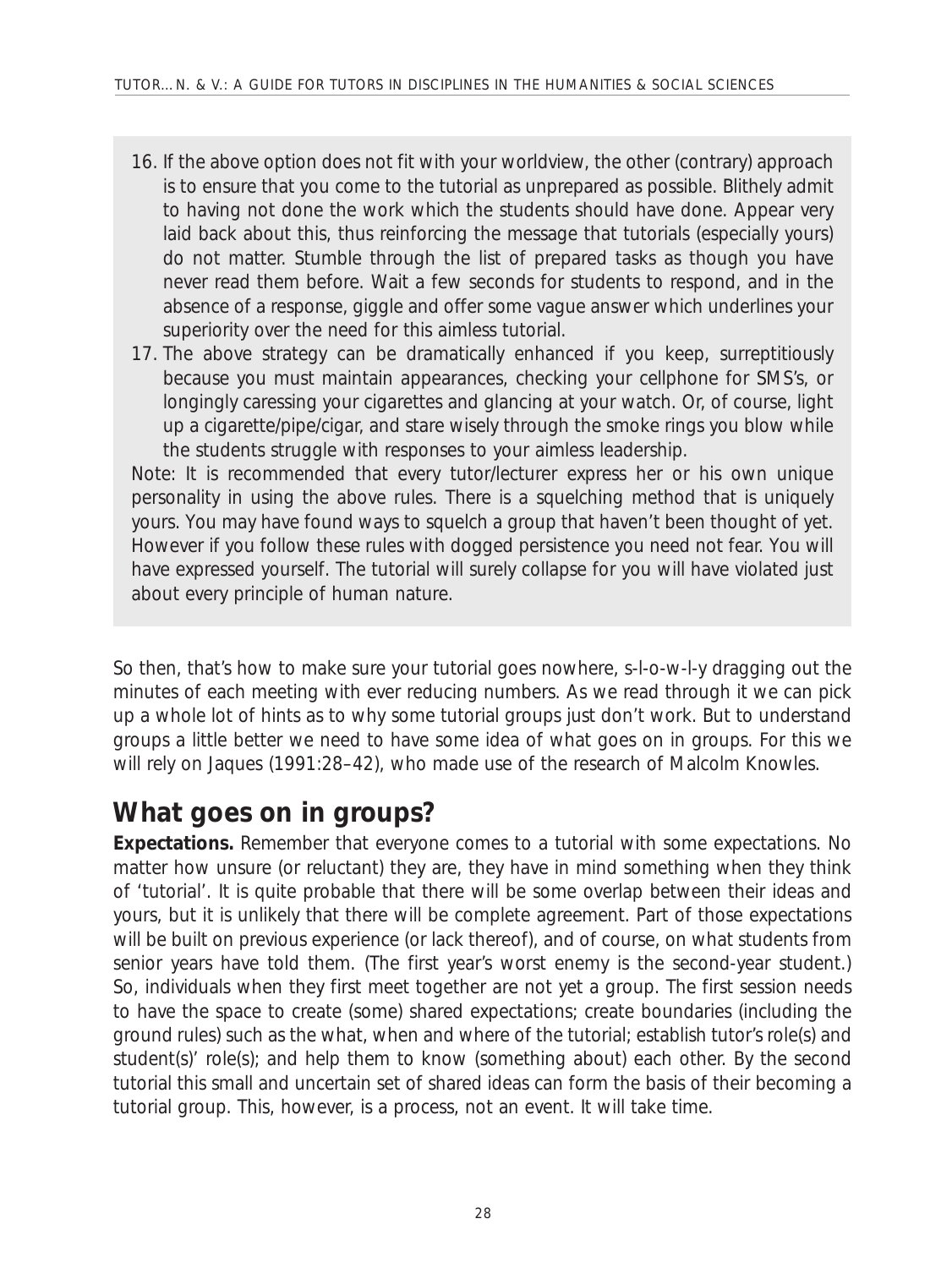**Patterns of participation** are established early on. To some extent, these depend on expectations (first years may expect the tutor to do all the talking, while they frantically take notes), but the pattern will also be moulded on the lead you provide. Generally, tutorials should aim for the broadest possible pattern of participation. This does not mean that everyone must say something every week (although some disciplines require that). If you are worried about patterns, try using some of the aforementioned strategies to change the patterns in your group. It may even be useful to discuss concerns with individual students (privately, outside the tutorial). People who feel they are different or not accepted will often withdraw, or give minimal input. However, they can also be aggressive and dominating.

**Communication.** A lot of communication in groups is non-verbal. We all know these patterns: the sigh, the snigger, one group exchanging comments every time someone from another group within the tutorial says something (often, for example, along gender lines – Hunt 1994). We also see it in the slouch, the student who stares out the window, and the new escape from group work (or call for attention): the iPod, cellphone and their associated headphones. So, keep an eye on posture, expressions, tone of voice, etc. And remember that silence is eloquent: a student or group of students that may suddenly be very quiet is normally a 'heads-up' for the tutor.

**Norms.** Groups quickly establish their own norms or (hidden) rules. This is more obvious in students who have been around a while (even as early as the second semester of first year). These hidden rules are often enforced by the non-verbal, or barely verbal, actions we noted above. One of the biggest problems here is that those whose backgrounds differ from the majority in the group, or who are new to a group, can find it difficult to understand what the group norms are, and why they operate the way they do. One of the reasons that setting ground rules early on is so important is that it serves to establish a basis for the group to develop norms that may support learning. Try and keep an eye on the way your tutorial group seems to reward or 'punish' behaviour, and think about revisiting the ground rules if there seems to be a problem.

**Opinion formers** can appear quite early in the group. This is often linked to popularity or friendship groups that are 'imported' into the group, or to socially established campus norms (who makes up the 'in' groups and who is excluded). Opinion formers can easily (and even unconsciously) silence some understandings, and some ideas. It is important to keep a tab on who theses people are, and to ensure that the strategies you use in the group create space for different opinions, while not silencing the influential. Simply using the traditional 'round the group' or 'anybody any ideas' type tutorial reinforces the authority of the opinion formers.

**Goals.** Clearly the goals of a group will have significant influence on the way the group functions. Establishing these openly and early on helps to keep focus when the work is boring or the workload is heavy.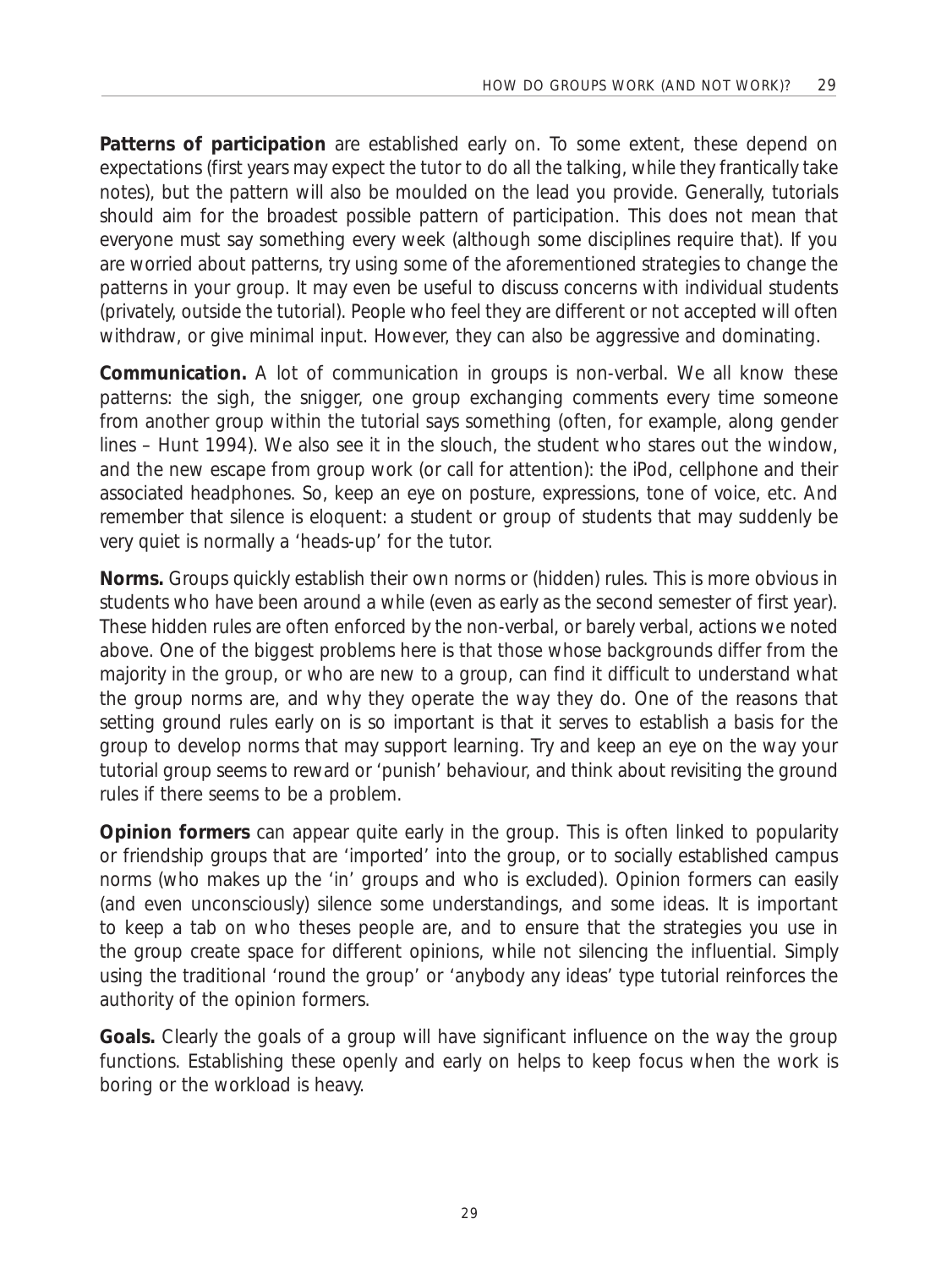### **What maintains groups?**

Unsurprisingly, 'group work' best maintains groups. This is often broken down into two categories – *group maintenance roles* and *task maintenance roles –* although too sharp a distinction between these is not helpful. Essentially, if enough of either of these roles is ignored, the group will struggle.

| Group maintenance                                                                                                                                                                                                                                                                                                                                                                                                                                                                                                               | <b>Task maintenance</b>                                                                                                                                                                                                                                                                                                                                                                                                                                                                                                                                                                                                                                                                                                                                                  |  |
|---------------------------------------------------------------------------------------------------------------------------------------------------------------------------------------------------------------------------------------------------------------------------------------------------------------------------------------------------------------------------------------------------------------------------------------------------------------------------------------------------------------------------------|--------------------------------------------------------------------------------------------------------------------------------------------------------------------------------------------------------------------------------------------------------------------------------------------------------------------------------------------------------------------------------------------------------------------------------------------------------------------------------------------------------------------------------------------------------------------------------------------------------------------------------------------------------------------------------------------------------------------------------------------------------------------------|--|
| Encouraging – supporting others, accepting<br>ideas.<br>Mediating - helping people understand<br>different perspectives and bridging<br>disagreements; not forcing agreement.<br>Gate-keeping – creating space for<br>group members to make a contribution;<br>allowing everyone to be heard.<br>Standard-setting - clarifying and<br>reminding group of the ground rules.<br>Following - being a good listener.<br>Relieving tension - appropriate humour,<br>helping people move from focus on<br>people to a focus on ideas. | Initiating – suggesting ideas or changes.<br>$\bullet$<br>Information seeking - asking for facts,<br>$\bullet$<br>sometimes when you can see someone<br>else can't (or won't).<br>Information-giving - providing<br>$\bullet$<br>authoritative, reliable information.<br>Opinion giving - formulating a belief<br>$\bullet$<br>statement.<br>Clarifying – probing for meaning and<br>$\bullet$<br>understanding.<br>Co-ordinating - pulling ideas together<br>$\bullet$<br>and making connections between<br>concepts.<br>Orienting – defining the progress of the<br>$\bullet$<br>discussion, and linking this to the task<br>and group goals.<br>Testing - checking to see that everyone is<br>on board.<br>Summarising – reviewing the content of<br>past discussion. |  |

The key here is to remember that these roles do not have to be assumed by the tutor alone; the group as a whole must exhibit all of these – in fact these roles will emerge from within the group, if you permit and encourage them.

With respect to tutorials, size does matter. The following table adapted from Jaques (1991: 19) makes the effect of the size of the tutorial group quite clear: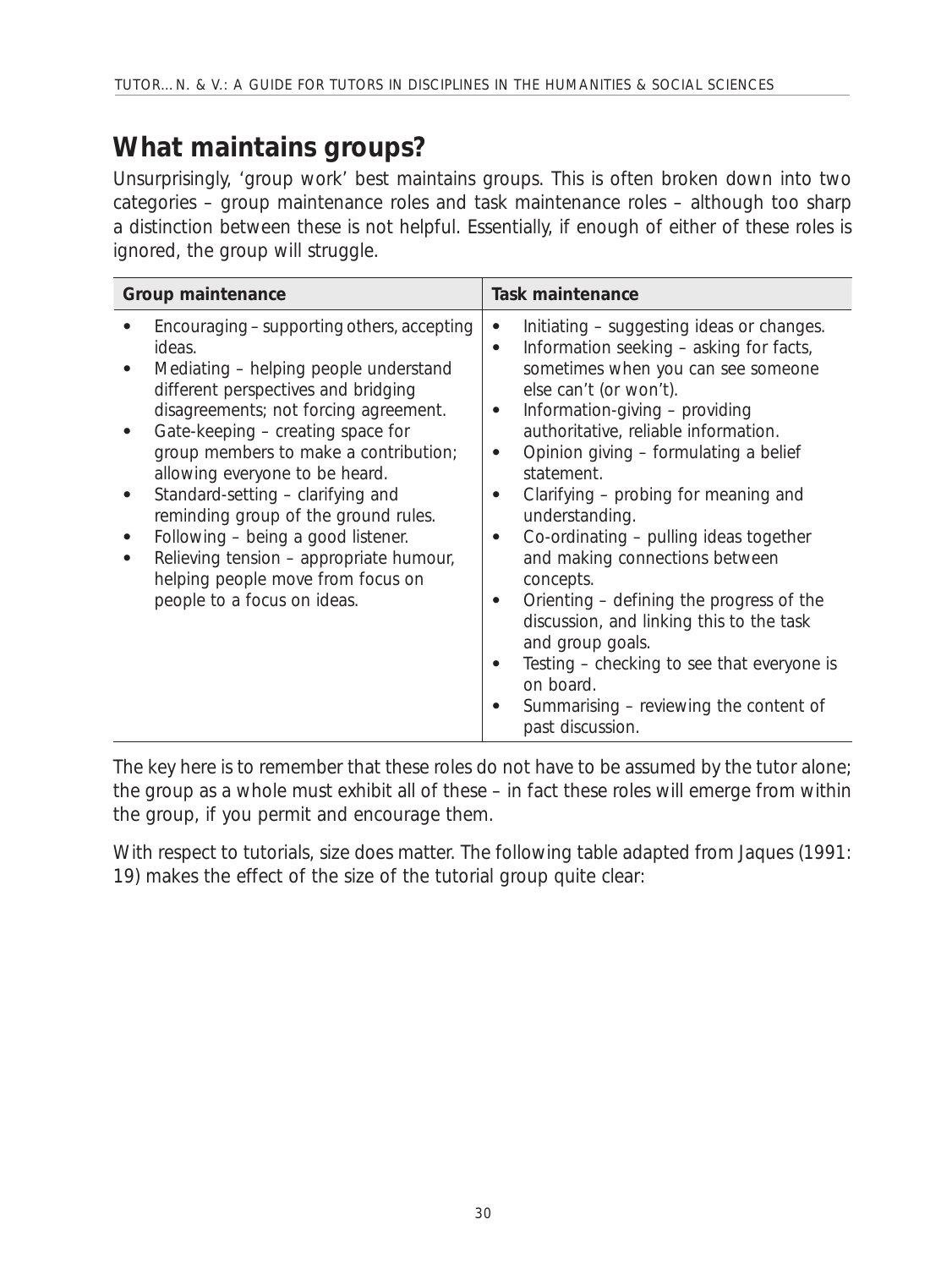|                  |          | <b>Number of students</b>                                                                                                              | Changing characteristics                                                                                                             |  |
|------------------|----------|----------------------------------------------------------------------------------------------------------------------------------------|--------------------------------------------------------------------------------------------------------------------------------------|--|
| cohesion<br>More |          | $2 - 6$                                                                                                                                | Structure or organisation is less complex, and<br>leadership can be fairly relaxed.                                                  |  |
|                  | $7 - 12$ | Structure and differentiation of roles begins (need<br>for more formal leadership emerges). Face-to-face<br>interaction less frequent. | ension                                                                                                                               |  |
|                  |          | $12 - 25$                                                                                                                              | Provision of structure and clear leadership. Sub-<br>groups emerge (even if not structured). Face-to-<br>face interaction difficult. |  |
|                  |          | $25 - ?$                                                                                                                               | Positive leadership vital. Sub-groups will form,<br>greater anonymity, stereotyping and 'groupings'<br>occur.                        |  |

- 1. Behaviour of the tutor sets the tone: if you bring a positive (not breathlessly enthusiastic.), organised and unthreatened tone to the group, students will, by-and-large, adopt the same approach.
- 2. Clearly communication is at the core of group work. If the tutor dominates, the students are silenced. Equally, if individuals (either loud, knowledgeable or both) dominate, it becomes the pattern for the group.
- 3. Pay attention to the interests and needs of the group.
- 4. Conflict is in itself okay. People may, can, and do, differ. What the tutor must enable is an environment where we challenge ideas while valuing people.
- 5. Create space for students to identify areas of interest, concern or confusion.
- 6. Be honest about your knowledge and be ready to find out answers, clearly making yourself accountable to the group for this.

# **Diversity is normal**

Much of the talk around 'diversity' sounds as if working with a group of people who are all different is something completely new. For some of us it may well appear to be, but when you think of it we have always had to learn to work alongside people from whom we differ. Even in our families we soon learn to cope with diversity. So, the first thing to realise is that diversity is normal. Sameness, on the other hand, *is* unusual. Generally, however, our exposure to working with people who have different ideas, values, practices and cultural traditions is rather limited. While this is changing all over the world, but especially in South Africa, one of the places where that change is most difficult is in education, especially universities.

Universities are largely a Western institution (although arguably the earliest ones were the Islamic universities of what is now called the Middle East). Generally speaking, universities tend to be dominated by Western systems of knowledge, argument, logic, science and philosophy – and in many countries they are dominated by English (although to a lesser extent in Europe). This means that the culture of the university itself, the sources of knowledge (texts, journals, books and the like), the models of teaching and learning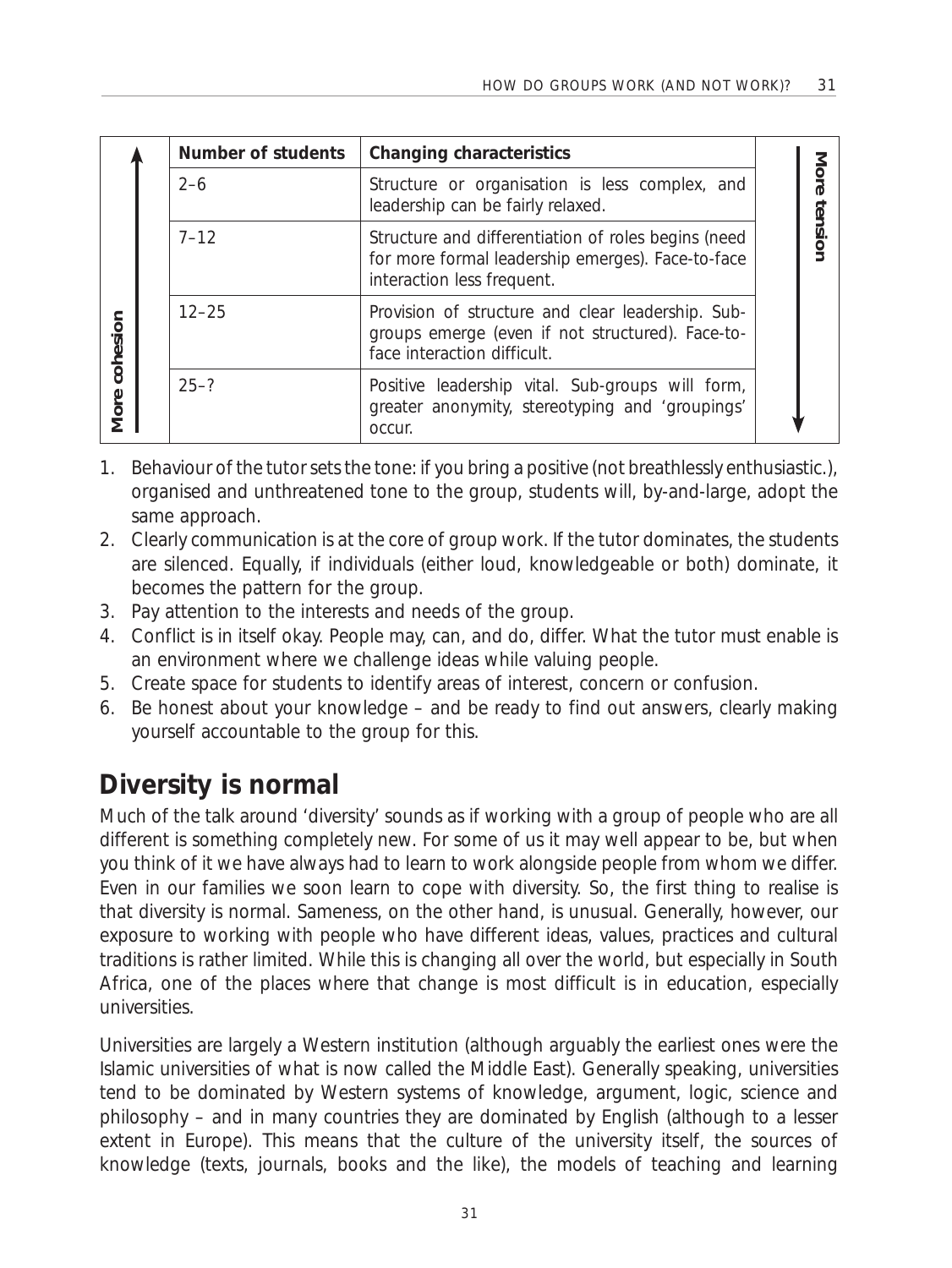expected are strongly Western. Even the ever-present computer is rooted in a specific Western culture, and while changes are slowly being made, the language of computing is overwhelmingly English. Students whose culture and primary language are other than Western and English therefore face additional hurdles. Perhaps that should be reversed? Perhaps it should be that the universities should face hurdles in learning about knowledge in other cultures?

Tutors, as the face of the disciplines and the university, have a specific role in supporting students in finding ways to engage with the culture of the discipline (e.g. sociology, economics); - including the culture of knowledge, argument and logic that are specific to the discipline.

Imagine for a moment if you had to suddenly attend a university in Japan. The textbooks would be in both Japanese and English, but all lectures, signage, customs, announcements, etc. would be in Japanese. In fact, for many students the experience of a sudden transfer to Stellenbosch or the University of Pretoria might be almost as daunting.

Diversity is not limited to students whose cultural experience differs from that of the university. Our society is still very patriarchal, and there is extensive research that shows that female students are either silenced in tutorials, or end up doing most of the work while the male students remain dis-engaged (Hunt 1994).

In addition to cultural and gender differences, there are of course different reasons for being there, different subject combinations, different levels of interest in the discipline, different religions, those who have no interest in religion at all, and those opposed to religion, those with strong political views (often opposing views within a tutorial) and those who seek to be a-political (which of course, is also a political view). In the large class these differences go almost unnoticed, but in the tutorial they cannot be avoided. Ways of working with difference are absolutely crucial if every person is to be given an equal opportunity to learn.

There are, again, no simple rules. There is one fundamental one, however; it's just not simple. The golden rule of tutorials is *respect for the other person*. This does not mean that everyone must agree, but what we should avoid is what in traditional academic circles is called the *ad hominem* argument. (Now even the term serves to ignore diversity: it means attacking the man.) In other words, avoid arguing against – making statements about – the person whose views are being presented, and respond to the way the argument is offered. Again, this sounds simple; but as we so often see and hear in university life, it's easy to belittle another person while appearing to challenge their argument. Comments like 'that's a stupid argument' imply that the person presenting it is stupid. Better to simply say that you don't agree with the argument, and then present your critique *of the argument*.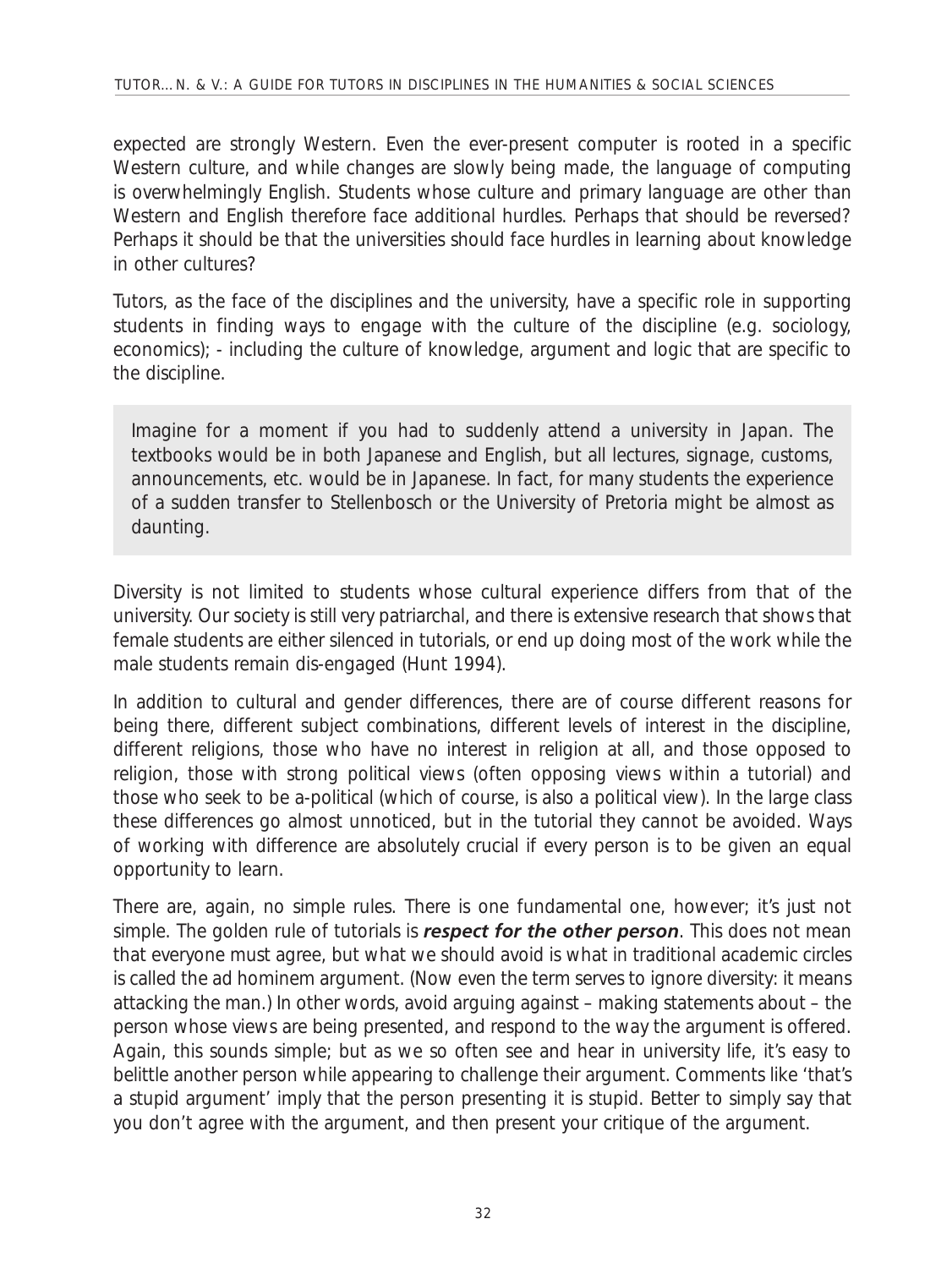Think about the ways we sneak around that *ad hominem* restriction. We can say, for example, 'Prof X's argument appears convincing, but on closer examination it is clear that s/he provides a facile defence for ….'. We have just managed, in a backhanded manner, to call our colleague simplistic, silly. A more reasoned response would have been to argue that 'Prof X's argument appears convincing, but on closer examination there are a number of questions that remain.'

Even here there's a minefield. To go back to our 'creative example', if a person's religious beliefs preclude their acceptance of the evolutionary model, to critique their argument is to critique their belief system. Constitutionally South Africa defends freedom of religious expression, so we have no legal right, nor the moral right, to deny the person their belief. That does not mean that we have no right to challenge these beliefs. What we can do is to expect such a person to be fully informed of the evolutionary model, its evidence and its arguments so that, given an examination, they can present the case for evolution, even if they distance themselves from it personally. At the same time, tutors cannot permit the imposition of a person's religious beliefs on the rest of the tutorial group. Just as within the academic environment of the university we must respect the beliefs of those who hold religious beliefs, so too those who hold religious beliefs must respect the views of those who hold different views.

This does lead, however, to questions about how we respond to the way people express their ideas. We have noted something of this in the comments about *ad hominem* arguments. But what about our ordinary responses to students' ideas expressed in their assignments? Again, respect is the key. This brings us to the thorny issue of referencing: how do we show respect for people whose ideas (and hard work) we have used in our learning?

# **Information literacy**

Too often when academics speak of referencing the talk seems to be limited to warnings about citation and plagiarism, with a list of 'how to cite' instructions. Those are all important, but referencing is part of a much bigger issue – **information literacy**.

This sounds obvious, but working with information – whether we access it through paperbased, electronic or oral media – is fundamental to learning. It is also fundamental to employment. These statements are so obvious that we don't think about them very much. But working with information is not as straightforward as we seem to assume. For one thing, decisions as to what counts as useful/appropriate or relevant information in a given situation is rarely clear to someone new to a context.

Can you recall writing your first assignment at university? Let's say that it was in English, and involved a discussion of the central character in George Orwell's *Nineteen Eighty-Four*, one Winston Smith. The assignment title was: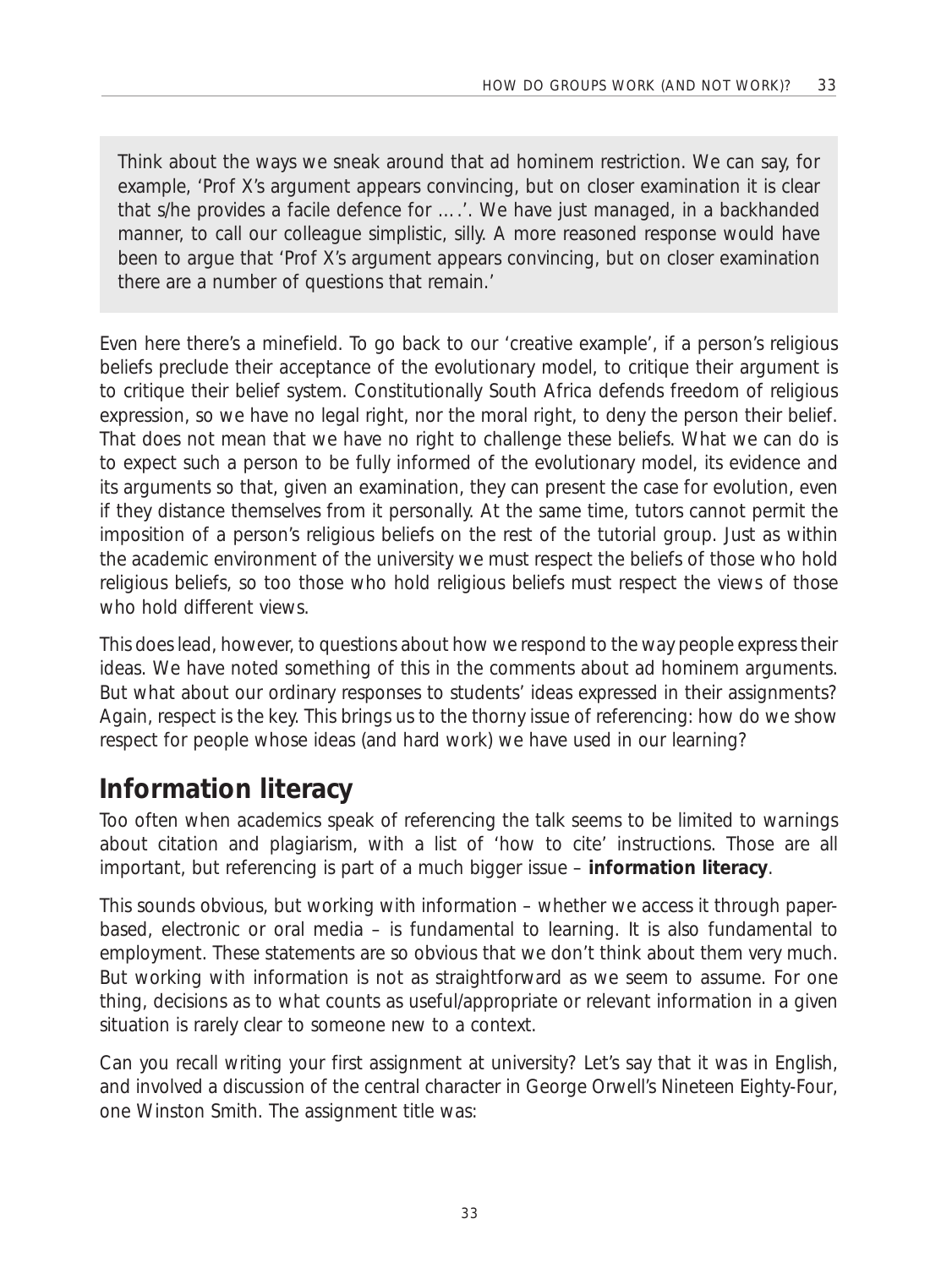'Is Winston Smith the hero or villain of Orwell's *Nineteen Eighty-Four*? Support your answer with reference to the text.'

- What counts as 'information' in this essay?
- What would make a good source of or for such information? Would, for example, a reference from the Wikipedia article on the novel be acceptable? Why is that so?
- Could you reference something your high-school teacher said at school?
- Or will simply your ideas with quoted sections from the text suffice as 'authority'?

As students and scholars (and later as employees) we must learn to identify, select and make use of information in ways appropriate to the context. Many new students (and some not-so-new students.) have no idea how undertake this process and, oddly enough, we rarely help them find out – we seem to assume that someone else has dealt with that before.

Part of the problem is that schools generally do not expect the same capability of working with information as we expect from even a first-year student at university. While lecturers can help by explaining this with respect to their disciplines, and departments can hand out citation guidelines, all these make little sense to the new student who doesn't yet appreciate the problem (for example, many new students have no idea of how to select an appropriate resource for an essay – and end up using a book published in 1931 as the primary source in a discussion on social theory in 2001).

Tutors can make a huge difference to students' exposure to, and grasp of, what we call 'information literacy' – the ability to effectively access, identify and apply information to a task. The UCT library has some great resources for students on information literacy, ranging for working with the question right the way through to resolving citation dilemmas (for example, you can find some help at http://www.lib.uct.ac.za/Training/lit/infoskills.htm).

### **What about citation and plagiarism?**

Well, plagiarism is a serious contravention of academic values. It is so serious that students deemed to have plagiarised can be expelled from the university, and academics can be dismissed. But what is it? American Supreme Court Justice, Richard A Posner in his book *The Little Book of Plagiarism* (2007) argues that we should view plagiarism as *intellectual fraud*. But this presumes intent, and many students do not intend to pass of the ideas of others as their own – they just do not know how to paraphrase, how to take notes when they are reading (which leads them to copying out the book word for word, and then copying this copy into their assignments), or why we should do this.

Way back in the 12th Century, John of Salisbury provided us with both an excellent example of citation and a way of understanding the need to cite. In 1159, John wrote in his *Metalogicon*:

*Bernard of Chartres used to say that we are like dwarfs on the shoulders of giants, so that we can see more than they, and things at a greater distance, not by virtue of any sharpness of sight on our part, or any physical*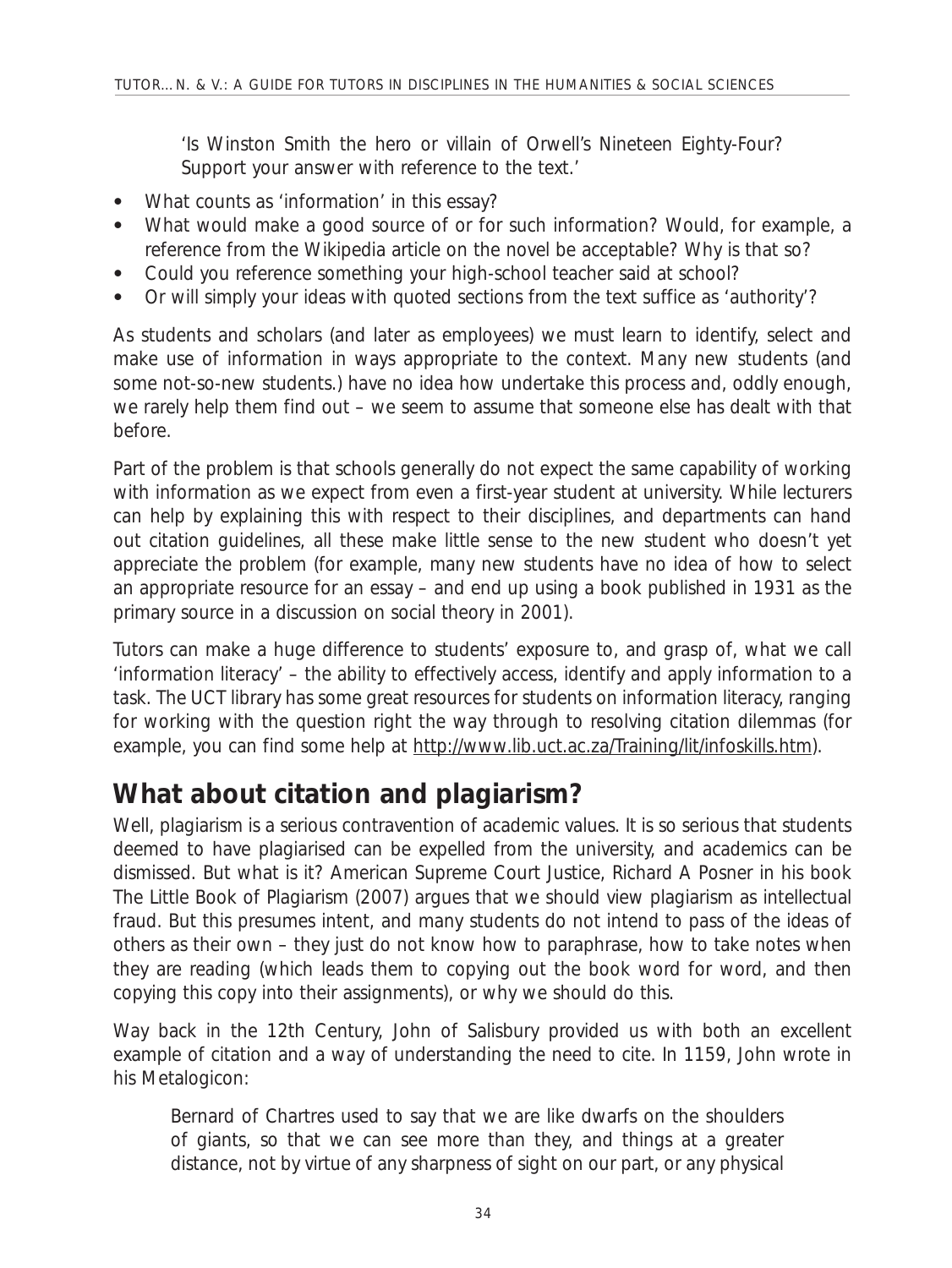*distinction, but because we are carried high and raised up by their giant size.*<sup>3</sup>

Today the designers or Google, the well known search engine, have carried that idea forward into the information age. Have a look at the opening search page of Google Scholar – just below the search box stands the line: 'Stand on the shoulders of giants'.

We cite to show that:

- We acknowledge these ideas are not our own.
- That we recognise the work of those who made the ideas available to us.
- That we have read the literature.
- To show a map of the way we have used the literature by showing the reader which scholars and authorities we have been reading.

If you find your students are struggling with issues around academic citation, you may also want to refer students to the resource that can be found on the UCT library site at http://www.lib.uct.ac.za/Training/lit/plagiarism.htm. This is also accessible through the information literacy resource noted above. A tip though: don't simply send the student(s) to the site – first help them identify the core issues, and then check with them afterwards as to how they understand the problem after reading the resource.

For this tutor guide, Professor Karin de Jager of UCT's Centre for Information Literacy has compiled a very useful 'quick guide to information literacy', which can be found in Appendix B. Please read it carefully – not only will it be useful to you as a tutor, you will probably learn something as a postgraduate student yourself. The idea of this resource is not that you copy it and hand it out to students, but that you become more aware yourself of the issues facing students and are able to better identify the information literacy issues when assessing their work, or even better, when discussing a new assignment or task.

But even after we have helped students with their writing, information literacy and citation, we still have to assess (mark) the work…

### **Is this for marks then? Assessment and tutorials**

One of the recurring themes in this guide is that tutoring is about facilitating student learning and we have identified a number of ways in which tutors can facilitate learning. One of the single biggest influences on students' learning is assessment. No matter how much we *say*, for example, that critical independent thinking is important, if our assessment allows and rewards regurgitation of other people's ideas, that's what students will do. It's simple: 'You get what you assess' (Resnick & Resnick 1992). So how do we make sure that assessment is a *learning* opportunity, that through our assessment we reinforce the kinds of thinking, knowing, being, doing that are important in our discipline?

Standing on the shoulders of giants, http://en.wikipedia.org/w/index.php?title=Standing\_on\_ the\_shoulders\_of\_giants&oldid=222950878 [Accessed 6 August 2008].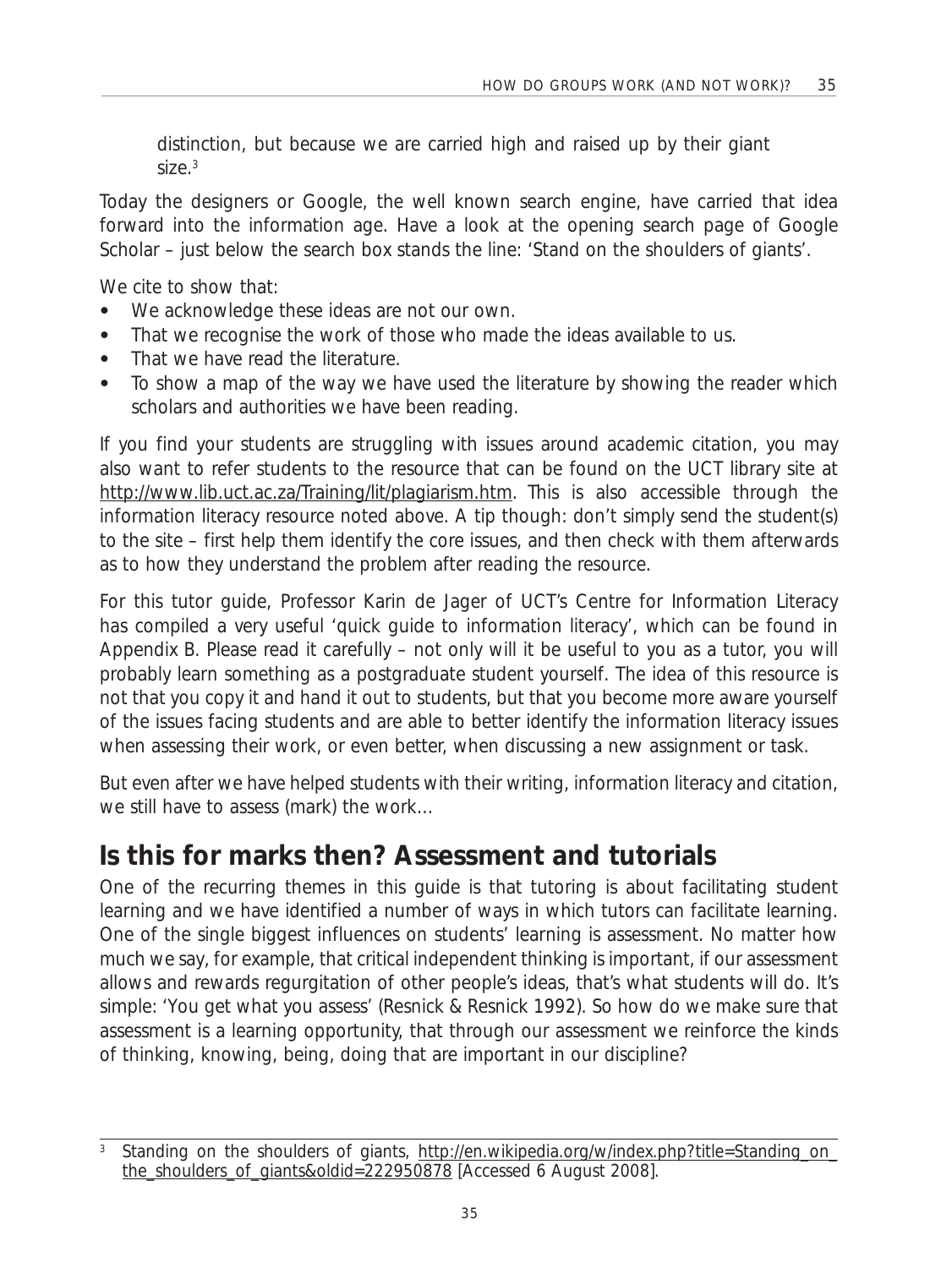Let's think quickly about why assessment may often *not* be a learning opportunity. Firstly, we don't *think* of assessment as learning. We are more likely to think about assessment as judgement – have my students 'got it' or 'not got it' (and all the negative feelings that are associated with judging or being judged). Secondly, many of the assessment tasks or exercises that we set for students (essays, tests, exams and projects) are not designed with learning as part of their purpose. It has been said that assessment in higher education is largely 'unreflective traditionalism' (Elton & Johnston 2002). In other words, essays are set in our discipline because that's the way we were assessed. We don't stop to think: Why is this method of assessment being used over others? What particular knowledge, skills and attitudes is this essay assessing?

So to re-cap, assessment has different purposes. The literature refers to these as summative (giving a mark) and formative (contributing to learning). Because grades are an important form of academic 'currency' (so that students can pass courses, graduate with degrees), we cannot, nor should we try, to run away from its summative purposes. And we must do this with as much reliability and fairness as possible (we'll come back to this). But this purpose has been so dominant, that the role of assessment in promoting learning is sometimes lost. So the next question is, how can you turn assessment into a learning opportunity?

There are unfortunately no magic formulas or fool-proof tricks. But here are three questions that can guide you. Use these questions to shape your interactions with students around assessment:

- **1. What is the particular purpose of this assessment task?** Besides contributing to the course mark, why have students been tasked with writing this particular essay? How does it fit into this unit/course? Every course has (whether explicitly stated or not) particular objectives it aims to achieve in terms of the kinds of knowledge, skills and attitudes (or ways of thinking). In what way does this assessment task assist students in *practicing* these ways of thinking? If you think of the essay as the 'YOU ARE HERE' sign on the map, tutors need to be able, as a tour guide would, show students what the expectations of the essay are in relation to where they've been and where they going. This is not always apparent to students. Words like 'critically analyse' or 'compare' or 'discuss' are loaded with expectations shaped by the discipline, the course and the lecturer who set the essay. Your role is to translate or interpret this for your students. That leads to the second and related question…
- **2. What does it take to get a first?** The issue of assessment criteria is a challenging one. Everyone (well, most everyone) thinks they have a good idea, but designing assessment criteria that assist us in marking consistently and fairly is difficult. There are a number of reasons for this. For example, the nature of assessment tasks in Humanities gives students a great deal of leeway in their possible responses; no set of criteria can anticipate all the possible responses. So your job as a tutor is a very challenging one. If assessment is to assist learning, you need to be able to help students understand what makes for a good essay and this is an ongoing process that starts long before the first essay is even handed out. For example, you can use the lectures, the readings and the tutorial discussions to point out to students examples of relevant/irrelevant points,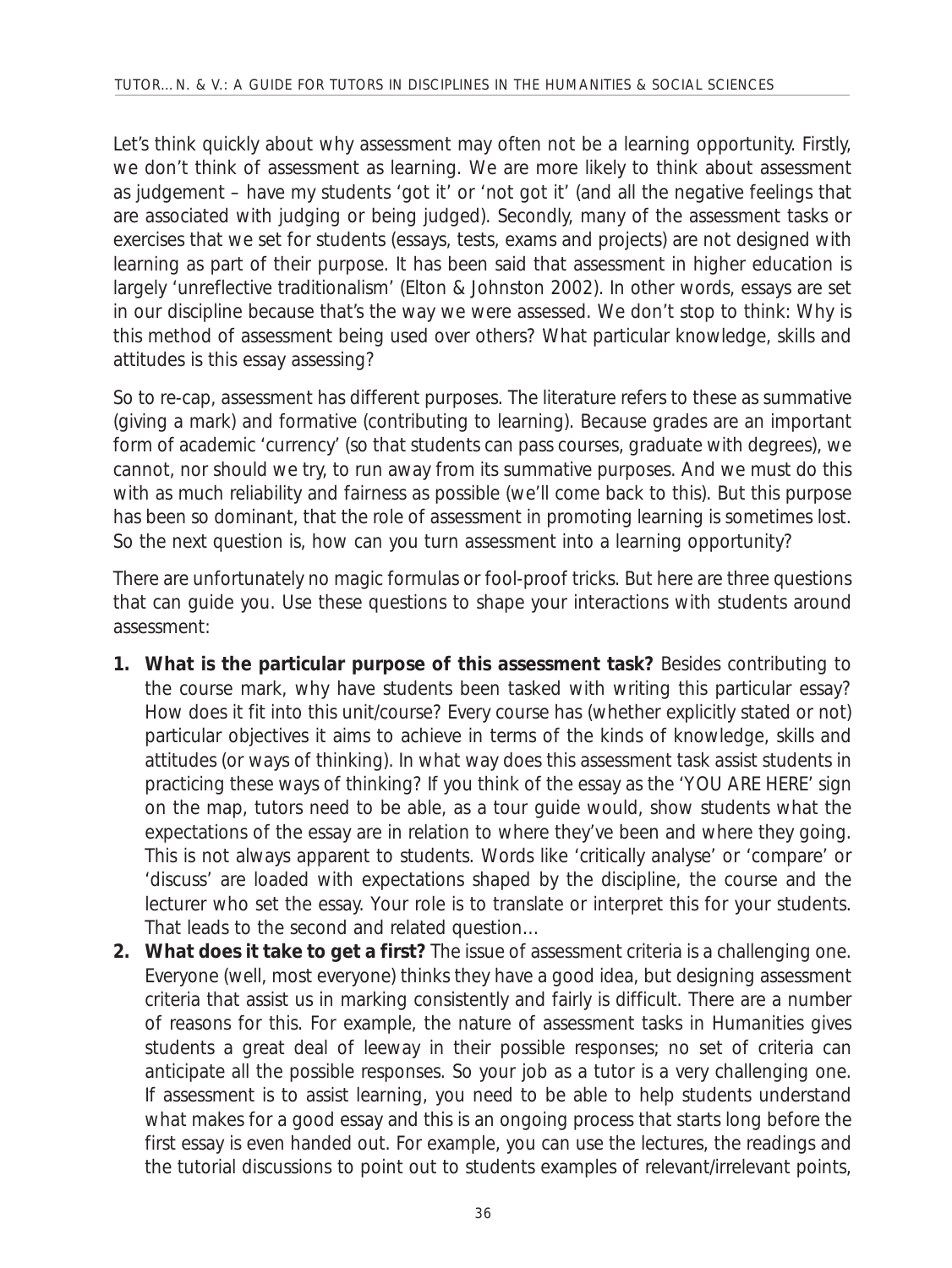appropriate/inappropriate evidence, strong/weak conclusions and persuasive/faulty arguments. If your course convener has provided a marking grid, it can be extremely helpful (especially to new tutors) to have a marking workshop – where everyone marks the same one or two essays using the marking criteria and discusses their marks. If your convener has not provided marking criteria, get together with other tutors and design one using the many examples that can be found on the Web. You will find the conversation about the essays with a peer as helpful as the criteria themselves. Ultimately, your course convener (or senior tutor) is responsible for making sure that the essays are being marked consistently.

**3. What feedback will help this student improve?** The feedback you give students on essays is one of the most important means of ensuring that students learn through the assessment. We have all had the experience of getting something back with the *only* feedback being a disappointingly low mark or getting trite and meaningful feedback such as 'you should try harder next time'. This is highly demotivating. Particularly with large numbers of students, it is not possible to give detailed feedback on everything. Here are a few tips to help you focus your limited time on feedback that can make a difference.

### **Tips for good feedback**

- Prioritise the big issues over the little issues big issues are things like the overall argument, which takes priority over grammar (grammar and spelling are important, but make it clear to your students that you are not an editor). It often happens that the big issues are common across many essays. To save time, write up general feedback which goes to a number of students and gives you more time to address specific problems at the individual level.
- Give feedback which is appropriate to the purpose of the assignment and to the criteria for success. If the purpose of the essay is clear and the criteria are clear, this should be the major focus of your feedback.
- Feedback should focus on students' performance, rather than on the students themselves. For instance, instead of 'You have missed the point', rather 'This paragraph misses the point of the article'. The difference is subtle, but important. (It may also be important to clarify what the point of the article *is* if it is apparent that the student has not understood it.)
- Feedback must be timely better to get less feedback back to students while it still matters to them than reams of feedback when they have long forgotten the essay. It is particularly important towards the end of term that essays be handed back in time for exam preparation.
- Note strengths as well as weaknesses. Everyone likes to be affirmed and it makes the weaknesses easier to acknowledge.
- Encourage students to respond to your feedback. Invite students to come and speak to you if they have concerns about their mark and the feedback. These are important learning moments too.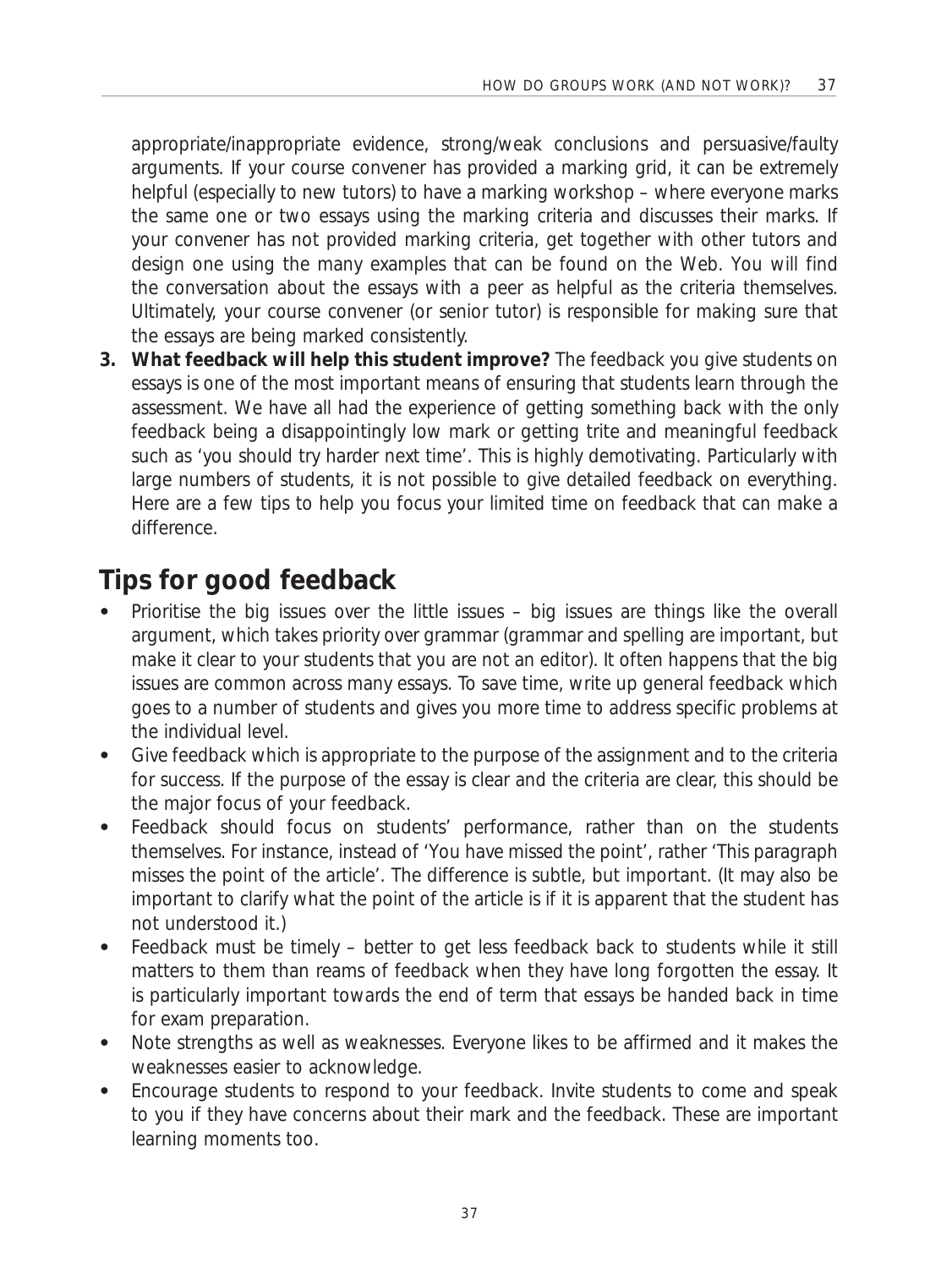# **Evaluation – How Are the Tutorials Going?**

You need to keep an eye on how the tutorials are going, but this need not be a mission.

Evaluation is important, and has become a part of almost every work environment in which you will move. Carrying out simple but thoughtful evaluations has a number of advantages:

- They act as a lightning conductor if students are unhappy, you give them a chance to say so before things get out of proportion.
- They help you build on what you do well when students express their appreciation for something it helps you build your confidence and your skills range.
- They provide you with evidence of your work (both while you are at university and to some extent for your first job interview/application (although no employer wants files full of documents – but you can summarise them and have them available if need be).
- They provide the opportunity for improving the learning in the tutorial.
- They give students a chance to think through the processes and content of the last few tutorials.

### **Some simple evaluation techniques**

WARNING – HAZARDOUS MATERIAL.

- Seriously, evaluation can be over-done. Choose carefully and avoid weekly evaluations requiring time from your students.
- Don't wait until the end of the course to evaluate that won't help you make changes.
- ALWAYS report back to them on the evaluation including how you will respond to concerns.
- If you are worried or upset by the evaluation, make an appointment to see the senior tutor or lecturer to discuss matters with them.

The following may also be useful in conducting evaluations:

#### **Post-its**

Bring a pad of coloured post-it notes (choose the size according to what you want to ask). Get the students to write one word (or one sentence) on the note that reflects how they felt about any selected aspect of the tutorial. This a very basic tool, and can be frustrating if they say 'bored' when that is because they are never prepared. So choose your question carefully. You can also use this as a teaching tool – they can write one word that describes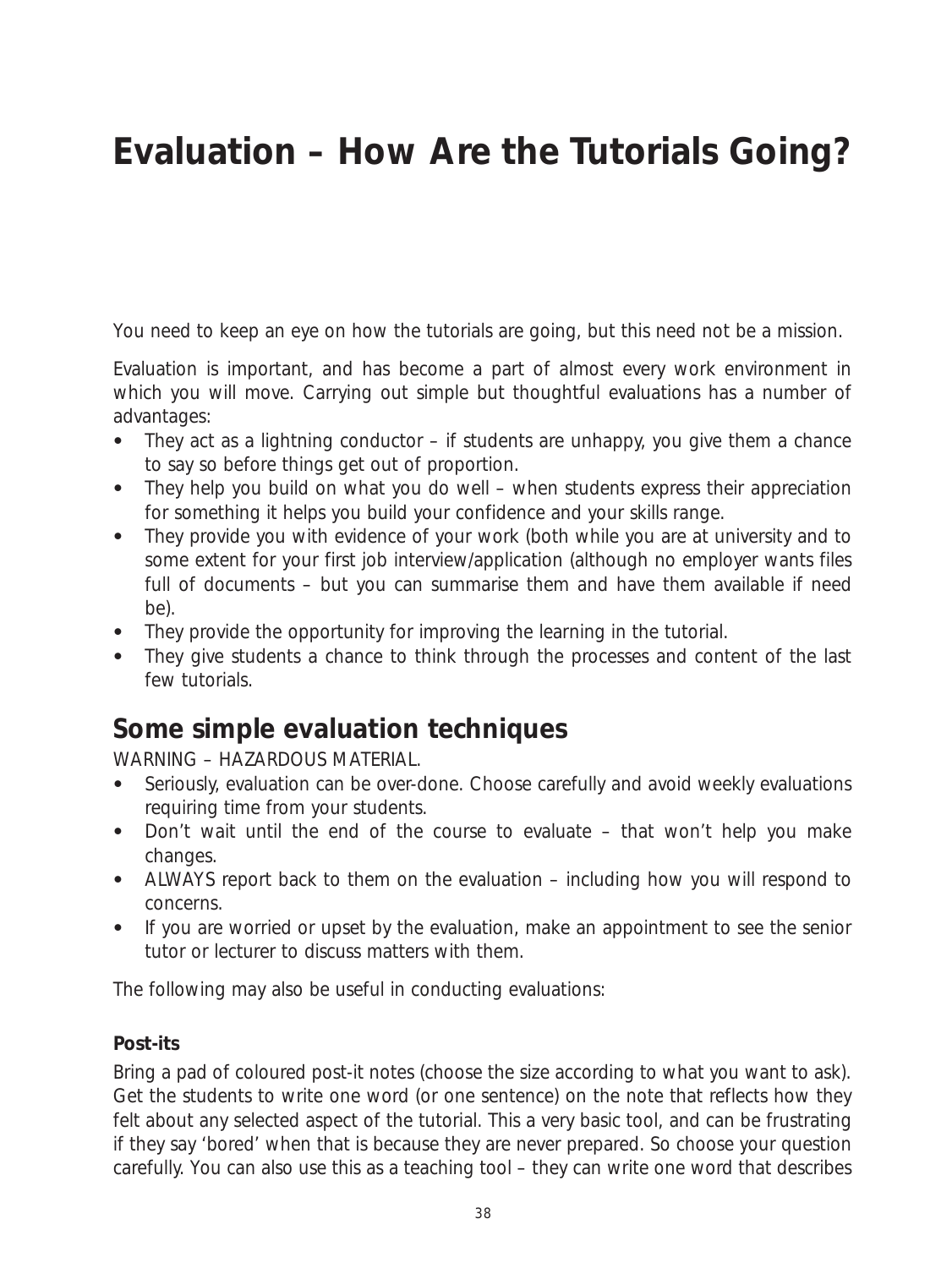the key thing they learnt from the reading/exercise, etc., and that can be a stuck on a board and form the basis of a class discussion.

#### **One-minute paper**

Ask the students to write for one minute only about the aspect that you are wanting to evaluate. You must be specific, and keep time carefully. Whether or not you ask students to add their names may influence the kind of response you get.

#### **Pre-prepared questionnaire**

Careful! Keep these short (maximum three items). Avoid tick boxes or scales – they tell you very little and require very little thought to complete. Evaluate either the tutorial exercise, the process or your role – not all three with one evaluation.

#### **Use a colleague**

Ask a colleague to attend the tutorial (ideally one of the tutors in the same course) to monitor what is happening. Give her/him specific issues to concentrate on (again, no more than three). They must agree not to interfere though, and merely observe.

#### **Ask a lecturer**

This has advantages and disadvantages. In many cases the lecturer's presence will change the dynamics of the tutorial and give an unrealistic impression. At the same time, it may do the lecturer good to see what's happening in the tutorial. They must agree not to interfere though, and merely observe.

#### **Keep a reflective diary**

This will be a personal document, but if you write down what happened in a tutorial (as soon as possible afterwards), making note of how you felt it went and why, this helps you think through what is happening on a regular basis.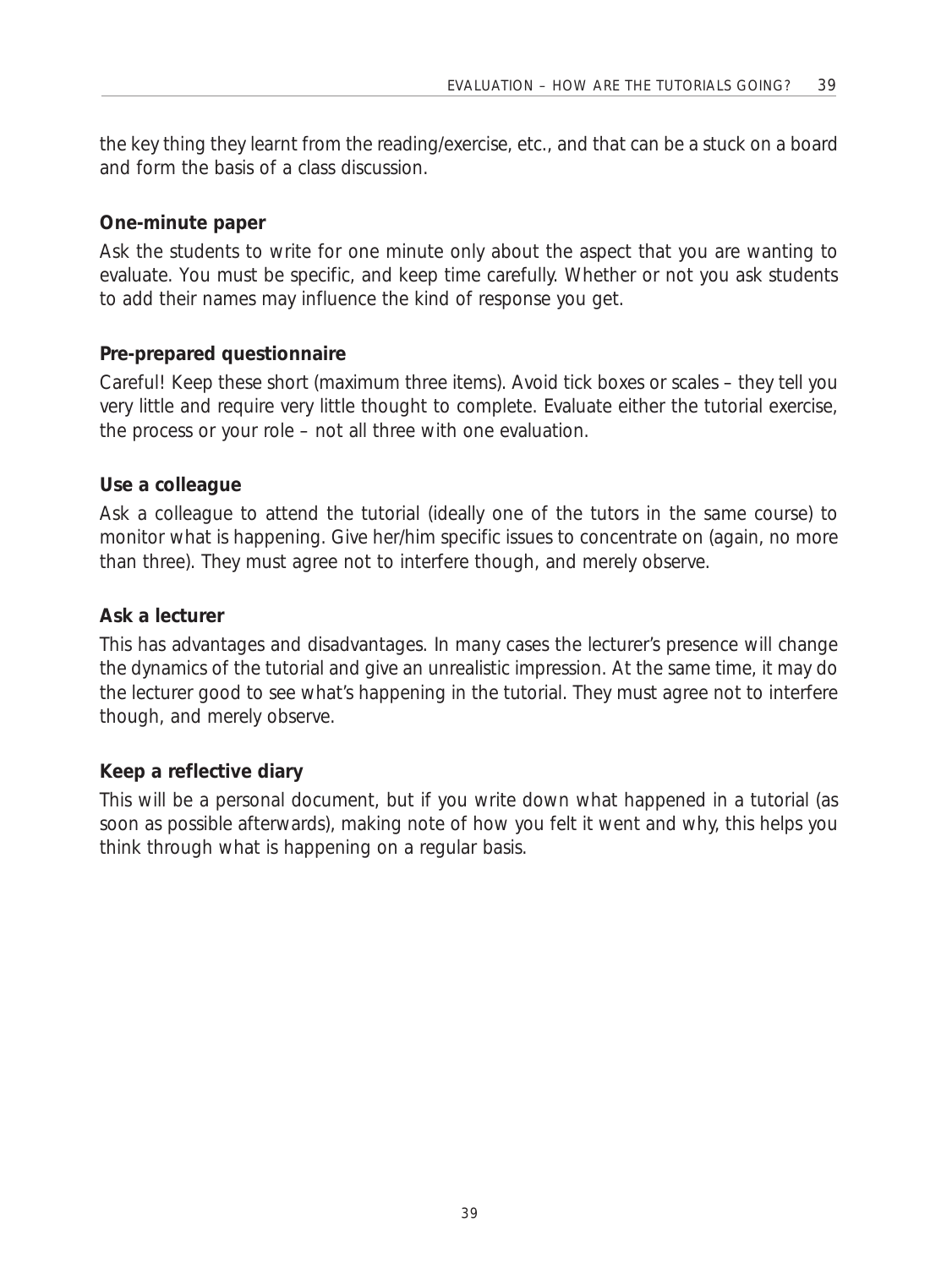# **References**

- Baume C & Baume D (1996) A national scheme to develop and accredit university teachers. *International Journal for Academic Development* 1(2): 51–58
- Bloom BS, Engelhart MD, Hill WH, First EJ & Krathwohl DR (1956). *Taxonomy of educational objectives. The classification of educational goals. Handbook 1: The cognitive domain*. New York: David McKay
- Boughey C (2008). Texts, practices and student learning: A view from the South. *International Journal of Educational Research*, doi:10.1016/j.ijer.2008.01.007 [Accessed 18 July 2008]
- Elton L & Johnston B (2002) Assessment in universities: A critical review of research. Generic Centre: Learning and Teaching Subject Network. www.palatine.ac.uk/files/935.pdf [Accessed 20 August 2008]
- Felder RM & Brent R (2005). Understanding student differences. *Journal of Engineering Education*  94(1): 57–72
- Goodlad S (1998) *Mentoring and tutoring by students*. London: Kogan Page
- Haggis T & Pouget M (2002) Trying to be motivated: Perspectives on learning from younger students accessing higher education. *Teaching in Higher Education* 7(3): 324–336
- Harris J (2001). Theories of learning and the recognition of prior learning (RPL): Implications for South African education and training. *Report prepared for the National Centre for Curriculum Research and Development (NCCRD)*. Pretoria: Department of Education
- Hilton S & Southgate L (2007) Professionalism in medical education. *Teaching and Teacher Education* 23(3): 265–279
- Hunt S (1994). University tutor training: Promoting equity in interaction. SAAAD Conference Proceedings 1991–1995. In Boughey CM (Ed.) *AD Archives* 2005/SAAAD95/ahunt.pdf (DVD – page numbers not available). Grahamstown: Higher Education Teaching and Learning Association of South Africa
- Jaques, D. (1991). *Learning in groups.* London: Kogan Page
- Light, G. & Cox, R. (2001). *Learning and teaching in higher education: The reflective professional.* London: Sage
- King PM & Kitchener KS (2004). Reflective judgment: Theory and research on the development of epistemic assumptions throughout adulthood. *Educational Psychologist* 39(1): 5–18
- Mather DJ (1996). Student contributions to learning in Economics. In Vorster, J. (Ed.) *Proceedings of the Conference on Student Contributions to Learning*. Rhodes University, Grahamstown, South Africa. Grahamstown: Rhodes University. pp. 68–70
- Morgan CT & King RA (1971). *Introduction to psychology* (4<sup>th</sup> Edition). New York: McGraw-Hill
- Park C (2004). The graduate teaching assistant (GTA): Lessons from North American experience. *Teaching in Higher Education* 9(3): 349–361
- Perry WG (1970). *Forms of intellectual and ethical development in the College Years: A scheme.*  New York: Holt, Rinehart and Winston
- Pastoll G (1992). *Tutorials that work: A guide to running effective tutorials*. Cape Town: Arrow **Publishers**
- Potter C, de Groot M, Fridjhon P, Landsman C, Pitman M, Virtue M, Puterman M & Pirs C (1996) Curriculum design and development of the psychology tutorial programme at Wits University: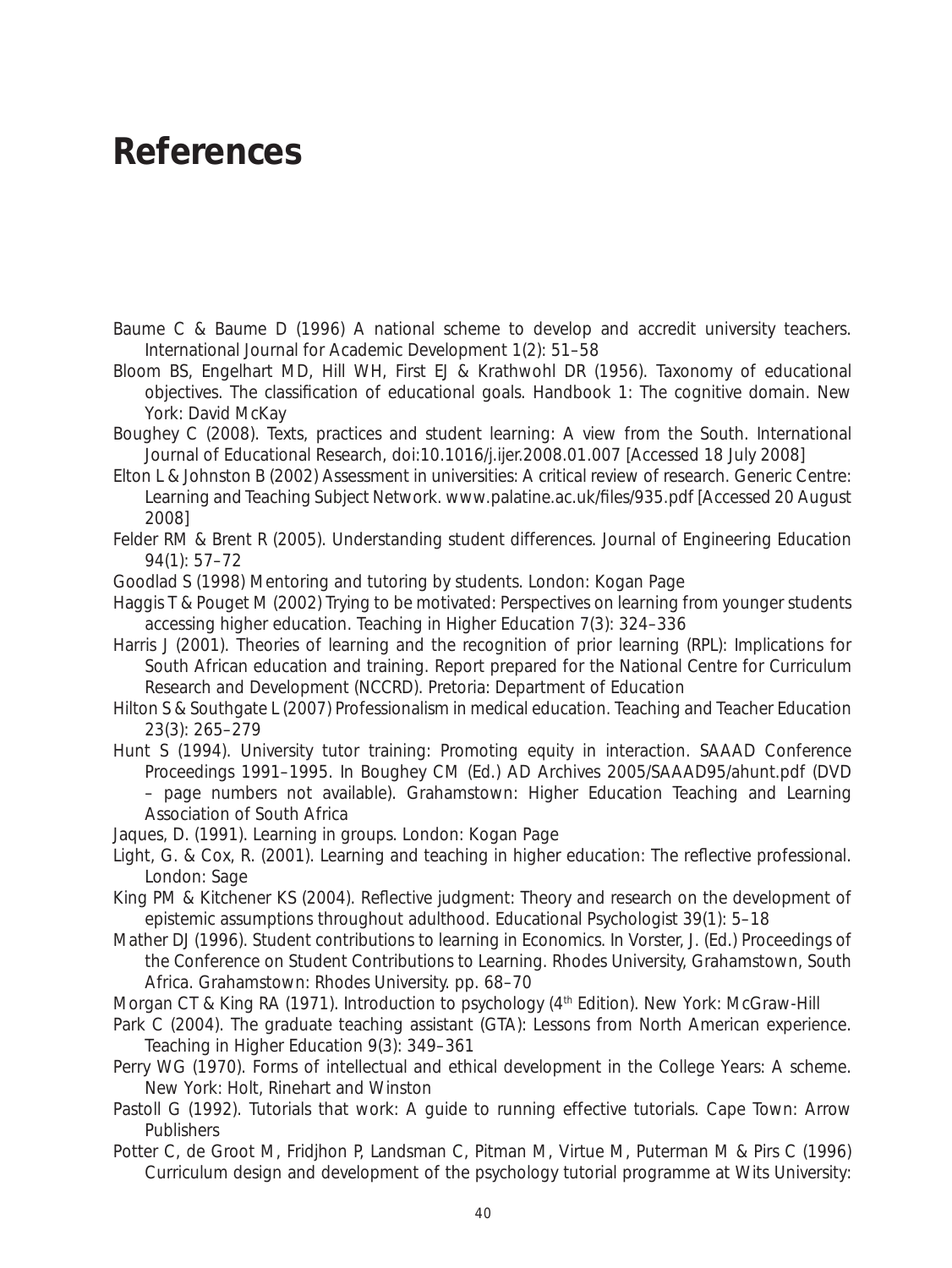The role of senior students in supporting large-group teaching. In Vorster, J. (Ed.) *Proceedings of the Conference on Student Contributions to Learning*, Rhodes University, Grahamstown, South Africa. Grahamstown: Rhodes University. pp. 29–43

- Resnick L & Resnick D (1992). Assessing the thinking curriculum: New tools for educational reform. In Gillford B & O'Connor M (Eds) *Changing Assessments: Alternative Views of Aptitude, Achievement and Instruction*. London: Kluwer Academic Publishers. pp. 37–75
- Robbins SP (1983). *Organizational Behaviour: Concepts, Controversies, and Applications* (2nd Edition). New Jersey: Prentice-Hall
- Streichler R (2005). *Graduate Teaching Assistant Handbook* (Revised Edition). San Diego: Center for Teaching Development, University of California
- Topping K (1998) The effectiveness of peer tutoring in further and higher education: A typology and review of the literature. In Goodlad S (Ed.) *Mentoring and Tutoring by Students*. London: Kogan Page. pp. 49–69
- University Teaching Development Centre, Victoria University of Wellington (2006) *Tutor Survival Guide 2006: A Guide for Tutors at Victoria University of Wellington*. Wellington, NZ: University Teaching Development Centre, University of Wellington
- Vorster J (Ed.) (1996). *Proceedings of the Conference on Student Contributions to Learning*, Rhodes University, Grahamstown, South Africa. Grahamstown: Rhodes University
- Wells G (1999). *Dialogical Inquiry: Toward a Sociocultural Practice and Theory of Education*. Cambridge: CUP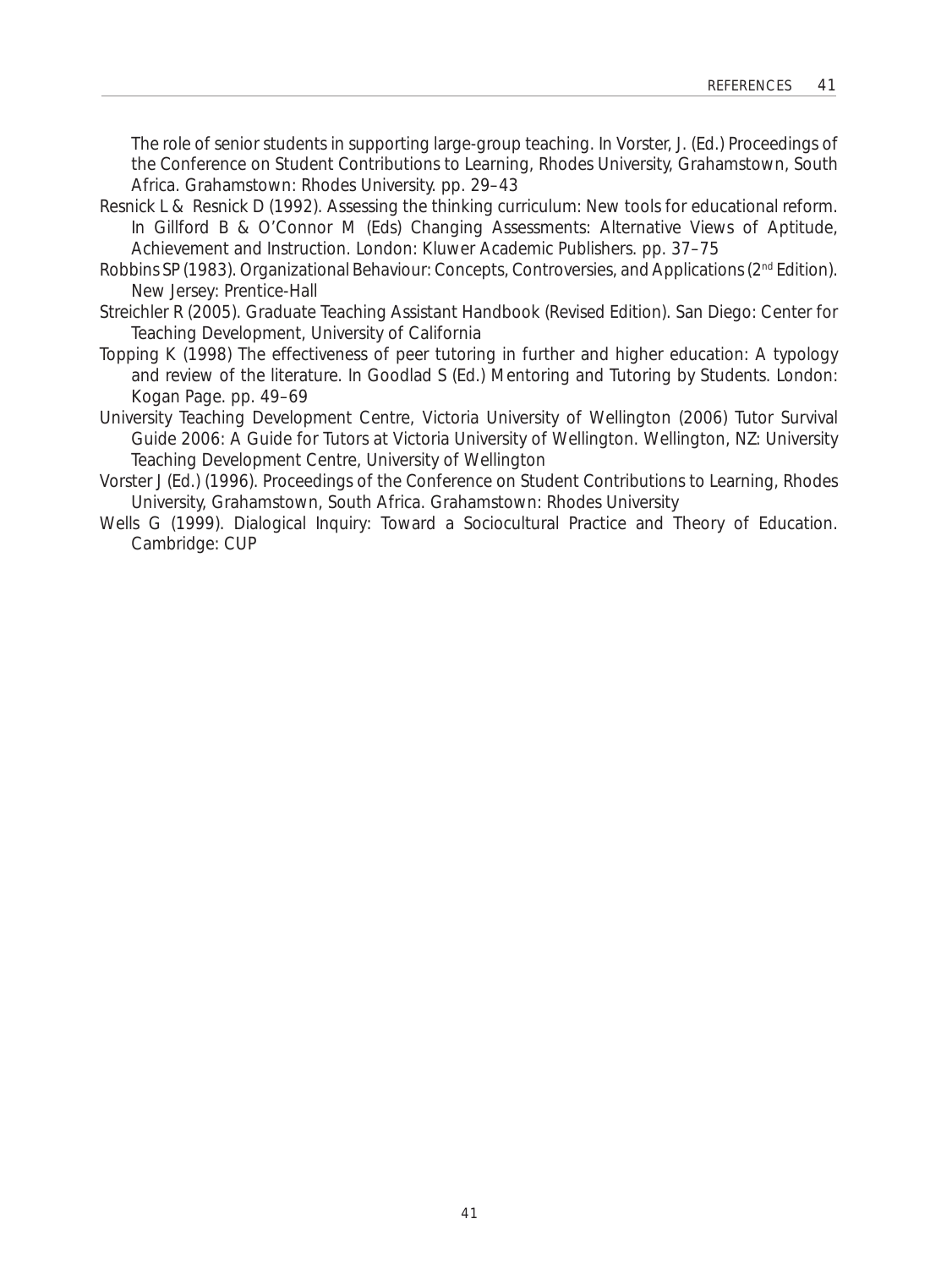# **Appendices**

#### **Appendix A: Mission Statement of the University of Cape Town**

Our mission is to be an outstanding teaching and research university, educating for life and addressing the challenges facing our society.

Educating for life means that our educational process must provide:

- a foundation of skills, knowledge and versatility that will last a life-time, despite a changing environment,
- research-based teaching and learning,
- critical enquiry in the form of the search for new knowledge and better understanding, and
- an active developmental role in our cultural, economic, political, scientific and social environment.

Addressing the challenges facing our society means that we must come to terms with our past, be cognisant of the present, and plan for the future.

In this, it is central to our mission that we:

- recognise our location in Africa and our historical context,
- claim our place in the international community of scholars,
- strive to transcend the legacy of apartheid in South Africa and to overcome all forms of gender and other oppressive discrimination,
- be flexible on access, active in redress, and rigorous on success,
- promote equal opportunity and the full development of human potential,
- strive for inter-disciplinary and inter-institutional collaboration and synergy, and
- value and promote the contribution that all our members make to realising our mission….

To equip people with life-long skills we must and will:

- promote the love of learning, the skill of solving problems, and the spirit of critical enquiry and research, and
- take excellence as the bench-mark for all we do.

We are committed to academic freedom, critical scholarship, rational and creative thought, and free enquiry. It is part of our mission to ensure that these ideals live; this necessarily requires a dynamic process of finding the balance between freedom and responsibility,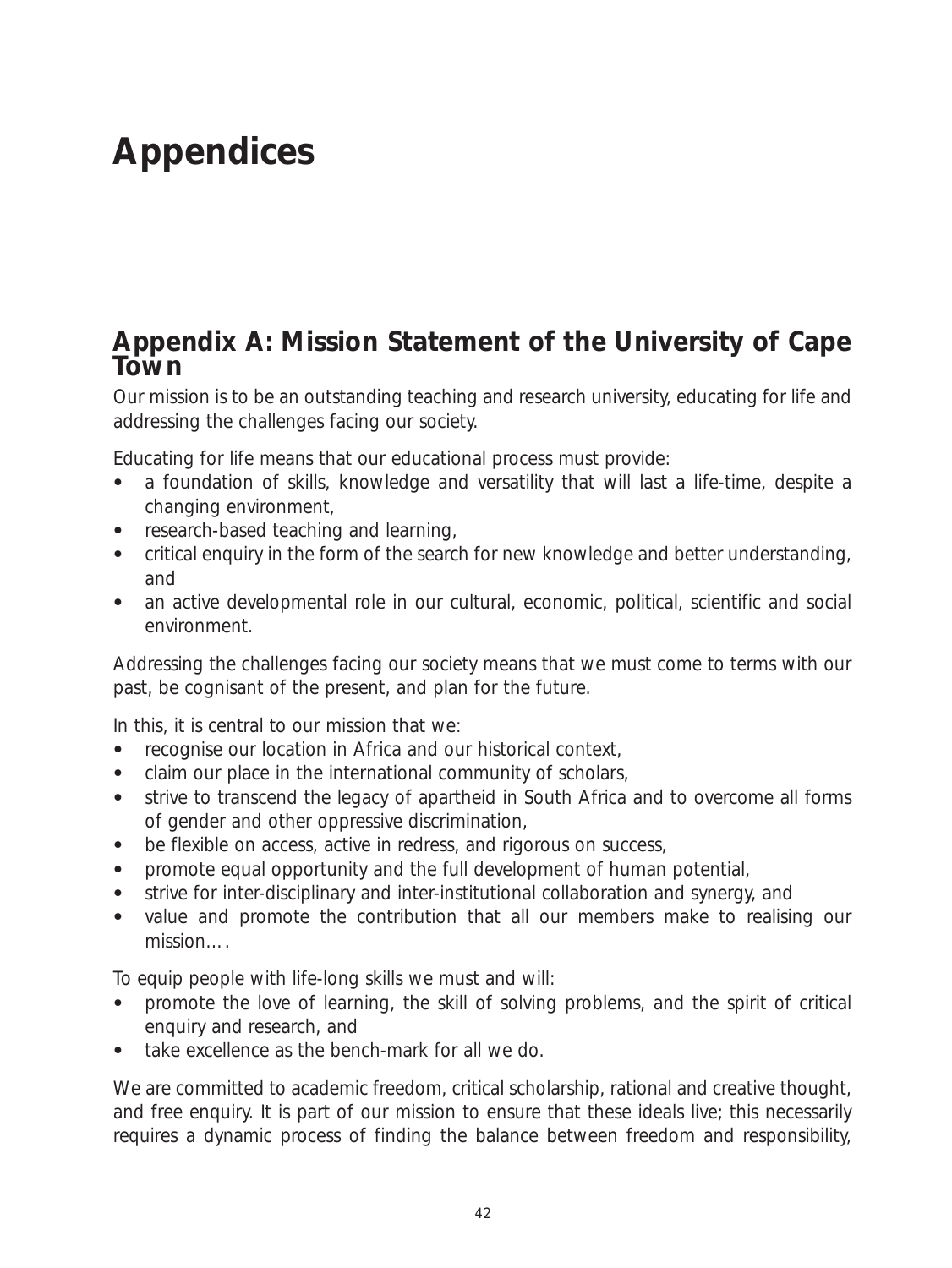rights and obligations, autonomy and accountability, transparency and efficiency, and permanence and transience; and of doing this through consultation and debate.

*This Mission Statement was formulated by a Working Group of the University Transformation Forum and was affirmed and adopted at a University Assembly on April 24, 1996*.

Available online at: http://www.uct.ac.za/about/intro/ [Accessed 11 May 2007]

### **Appendix B: Working with Information**

Students are required to find, read and comprehend texts and other information resources for their written assignments, which in turn have to be informed by what they have read. It is expected that acquired information will be internalised or understood by students before they start writing. These days students are required to be familiar with both print and electronic information resources and are sometimes unsure about what is expected of them and how to deal with a variety of resources. This section will discuss the following aspects of dealing with information:

- Finding information from print resources.
- Finding information on the Web.
- Evaluating Web information.
- Writing, citing and avoiding plagiarism.

#### *Finding information from print resources*

Although this is not often made explicit at university, students are expected to know the very real differences between the kinds of information found in reference works such as encyclopaedias, scholarly books (also known as monographs) and journal papers. The main differences are the following:

- Encyclopaedias provide brief introductory articles and overviews of more comprehensive topics. They are often a good place to start finding out about a topic and to provide references to further and more in-depth resources.
- Scholarly books take quite a long time to prepare, so one would not expect to find the most up-to-date information in books. They are good at analysing and discussing a subject at length and in detail. Students should understand that it is often not necessary to read a book from cover to cover, but that scanning the table of contents, the introduction and the index at the back, should give them a good idea of what it is all about and whether it is relevant for their needs.
- Journals (which these days are generally available in electronic format from the Library website) are used by scholars to communicate their research findings and report on other academic activities. Papers in journals are *peer reviewed*, which refers to a rigorous process of anonymous review of all writing that is offered for publication in a particular journal. It is a lengthy and time consuming process which (even though not entirely immune to abuse) ensures accountability and reliability in the transfer of knowledge. Journal papers are essentially different from articles in newspapers and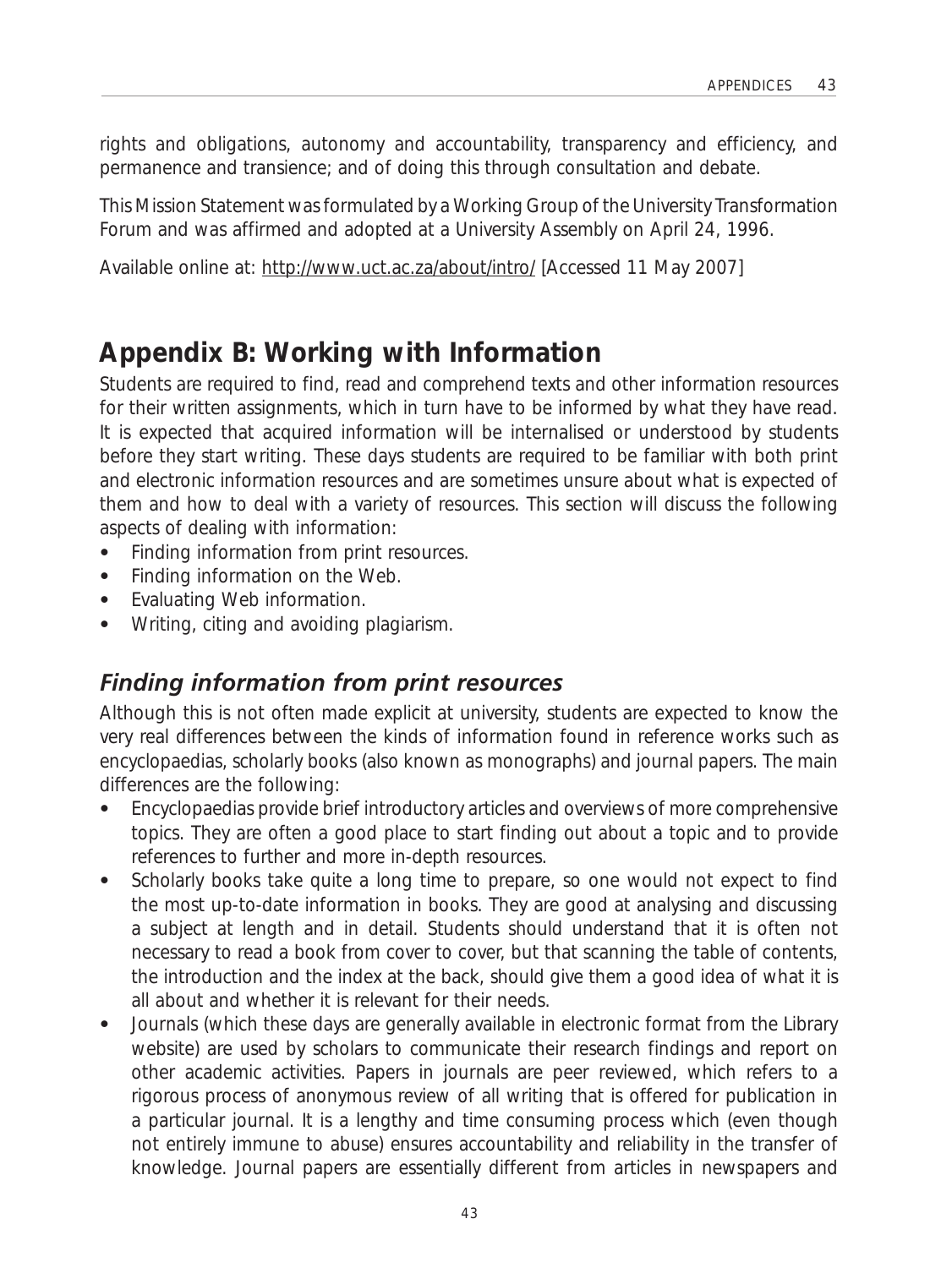the popular press, which are business ventures intending to make a profit. While the journalistic press may take reasonable measures to produce facts accurately, they are written for the 'average' person in the street and may oversimplify issues, express opinions as facts or aim to entertain as well as to inform. They should be used with caution in academic writing.

#### *Finding information on the Web*

Students are increasingly relying on using information resources from the World Wide Web for their learning. It is important that they understand that Web sources might be substantially different from those sources found in the academic library or from the electronic journals and other resources available on the library web page.

The major difference is that articles on the Web are not peer reviewed. Anybody can publish anything on the Web. There is very little verification of online information, so it may be difficult to establish the identity of the author(s) or the origin of the information. Sites that purport to provide objective information may actually be trying to sell a product or convince the reader of a partisan point of view.

A further problem is that web pages are not stable. They may be updated or changed at any time and may disappear altogether (for example, when sites are restructured), or when persons responsible leave organisations or lose interest in their page(s).

#### **Evaluating web information**

In using information from the Web, therefore, it becomes the student's own responsibility to check for reliability of the source. The first question one has to answer when faced with some potentially interesting information source on the Web is to establish where it comes from. Are the authors named and do they belong to a credible organisation? Look at the URL which is often a very good indicator of the kind of information contained: '.ac' or '.edu' indicates that it comes from an academic organisation with the intention of presenting accurate information. If the URL contains '.gov' it indicates a governmental source, while '.com' or '.co' clearly has commercial implications.

Look for the author of a site and check on the Web to see if s/he is an expert in the field. If the site is anonymous you should be careful, as you would when there are readily apparent language errors. Reputable authors sign their work and check their language.

The tone of a text should be considered. Extravagant statements or over-emphatic claims are not found in serious academic writing, nor are sweeping or vague statements without backup. You should look at the sources cited. An absence of citations, or only references to what other people have *said* but not published, are not hallmarks of reliable information. Beware of one-sided positions or evidence of bias; reputable writers tend to try and present different points of view or balanced arguments. Evidence of ulterior motives such as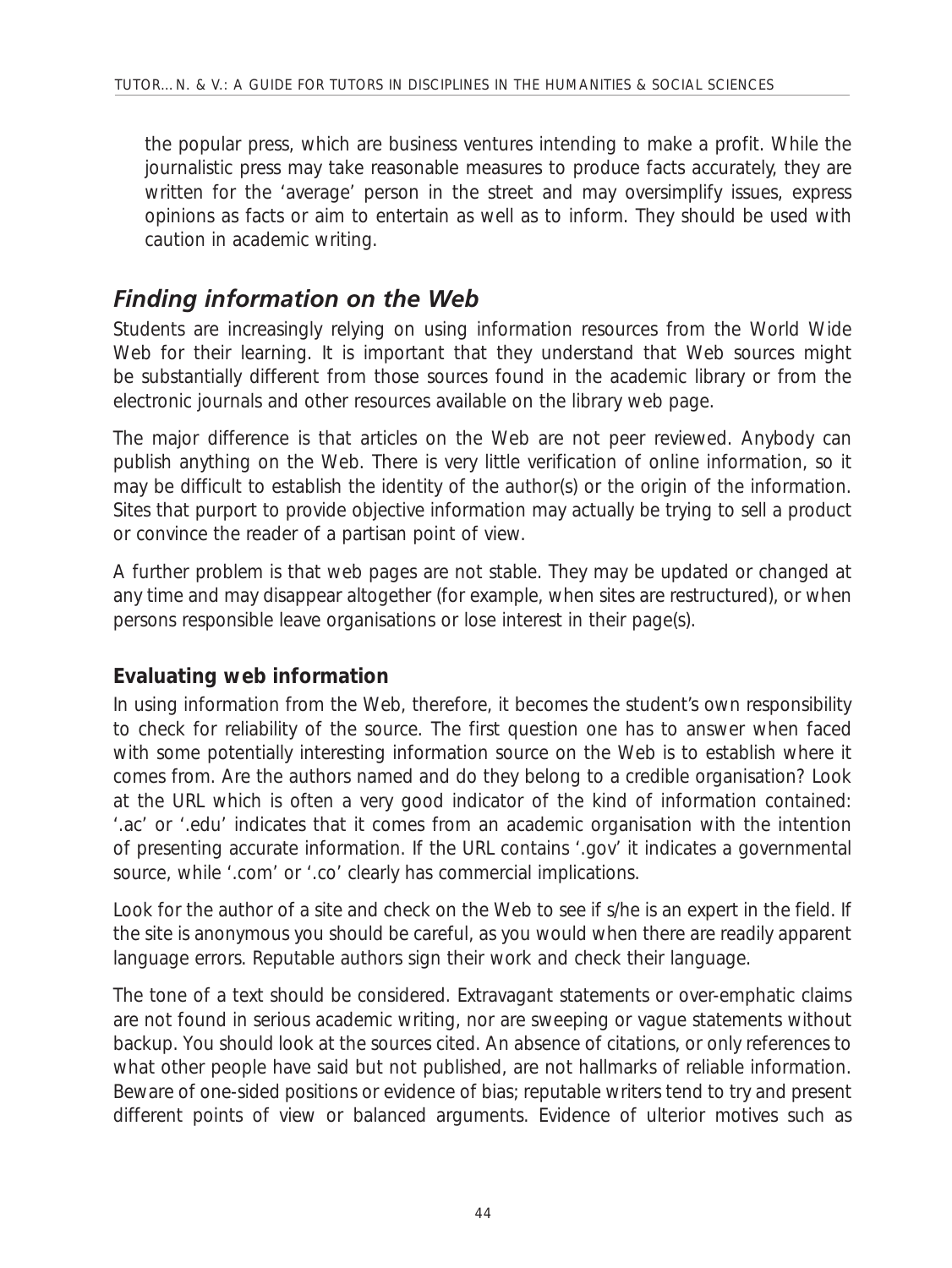promotion or advertising does not point to reliable information either. It is a student's own responsibility as a writer to ensure that only reliable information is used in written work.

#### **Writing, citing and avoiding plagiarism**

Academic writing requires that all the sources that have been read and consulted in the preparation of your work are properly cited in the written text, with a full reference to the original provided. Citation and referencing consist of quoting from or referring to other writers' words and thoughts and the listing of their names, together with the titles and other details of their publications so that these can be tracked down independently. Citation has long been regarded as a hallmark of academic writing of all kinds. There are good reasons for this:

- Citations tell the reader of a text that the author understands the topic and has read about it. One gives authority to statements and adds value to one's writing by showing that other writers have supported one's arguments.
- Citations show how well an author knows the field. It is important to give evidence of familiarity with the important writers in a specific field and if some of them are left out, or if the writings of those who are less highly regarded or who have been discredited are used, it will detract from the author's work.
- Citations show that reading is up-to-date. In certain subject fields (such as computer science), it is very important to be aware of the most recent developments. In other subjects, e.g. philosophy and history, one may quote or cite writers who lived decades and even centuries ago.
- Writing is 'intellectual property' and one has to give credit to persons who first expressed an idea.
- • Citations enable the *reader* of one's work to check the accuracy of a quotation, or to find the source and the context of a quotation.
- Citations are most important in protecting the author from being accused of or from committing plagiarism, as will be discussed below.

#### **Citing correctly to avoid plagiarism**

Cutting-and-pasting from electronic resources is so easy these days that student plagiarism has become an issue of great concern at academic institutions, including UCT. It is very important for students to realise that any accusation of plagiarism will be serious and could be dealt with very severely.

Plagiarism is essentially the stealing of others' words, thoughts and ideas by pretending that they are one's own, original work. It is treated like fraud. Ignorance or carelessness is no excuse. It is not acceptable academic practice under any circumstances to 'lift' text and to present it as one's own. UCT has now invested in access to **Turnitin**, which is a website designed to assist in detecting plagiarism in student work. Classes may be required to submit written work electronically for testing. Students found guilty of plagiarism could at best fail their course, or at worst face expulsion. The following guidelines should be followed in all written work: